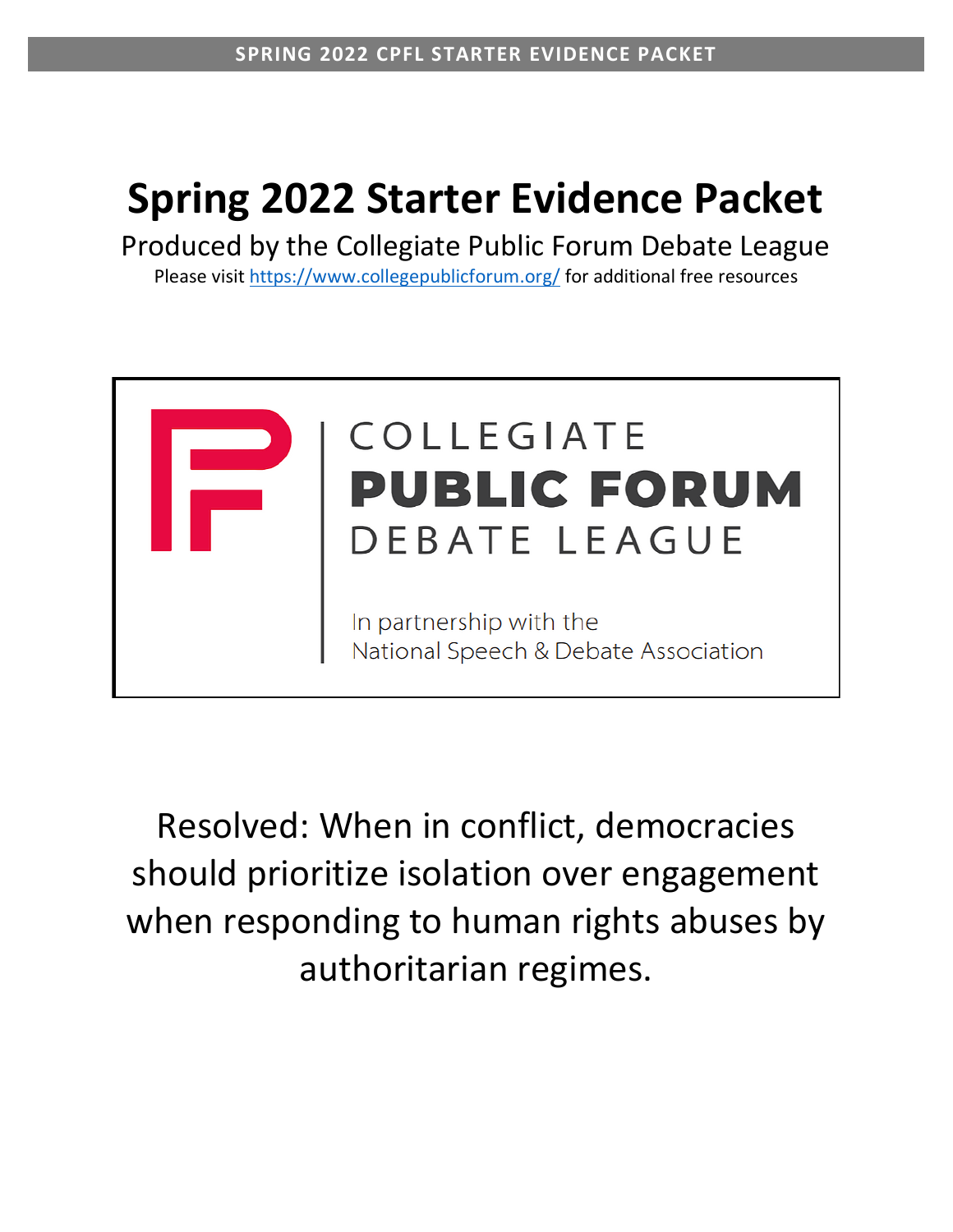# **SPRING 2022 CPFL STARTER EVIDENCE PACKET**

# **Contents**

| A HISTORY OF FOREIGN AID - FROM THE US TO INTERNATIONAL ASSISTANCE TO THE IMF & WORLD BANK AS WELL AS THE                 |  |
|---------------------------------------------------------------------------------------------------------------------------|--|
|                                                                                                                           |  |
|                                                                                                                           |  |
|                                                                                                                           |  |
|                                                                                                                           |  |
|                                                                                                                           |  |
|                                                                                                                           |  |
| MILITARY BASED INTERVENTIONS SHIFT THE BALANCE OF POWER BETWEEN CONFLICT ACTORS, INCREASING VIOLENCE  15                  |  |
|                                                                                                                           |  |
| AID USED FOR POLITICAL INTERVENTIONS CREATES DEPENDENCY THAT HARMS GOVERNANCE LONG TERM AND DELAYS POLITICAL              |  |
|                                                                                                                           |  |
|                                                                                                                           |  |
| THE MAJORITY OF ARMS EMBARGOES HAVE HAD NOTABLE EFFECTS ON IMPORT PATTERNS AND CAN AFFECT POLICY  17                      |  |
| SANCTIONS POSITIVELY PROTECT HUMAN RIGHTS AND CAN STRENGTHEN INTERNATIONAL HUMAN RIGHTS LAWS BY DEVELOPING GLOBAL         |  |
|                                                                                                                           |  |
| BESIDES MILITARY FORCE, ECONOMIC SANCTIONS ARE THE ONLY MAJOR TOOL LEADERS HAVE TO END HUMAN RIGHTS ABUSES - AND          |  |
|                                                                                                                           |  |
|                                                                                                                           |  |
| DIPLOMATIC SANCTIONS ARE PRECISE AND TARGETED POLICIES THAT CAN COERCE BEHAVIORAL CHANGES 21                              |  |
|                                                                                                                           |  |
|                                                                                                                           |  |
|                                                                                                                           |  |
|                                                                                                                           |  |
| FOREIGN AID IS POSITIVELY ASSOCIATED WITH THE PROBABILITY OF DEMOCRATIC TRANSITION - AND DEMOCRATIC DONORS ARE            |  |
|                                                                                                                           |  |
|                                                                                                                           |  |
| HIGH LEVELS OF AID AND CONDITIONED LEVERAGE IS ASSOCIATED WITH AN INCREASED PROBABILITY OF FAILURE RISES SIGNIFICANTLY 27 |  |
| ECONOMIC AID IS ASSOCIATED WITH TRANSITIONING TO MULTIPARTY REGIMES AND DEMOCRACY AID HELPS TO STABILIZE THESE            |  |
|                                                                                                                           |  |
| TECHNICAL ASSISTANCE INCREASES POLITICAL LIBERALIZATION AND MONITORING CAN REDUCE CORRUPTION, FORCING POLITICAL RIGHTS    |  |
|                                                                                                                           |  |
| FOREIGN AID PROMOTES WOMEN'S RIGHTS ESPECIALLY IN NATIONS WITH MORE HUMAN RIGHTS VIOLATIONS  30                           |  |
| DEMOCRACY AID REDUCES LIKELIHOOD OF CONFLICT - EVERY DOLLAR OF AID REDUCES CONFLICT BY 4% PER THOUSAND CITIZENS AND       |  |
|                                                                                                                           |  |
|                                                                                                                           |  |
| US SECURITY ASSISTANCE PREVENTS DEMOCRATIC BACKSLIDING AND HELPS ACHIEVES SECURITY OBJECTIVES  33                         |  |
| DEVELOPMENTAL INTERVENTION CREATES STABILITY IN THE REGION AND HELPS PROVIDE CRITICAL RESOURCES 35                        |  |
|                                                                                                                           |  |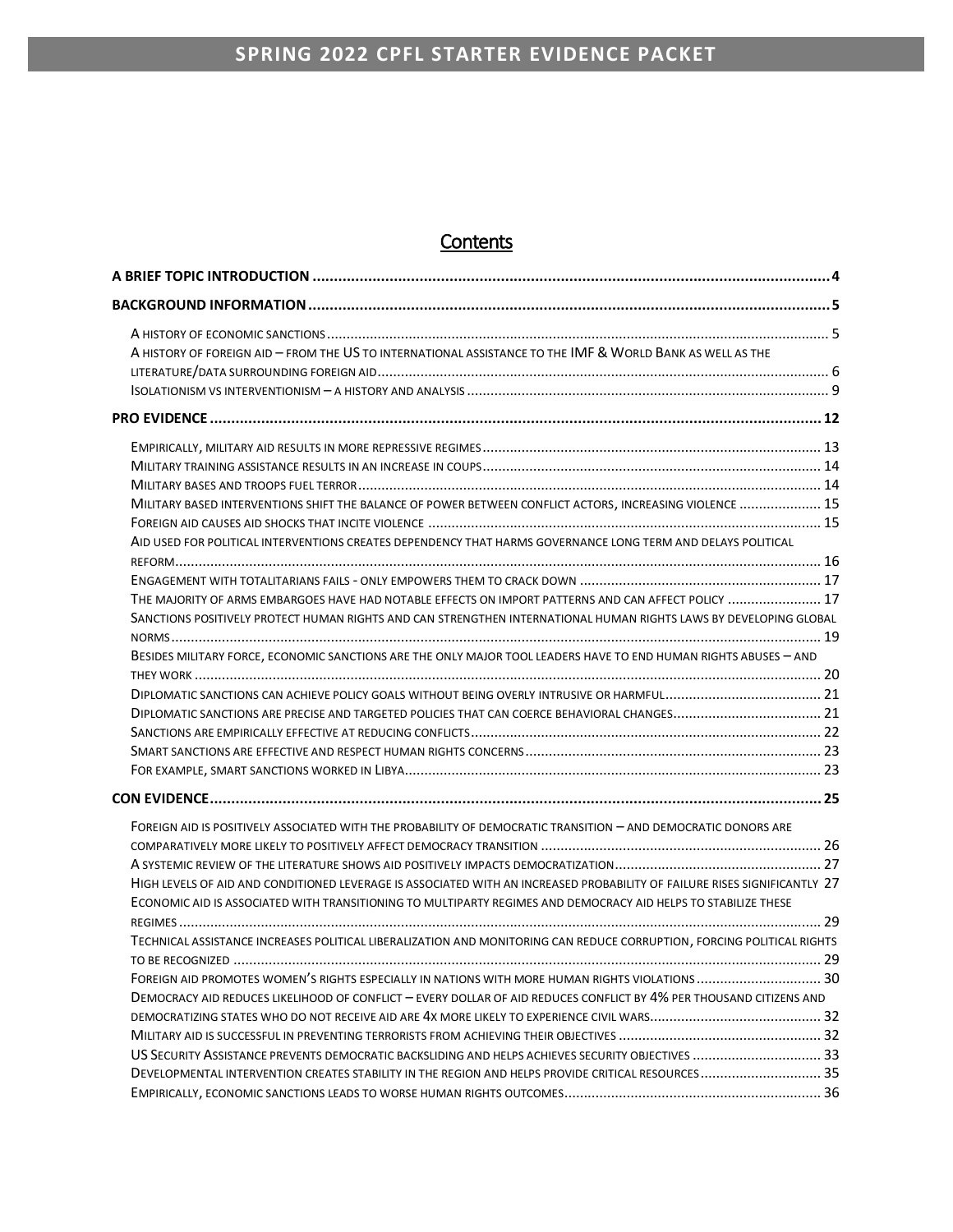# **SPRING 2022 CPFL STARTER EVIDENCE PACKET**

| SANCTIONS ARE NOT EFFECTIVE TOOLS TO ADDRESS GENOCIDE OR POLITICIDE AND MAY CREATE A WORSE HUMANITARIAN DISASTER 36 |  |
|---------------------------------------------------------------------------------------------------------------------|--|
| ECONOMIC SANCTIONS SEVERELY HARM CIVILIANS - IRAQ SHOWS SANCTIONS CAUSE UNEMPLOYMENT, INFLATION, INCREASED FOOD     |  |
| PRICES, SHORTAGES OF DOCTORS AND MEDICAL SUPPLIES, CAUSE MENTAL HEALTH ISSUES IN CHILDREN, AND MORE  37             |  |
| DIPLOMATIC SANCTIONS RESULT IN A LOSS OF CRITICAL INTELLIGENCE INFORMATION, HARMED COMMUNICATION, AN ABILITY TO     |  |
|                                                                                                                     |  |
| INTERVENTION CAN BE USED TO STOP HUMAN RIGHTS ABUSES AND PREVENT INDIVIDUALS FROM BECOMING REFUGEES 42              |  |
|                                                                                                                     |  |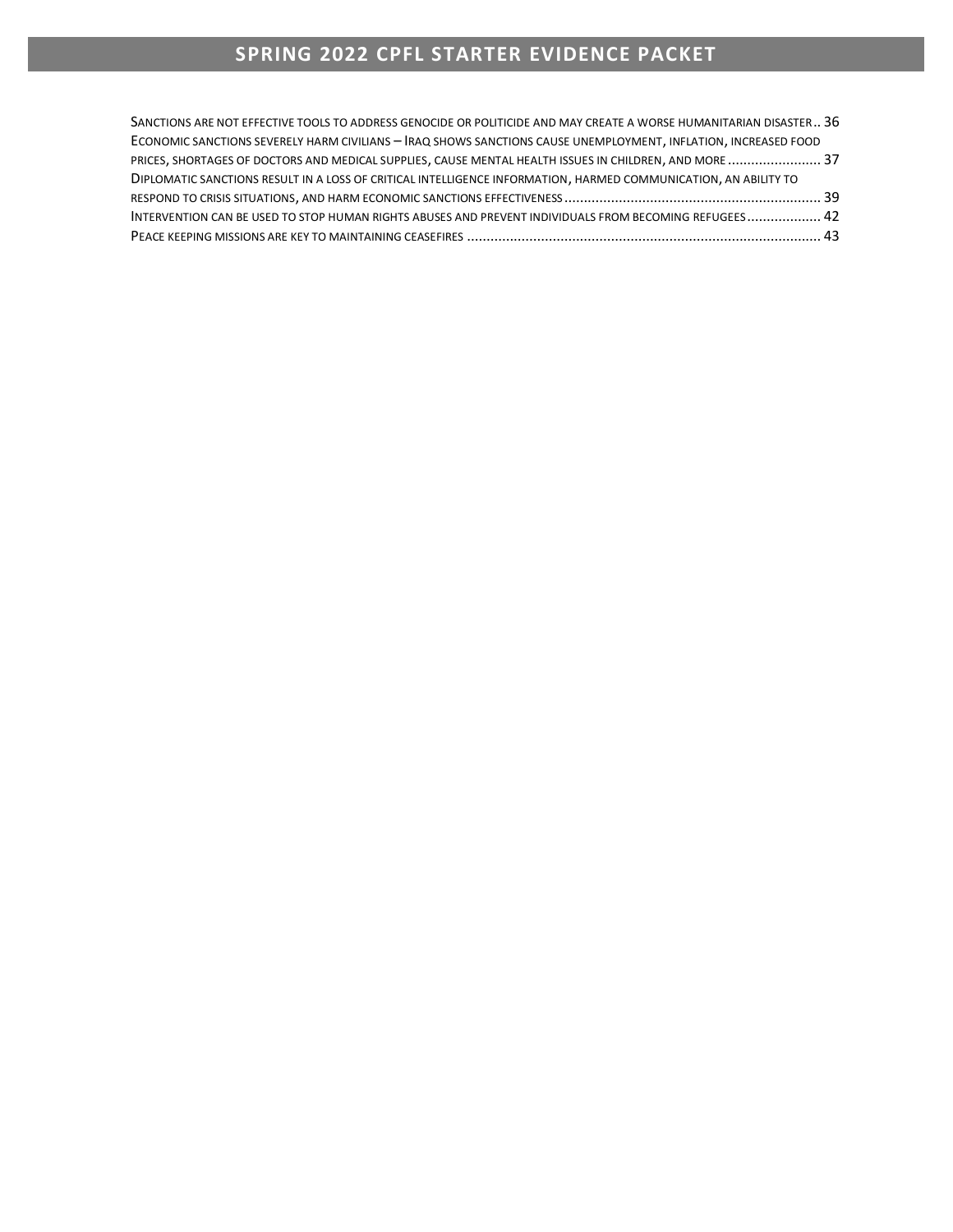# A Brief Topic Introduction By Katie Humphries, CPFL Outreach Coordinator

<span id="page-3-0"></span>As we all gear up for the spring semester, students should face no problems preparing for the CPFL spring topic area! Unlike the fall semester resolution, our current topic focuses on an international issue allowing for a vast expansion of different types of arguments, examples, and a plethora of more research - on top of the fact that the topic area itself is quite broad. There is no shortage of topic literature and research for this semester.

Diving in deeply to the topic, there are a few important key terms to note. First, the resolution juxtapositions two different approaches or solutions to human rights abuses by authoritarian regimes. This means that the logical structure for PRO teams is to defend isolation as the best strategy and CON teams to defend engagement as the best strategy. Furthermore, the resolution conditions the circumstances of isolation vs engagement through specifying three important terms:

- "Democracies" ensures that teams are discussing a.) actions via democratic states and b.) primarily unilateral responses (as opposed to actions via the UN, WTO or any other international agent)
- "Human rights abuses" requires teams specifically to work towards "solving" a specific issue, which means most arguments should be impacting out to some form of human rights abuses and much of the debate will be on the efficacy of these approaches in terms of how they help or harm human rights
- "Authoritarian regimes" mandates that debaters specifically defend isolation against authoritarian regimes or engagement with authoritarian regimes

These conditions should give context to what each debaters/teams burden is in the round. At it's core, this resolution poses a question of mechanisms: which mechanism is the best to address human rights abuses?

What does "isolation" mean? Well, isolation likely encompasses a lot of things. The downside to this topic is that there aren't 1,001 papers on "isolation vs engagement", because most authors are writing on the specific types of isolation. Those types include sanctions and embargos - likely the largest area of the topic literature. This includes trade embargos, arms embargos, economic sanctions, diplomatic sanctions, and more. Diplomatic sanctions are a broad umbrella that likely include removing embassies, cutting off communication, ending various treaties, and more. On the other hand, "engagement" will definitely include various forms of intervention – either military, humanitarian, or via aid. Both sides (PRO and CON) should include arguments for their mechanism and against their opponent's mechanism.

This starter evidence kit offers a thorough introduction to various literature on the resolution. PRO debaters can discuss the effectiveness of sanctions and embargos, while CON teams can argue that engagement strategies like foreign aid or humanitarian intervention are superior. I would encourage debaters to do a substantial amount of research on their own – this topic has an abundance of literature to dive into and explore!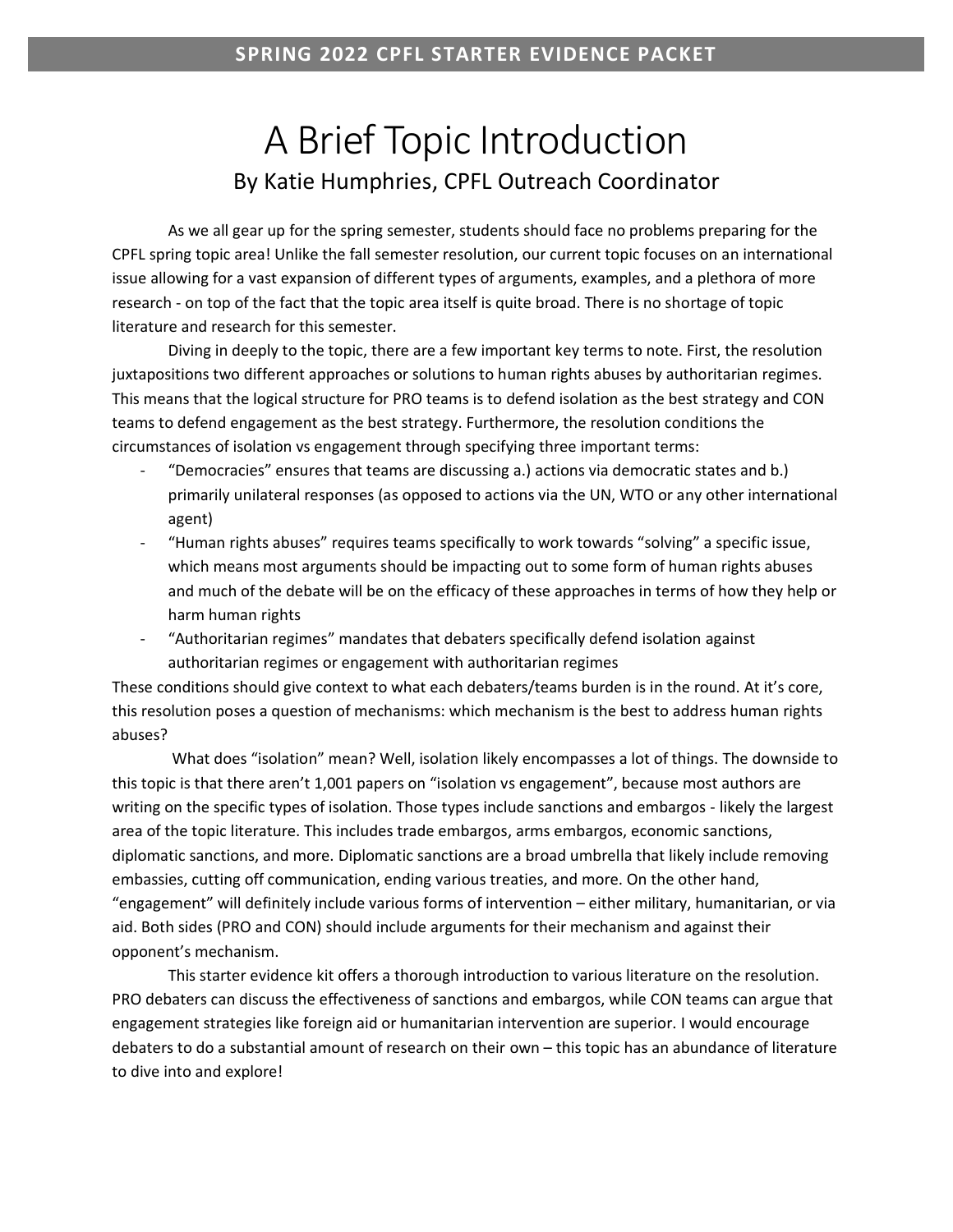# Background Information

#### <span id="page-4-1"></span><span id="page-4-0"></span>**A history of economic sanctions**

Noura Abughris n.d., Noura completed her Bachelors of Law (LLB) at the School of Oriental and African Studies (SOAS), University of London (2017). "A Brief History of Economic Sanctions" Carter-Ruck https://www.carter-ruck.com/insight/a-brief-history-of-economic-sanctions/

**Economic sanctions are not a novel concept in international diplomacy.** In fact, they are rather ancient. The first recorded use of sanctions was in 432 BC, when the Athenian Empire banned traders from Megara from its marketplaces, thereby strangling the rival city state's economy. **It was not however until the 20th century that the use of economic sanctions became more prominent. The League of Nations, and later the United Nations, played a key role in forging country-based sanctions in the early 20th century, often lazily imposing such measures on countries they wanted to pressure into complying with a specific foreign policy objective.** Country-based sanctions are a form of restrictive measure imposed by one country or entity on another with the aim of limiting the target country's trade and business relations. **Cuba, Iran, Libya, North Korea, Syria and Vietnam are all countries that have had country-based sanctions imposed upon them.** The imposition of country-based sanctions can have a massive adverse effect on the economy and humanitarian wellbeing of the targeted country. As recognised by Kofi Annan, the former Secretary General to the United Nations in his 1997 report to the UN, country-based sanctions tend to inflict the most harm on vulnerable civilian groups and can cause great collateral damage to third states**. Widely shared concerns about the adverse impact of countrybased sanctions led to the birth of "targeted" or "smart" sanctions in the early 21st century, following the 9/11 terror attacks in the United States in 2001. Targeted sanctions aim to reduce collateral damage to the general population and third countries by targeting specific individuals or organisations believed to be responsible for offending behaviour.** Widely considered to be inspired by the Pinochet case and the Bosnian war crime trials, targeted sanctions were born out of a growing emphasis in international law on individual accountability of those in power for the unlawful acts of states. This development has arguably increased the effectiveness of sanctions as a foreign policy tool. However, concerns over their impact on human rights remain. **Indeed, the European Court of Human Rights has questioned the legality of targeted UN sanctions and found them to be in breach of key procedural rights enshrined in the European Convention of Human Rights (ECHR) e.g. the right to fair trial (Article 6 of the ECHR) and the right to an effective remedy** (Article 13 of the ECHR); see for example, the cases of Nada v. Switzerland (Application No. 10593/08, ECHR 2012) and Al-Dulimi and Montana Management Inc v. Switzerland (Application No. 5809/08). 48th session of the Human Rights Council At the 48th session of the Human Rights Council, on 16 September 2021, **Michelle Bachelet, the UN High Commissioner for Human Rights called for governments to reassess and critically re-evaluate their use of sanctions so as to avoid adverse impacts on human rights**. In her statement to the Human Rights Council, Ms Bachelet highlighted the severe impact that economic sanctions targeting an entire country or sector can have on the most vulnerable people in the country, who have "neither perpetrated crimes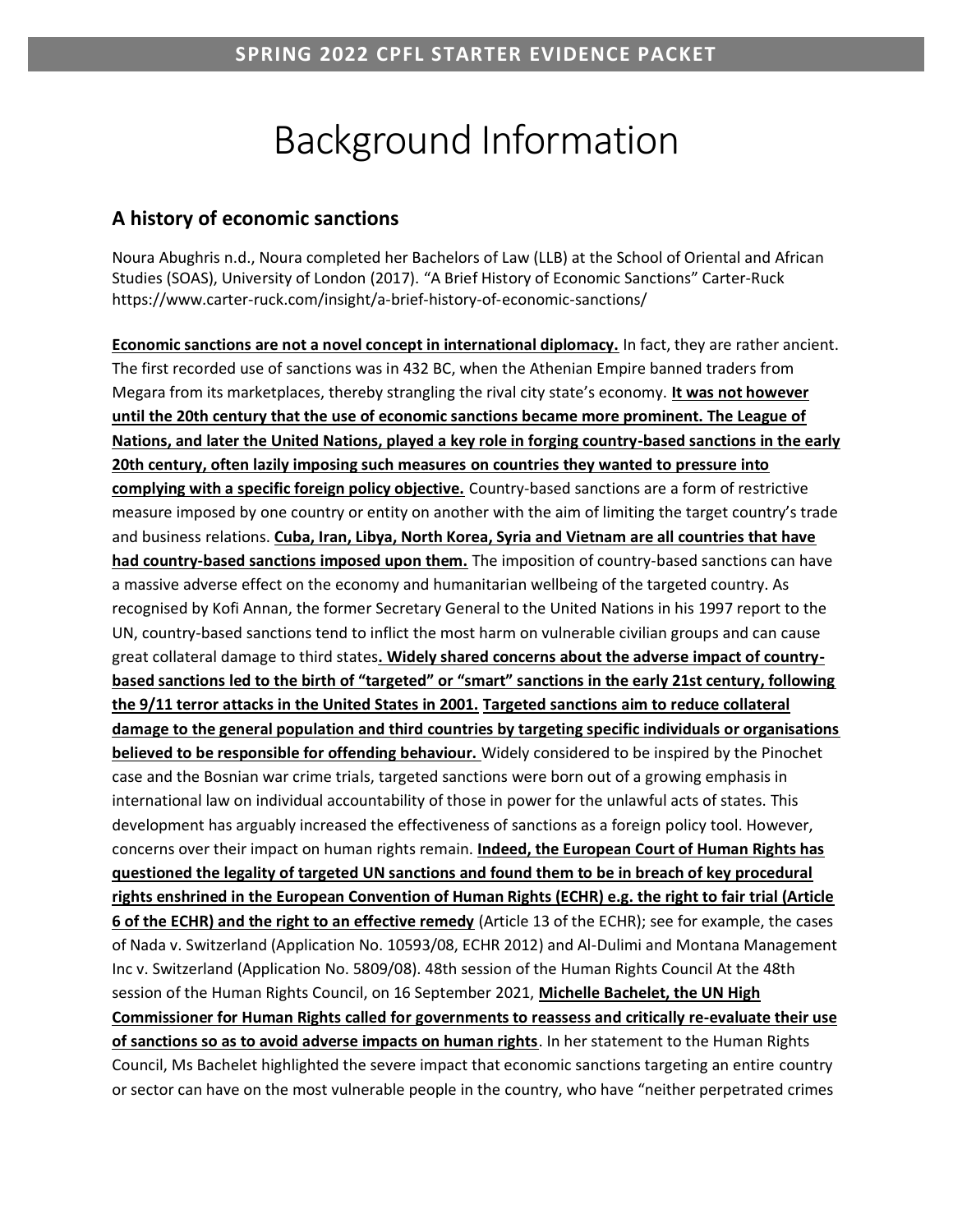nor otherwise bear responsibility for improper conduct". Ms Bachelet flagged that the lack of due process in imposing country-based sanctions enabled those "sought to be targeted" to "perversely benefit through gaming sanctions regimes" and profiteer "from the economic distortions and incentives introduced by them". Ms Bachelet further explained that punitive restrictions on banks and financial institutions led to over-compliance which in some instances created obstacles to importing basic food and medical supplies and "risked causing more suffering and death and wider contagion around the world". She added that "individuals and corporate entities subject to such sanctions often have scant legal process prior to being brought under such regimes, and frequently have little if any effective recourse to any mechanism to appeal liabilities or penalties that are applied against them". It is no secret that economic sanctions are a powerful tool of foreign policy. **Governments seeking to influence a State's behaviour in situations where diplomacy is insufficient and military intervention is deemed too risky (or otherwise unacceptable) regularly rely on economic sanctions to further their policy interests. Equally, it is no secret that economic sanctions can have and have had a direct and dire impact on the everyday lives and businesses of normal civilians.** The questioning of targeted sanctions' legality and compliance with fundamental rights, combined with the fact that country-based sanctions remain in use, highlights that the adverse impacts of sanctions on basic human rights continues to be felt by many until this day. **As an increasing number of governments seek to increase and diversify the type of economic sanctions they impose, equal if not even more vigilant effort needs to be made in ensuring that the sanction regimes of restrictive measures enforced both secure respect for human rights and foster accountability.** In the words of the UN High Commissioner for Human Rights, "human rights cannot be adequately protected – indeed they are profoundly undermined – if sanctions and the means of enforcement themselves violate them".

# <span id="page-5-0"></span>**A history of foreign aid – from the US to international assistance to the IMF & World Bank as well as the literature/data surrounding foreign aid**

Adam **Klein and** Benjamin **Wittes 2020**, Adam Klein chairman of the Privacy and Civil Liberties Oversight Board & Benjamin Wittes editor in chief of Lawfare and a Senior Fellow in Governance Studies at the Brookings Institution,"The Long History of Coercive Health Responses in American Law", 4/13/2020, Lawfare,<https://www.lawfareblog.com/long-history-coercive-health-responses-american-law>

**Foreign aid is controversial in development economics.** Three distinct camps may be distinguished: One believes that official assistance is ineffective, and has harmed poor countries throughout the years. This views official aid as creating dependency, fostering corruption, and encouraging currency overvaluation (Easterly 2014 and Moyo 2010). It also prevents countries from taking advantage of the opportunities provided by the global economy. Another camp believes that aid levels have been too low, and that large increases would help reduce poverty. This camp, however, believes we need a rethinking on the way in which aid is provided (Sachs 2009 and Stiglitz 2002). In particular, specific interventions, such as anti-malaria programmes, should be emphasised. The third camp is less vocal, and includes authors such as Collier (2007), who has emphasised the role of a number of 'traps' in perpetuating destitution, and Banerjee and Duflo (2011) who argue that the use of 'randomised control trials' may help devise effective and specific aid programmes in the war against poverty and underdevelopment.[1] These schools of thought have historical precedents. **Foreign aid policies from a historical perspective Foreign aid is a relatively new concept in economics.** The classics – Smith, Ricardo, and Stuart Mill, for example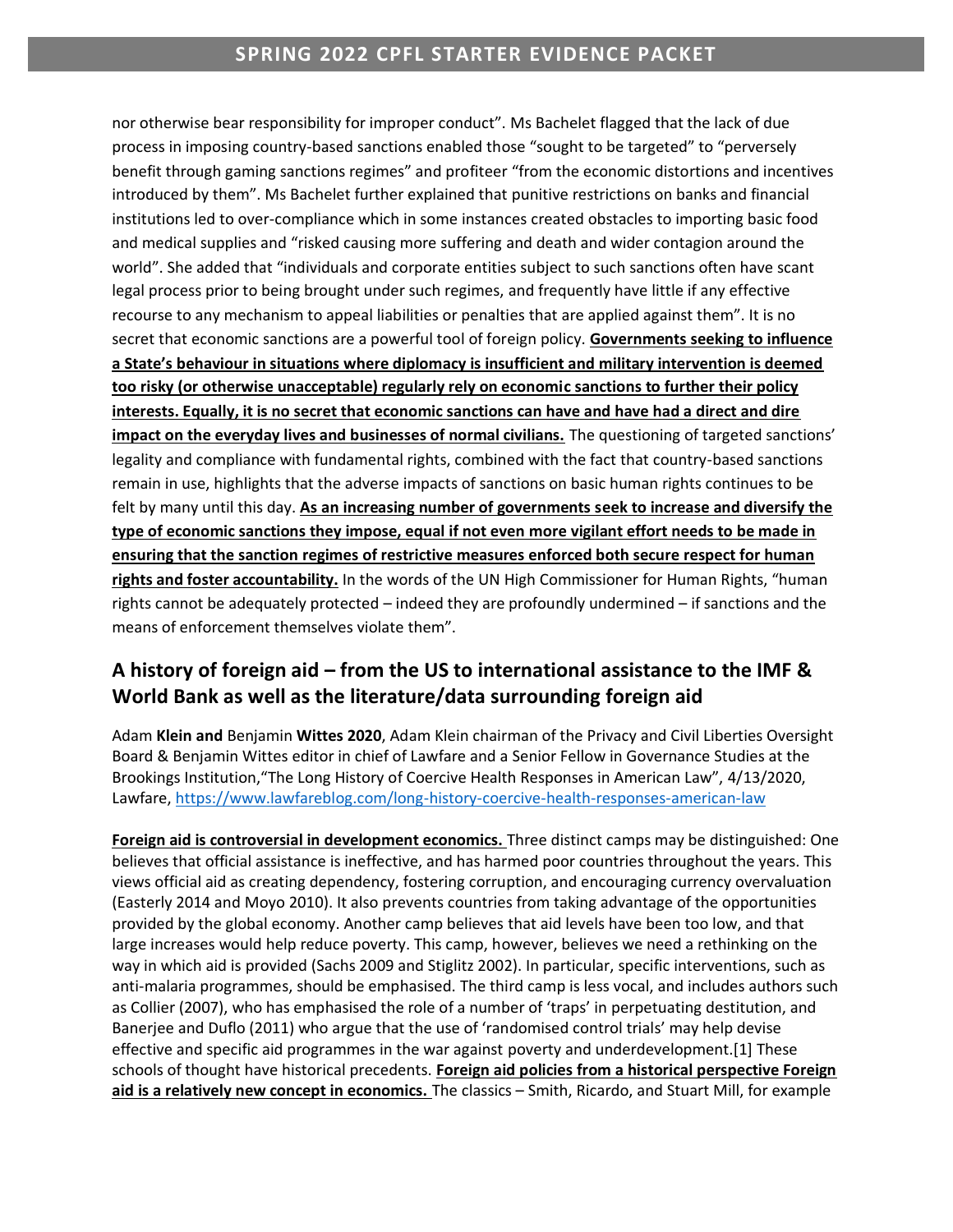– didn't address the subject in any significant way**. If anything, classical economists thought that the colonies would catch up – and even surpass – the home country quite rapidly**.[2] In Chapter VII of The Wealth of Nations, Adam Smith provides a detailed discussion on the "causes of the prosperity of the new colonies."[3] **The first legal statute dealing expressly with official aid was passed by Parliament in the UK in 1929.[4] In 1940 and 1945, new laws dealing with aid to the colonies were passed in the UK. These Acts increased the amount of funds available, and made commitments for longer periods of time – for up to ten years in the Colonial Development and Welfare Act of 1945.** More important, the Act of 1945 established that aid plans had to be prepared "in consultation with representatives of the local population."[5] **In the US the first law dealing with foreign assistance came quite late, with the adoption of the Marshall Plan in 1948.[6] In his inaugural speech on 20 January 1949 – the so-called 'Four Point Speech' – President Harry Truman put forward, for the first time, the idea that aid to poor nations was an important component of US foreign policy.** He said that one of the goals of his administration would be to foster "growth of underdeveloped areas."[7] In spite of Truman's vehement allocution, aid commitments to poor countries were considered temporary. **In 1953, when Congress extended the Mutual Security Act, it explicitly stated that economic aid to US allies would end in two years; military aid was to come to a halt in three years**. In the early 1960s – and largely as a result of the escalation of the Cold War – **the US revised its posture regarding bilateral assistance, and, jointly with other advanced countries, founded the Development Assistance Committee (DAC) at the newly formed Organisation for Economic Cooperation and Development (OECD).** The main objective of the DAC was – and continues to be – to coordinate aid to the poorest countries.[8] Foreign aid policies and academics' views on development Academic research has helped shape international aid policies. **During the 1950s and 1960s, aid agencies' work was influenced by the Harrod–Domar growth model and by W. Arthur Lewis' unlimited supplies of labour model. As a result, most agencies funded very large capital-intensive projects, and neglected policies, projects, and programmes related to labour, human capital, and productivity.** This changed in the late 1960s and 1970s with the ascendance of Solow's neoclassical model of growth, and the development of the 'basic needs' approach to welfare economics. Aid policies changed focus, and a higher percentage of funds were devoted to social programmes (health and education), programmes aimed at directly reducing poverty, and programmes that strengthened skills and human capital. Further changes in aid policy came with research that related openness and exports' expansion to productivity growth. The work of Anne Krueger and Jagdish Bhagwati was particularly important. **During the 1980s and 1990s, international assistance became increasingly conditioned on the recipient countries liberalising their economies through the elimination of quantitative import restrictions and the lowering of import tariffs. The development of the 'dependent economy' macroeconomic model, with tradable and nontradable goods, in the late 1970s and early 1980s, helped put emphasis on the crucial role of the real exchange rate in the resource allocation process.** Works by Robert Mundell, Rudi Dornbusch, and others pointed out that real exchange rate overvaluation was costly and at the heart of devastating currency crises. These works, in conjunction with research undertaken by Robert Bates and Elliot Berg, among others, influenced aid agencies' views regarding currencies, incentives, exports, and agriculture. The very poor performance of the agricultural sector between 1965 and 1985 in most regions – and in particular in Africa – also affected thinking in the aid agencies, and contributed to a new view that emphasised 'getting prices right'. **In the 1990s, two research lines influenced aid policy. Work on incentive compatibility and strategic behaviour persuaded aid officials in donor countries to become more flexible, and to incorporate recipient governments in the design and management of aid programmes.**  This approach received the name of 'programme ownership', and has been at the heart of improved relations between donors and poor nations in the last two decades. New research on capital mobility and the international transmission of crises, resulted in a more nuanced and pragmatic view regarding the use of capital controls. **Many agencies – including the IMF and the World Bank – supported a**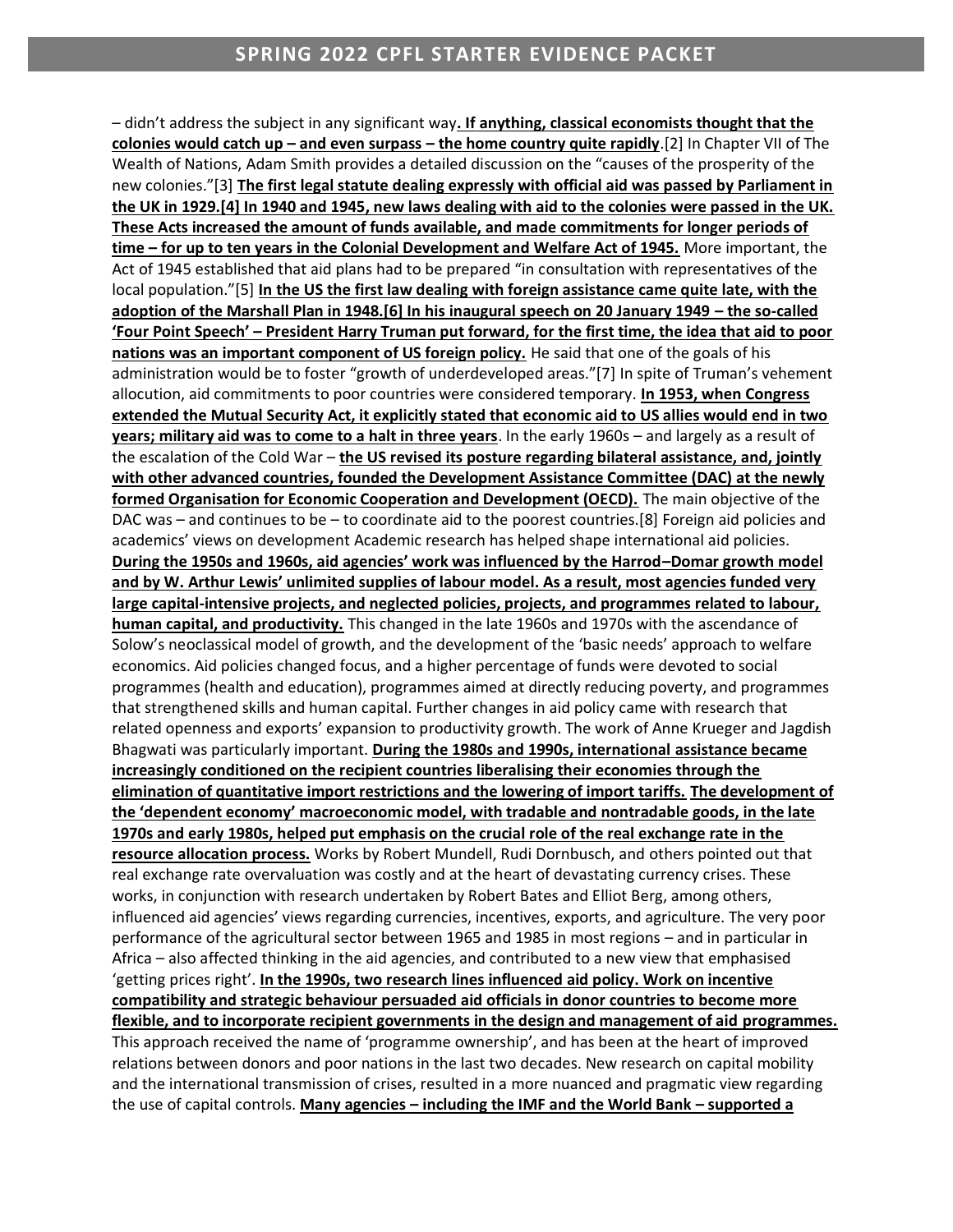**limited use of capital controls (especially controls on capital inflows) and so-called macro-prudential regulations, as a way of avoiding destabilising forces and currency crises.** Econometric studies Academic and aid-community economists have used a battery of econometric methods to analyse whether aid is effective in the sense of generating higher growth and better economic outcomes.[9] Some of these studies have tried to tackle issues of reverse causality, and have used a series of instruments – some more convincing than others – in an attempt to deal with the fact that slower growth (in very poor countries) may attract additional aid. Some research focused on whether aid only works under certain conditions, or whether a minimal degree of institutional development is required for international assistance to bear fruit (Burnside and Dollar 2000, 2004). Many of these studies have considered nonlinear functional forms, and have investigated if there are meaningful interactions between aid and other variables, such as the degree of literacy, the level of corruption, the extent of macroeconomic stability, institutional strength, the quality of overall economic policies, and geography. In general, most studies have relied on cross-country or panel data, and have attempted to distinguish between short- and long-term impacts. A number of authors have used 'Dutch disease'-related models to analyse the extent to which increased aid results in currency overvaluation, poor exports performance, and crises – see Rajan and Subramanian (2011). Fragile and inconclusive results Overall, the results from this large body of research have been fragile and inconclusive. **After analysing 97 studies, Doucouliagos and Paldam (2008, 2009) concluded that, in the best of cases, it was possible to say that there was a small positive, and yet statistically insignificant, relationship between official aid and growth. This conclusion was also reached by Rajan and Subramanian (2008) in an analysis that corrected for potential endogeneity problems, and that considered a comprehensive number of covariates. In particular, according to this study there is no clear relation running from more aid to faster growth; this is true even in countries with better policy environment and stronger institutions – see also Rajan and Subramanian (2008) and Quibria (2014). Bourguignon and Sundberg (2007) have argued that one should not be surprised by the inconclusiveness of studies that rely on aggregate data.** According to them, aid affects economic performance, directly and indirectly, through a variety of channels. Treating all aid as homogeneous – independently of whether it is emergency assistance, programme aid, or project-based aid – is misleading. In their view it is necessary to break open the 'black box' of international aid, and deconstruct the causality chain that goes, in intricate and nonobvious ways, from aid to policymakers, to policies, and to country outcomes. This type of analysis would explore a number of specific ways in which international assistance could impact economic performance**. In particular, according to Bourguignon and Sundberg (2007) it is important that studies that try to determine the impact of aid on growth consider issues related to technical assistance, conditionality, level of understanding of the economy in question, and the government's ability to implement specific policies.**[10] Bitter policy controversy In spite of its intensity, the academic debate pales in comparison with recent policy controversies on the subject. The level of animosity in this veritable war of ideas is illustrated by the following quote from an article by Jeffrey Sachs published in 2009: "Moyo's views [are] cruel and mistaken… [Moyo and Easterly are] trying to pull up the ladder for those still left behind."[11] Easterly's reply, also from 2009, was equally strong: "Jeffrey Sachs [is]… the world's leading apologist and fund-raiser for the aid establishment… Sachs suffers from [an]… acute shortage of truthiness…"[12] The Easterly–Sachs debate has generated public attention because it has been couched in rather simple terms. These are simple narratives based on ethnographic arguments that resonate with large segments of the general public. But behind the different positions there are hundreds of academic studies – most of them based on advanced econometric techniques – that have tried to determine the extent to which foreign aid is effective. The problem, as noted, is that much of this body of empirical work has resulted in fragile and inconclusive evidence. Intermediate positions For an increasing number of economists, the issue of aid effectiveness is neither black nor white. Indeed, a number of authors have taken intermediate positions. For example, in an influential book that deals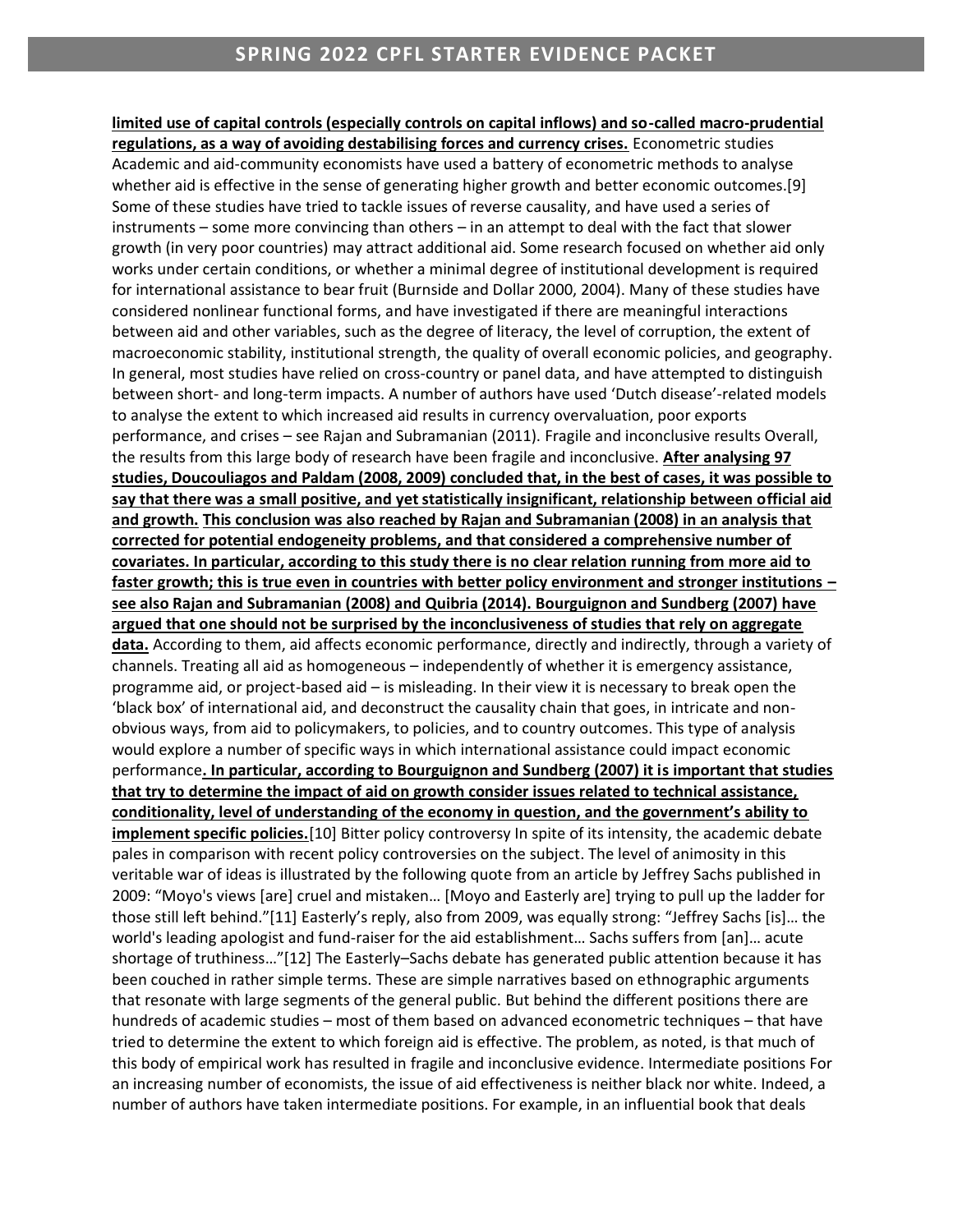with the plight of the poorest of the poor, **Collier (2009) has argued that both critics and staunch supporters of official aid have greatly exaggerated their claims and distorted the empirical and historical records. Collier's reading of the evidence is that over the last 30 years official assistance has helped accelerate GDP growth among the poorest nations in the world – most of them in Africa – by approximately 1% per year.** This is a nontrivial figure, especially when one considers that during this period the poorest countries have had an aggregate rate of per capita growth of zero. That is, in the absence of official assistance, the billion people that live in these nations – the so-called 'bottom billion' – would have seen their incomes retrogress year after year. **Banerjee and Duflo (2011) argue that there is need for a "radical rethinking of the way to fight poverty." In their view, the acrimonious debate between the Easterly and Sachs factions has missed the boat. Banerjee and Duflo join a growing group of researchers in arguing that this controversy cannot be solved in the abstract, by using aggregate data and cross-country regressions. The evidence, in their view, is quite simple – some projects financed by official aid work and are effective in reducing poverty and moving the domestic populations towards self-sufficiency and prosperity, while other projects (and programmes) fail miserably.** The question is not how aggregate aid programmes have fared in the past, but how to evaluate whether specific programmes are effective. **Persuasive 'aid narratives' In Edwards (2014b) I discuss the effectiveness-of-aid literature from a historical perspective, and I argue that international aid affects recipient economies in extremely complex ways and through multiple and changing channels. Moreover, this is a two-way relationship – aid agencies influence policies, and the reality in the recipient country affects the actions of aid agencies.** This relationship is so intricate and timedependent that it is not amenable to being captured by cross-country or panel regressions; in fact, even sophisticated specifications with multiple breakpoints and nonlinearities are unlikely to explain the inner workings of the aid–performance connection**. Bourguignon and Sundberg (2007) have pointed out that there is a need to go beyond econometrics, and to break open the 'black box' of development aid. I would go even further, and argue that we need to realise that there is a multiplicity of black boxes. Or, to put it differently, that the black box is highly elastic and keeps changing through time.** Breaking these boxes open and understanding why aid works some times and not others, and why some projects are successful while other are disasters, requires analysing in great detail specific country episodes. If we want to truly understand the convoluted ways in which official aid affects different economic outcomes, we need to plunge into archives, analyse data in detail, carefully look for counterfactuals, understand the temperament of the major players, and take into account historical circumstances. This is a difficult subject that requires detective-like work.

#### <span id="page-8-0"></span>**Isolationism vs interventionism – a history and analysis**

Robert W. **Tucker 85**, Robert W. Tucker, co-editor of The National Inter- est, is a professor at Johns Hopkins's School of Advanced International Studies and presi- dent of the Lehrman Institute, "Isolation & Intervention", The National Interest , FALL 1985, No. 1 (FALL 1985), pp. 16-25, https://www.jstor.org/stable/42894372

**There are two fundamental and enduring dispositions in foreign policy: isolationism and interventionists** They rarely - if indeed, ever - appear in pure form. What inclination may prompt, circumstance and interest will nearly always qualify. In our own case, a concern to secure political isolation from Europe served as a principal justification for both a policy of territorial expansion in this continent and one of extending our influence over the entire hemi- sphere. Nineteenth century American isolation from Europe was the result of an almost uniquely benign set of circumstances. **A detached and distant position and a favorable balance of power in Europe not only made that status viable but virtually ensured its success. No serious adventure could be undertaken in the Western**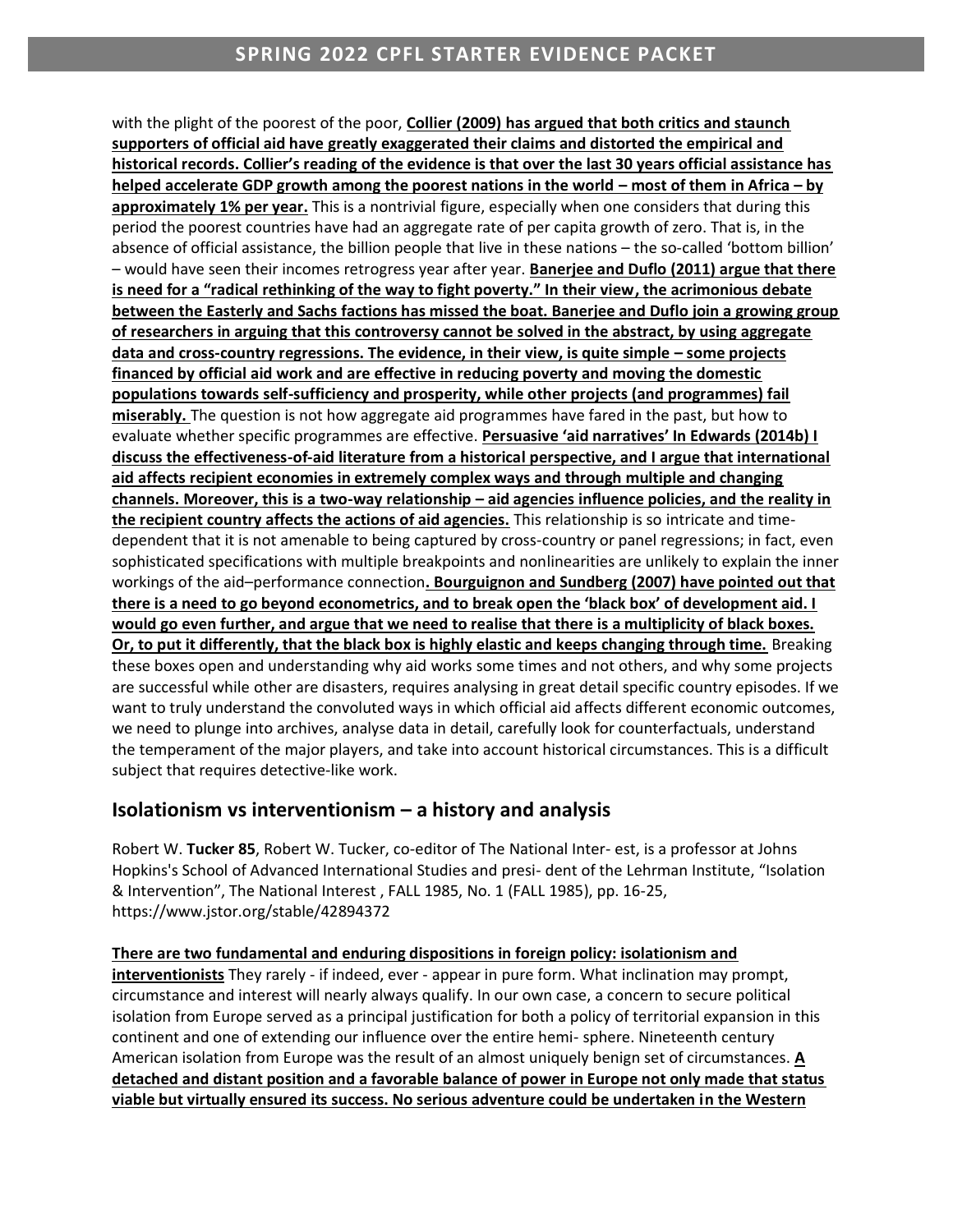**Hemisphere by a continental power without the assistance or, at the very least, the acquiescence of Great Britain. Despite an occasional lapse, Britain found it generally in her interest to discourage such adventures by others. These circumstances apart, hemispheric isolation also expressed the evident interests of the nation and reflected the limited power at our disposal. Not only had we no plausible interest to intervene in European politics, we did not have the means of doing so**. It is only between the two world wars that we acquired the interest and power to do what policy and tradition rejected. In consequence, it is only between the wars that we went from a status of being isolated to a policy of being isolationist. Robert W. Tucker, co-editor of The National Inter- est, is a professor at Johns Hopkins's School of Advanced International Studies and president of the Lehrman Institute. Given our interwar experience, the stigma that has since attached to isolationism is understandable. Even so, the stigma and the judgment it reflects have become a prejudice. Many no longer even know what isolationism means; they only know it is a label to be avoided. Since the 1970s, isolationist views have been frequently paraded as a "new internationalism," presumably to differentiate them from the "old internationalism" that had led to Vietnam. Whereas the old internationalism of the cold war was interventionist, the new international- ism is anti-interventionist. This terminology, a complete reversal of conventional usage, reflects a determination not to be marked by the dread epithet. 1 There need be no mystery about the meaning of isolationism as a policy. It means today what it meant yesterday. **An isolationist policy is one of general political detachment. It avoids entering into certain relationships, notably alliances, and undertaking certain actions, notably military interventions. Historically, our policy of isolation was defined primarily by our political detachment from Europe, then the center of the state system. At present, a policy of isolation is most reasonably defined by reference to the set of relations that have been critical in determining our post-war position of primacy in the world.** It is our alliance relations with Western Europe and Japan that provide the litmus test. Those who support our major alliances, and accept all that this support must imply, cannot be considered as isolationist however much they may oppose intervention else- where. Isolationism is not like pregnancy; a little of it is quite possible as long as it does not substantially affect the central balance of power in the world. The conviction that we must be either isolationist or interventionist, committed virtually everywhere or nowhere, reflects an absolutism that has prompted us in the past to excesses in policy and may do so again if we fail to disenthrall ourselves from it. ISOLATIONISM has often been equated with indifference. The equation may be quite misleading when applied to a small or even a middle power. Even in the case of a great power it may neglect other motivations. **In our own case, a deep and pervasive fear of the domestic effects of intervening in European politics persisted until World War II. In part, this fear resulted from America's ethnic composition. Europe's conflicts divided us and placed American nationality under considerable strain. In part, too, there was an almost obsessive fear that foreign involvement - and above all war - must erode constitutional processes and betray the American domestic promise. Isolationists entertained widely divergent visions of that promise. Yet it was the same conviction about the threatening domestic effects of foreign involvement that in the 1930s could unite such otherwise different figures as the socialist Norman Thomas and the conservative Robert A. Taft. The isolationist disposition is also rooted in the commitment to unilateralism.** The importance attached to retaining complete independence of action in foreign policy requires no special explanation. To be able to separate one's fate from the fate of others is always desirable, though rarely possible. The isolationist disposition responds to the deep-rooted desire to have complete control over one's destiny. That desire is apparent today and it has taken more than one expression. These considerations qualify the equation of isolationism with indifference, particularly when applied to a great power. They do not refute that charge. For the mark of great power is that, by virtue of the resources at its disposal, it can affect the fate of others. If it refuses to do so, this must at least in part be traced to indifference. **Interventionism, by contrast, is equated with concern. This does not somehow make it politically or morally preferable to isolationism. To find in isolationism a sin of the spirit because it denotes**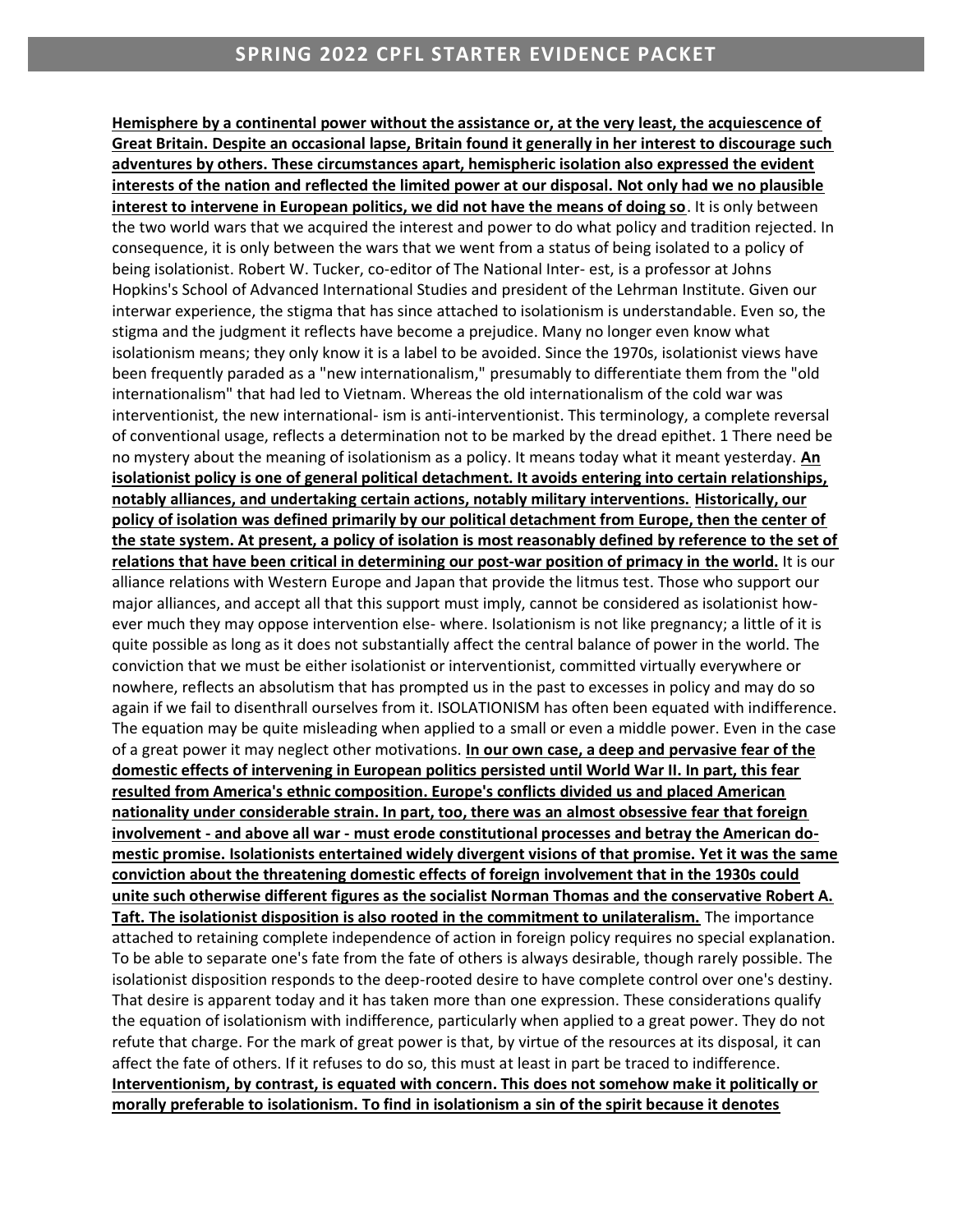**indifference is no more persuasive than to see in interventionism a virtue because it denotes concern. Interventionism does not have a set of uniform consequences. There have been all kind and manner of interventionists in history. What can be said of all interventionists - the successful and the unsuccessful, the just and the unjust - is that they have sought to impose their will on a recalcitrant world. Great powers have been especially inclined to change the world and they have never lacked reasons for doing so. In the case of revolutionary great powers, this disposition is often transformed**  into an obsession to recreate the world and not merely to change it. Men and nations being what they are, the world is difficult to change, let alone to recreate. The means of those who desire to change the world need not always involve force, but they normally have done so. In our own history, the nation's mission of regenerating the world by bringing to it the blessings of freedom was for long to be implemented through the power of moral example. This is why, as Louis Hartz long ago pointed out, we have always been able to see ourselves as regenerating the world while remaining politically withdrawn - that is, iso- lated - from it. Of course, in this hemisphere we were often neither withdrawn nor particularly regenerative. Elsewhere, however, this distinctly American disposition persisted until well into this century. Long after it was given up, at the time of the war in Vietnam, the plea was made by many lapsed interventionists to restore it, the argument being that we might once again do by the power of example what we could no longer do by the power of our arms.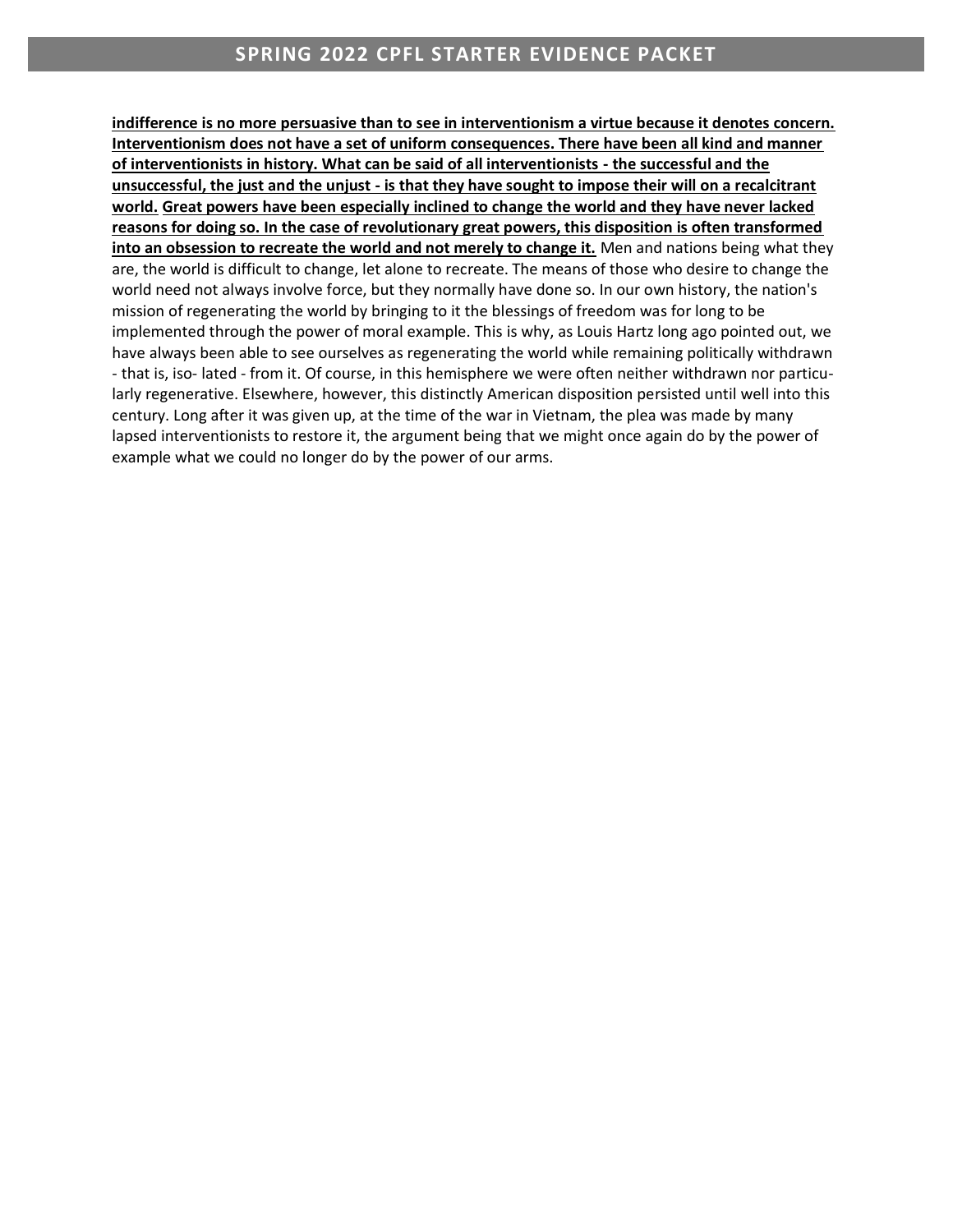# <span id="page-11-0"></span>Pro Evidence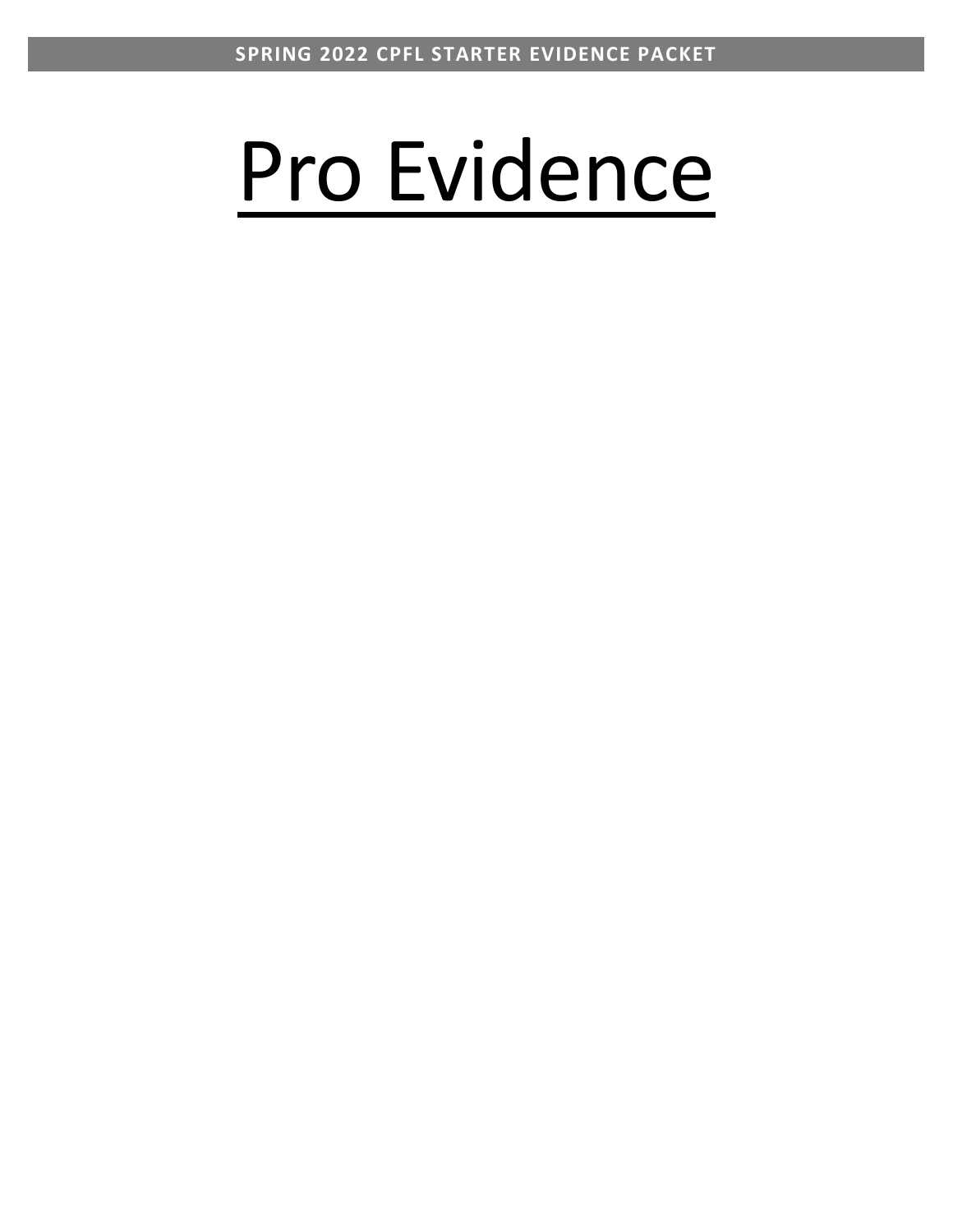#### <span id="page-12-0"></span>**Empirically, military aid results in more repressive regimes**

**Sullivan Et Al. 20** [Patricia L. Sullivan Department of Public Policy University of North Carolina at Chapel Hill, Leo J. Blanken Defense Analysis Department Naval Postgraduate School, Ian C. Rice Defense Analysis Department Naval Postgraduate School, 2020, "Arming the Peace: Foreign Security Assistance and Human Rights Conditions in Post-Conflict Countries", Defense and Peace Economics, DOI: 10.1080/10242694.2018.1558388

**This study sought to evaluate how military aid and arms transfers to post-conflict countries affect the human rights practices of recipient regimes. We argued that significant flows of lethal capacity from foreign governments could encourage a regime to adopt a more restrictive repressive approach to governance by: (1) increasing the state's capacity and lowering its cost for repression, and (2) strengthening the security sector relative to other state institutions.** To overcome significant data limitations and endogeneity concerns we created a novel measure of military aid from event data and adopted an instrumental variable for arms transfers to postconflict countries. **The results of our empirical analyses provide strong evidence that governments become more repressive when they receive military aid or major conventional weapons transfers in the decade after conflict termination. In stark contrast, we find that levels of Official Development Assistance (ODA) are positively correlated with human rights conditions in post-conflict countries.** We began our paper with a puzzle generated by American lethal aid transfers to South Korea and El Salvador. We now return to the implications of our study for U.S. foreign policy as building partner forces in conflict-affected regions has become a cornerstone of U.S. defense policy over the last decade. In FY2017, the United States allocated over \$20 billion dollars for security assistance to foreign governments. Between 2001 and 2017, U.S. aid to the military and police in foreign countries totaled over \$291 billion.xiii Since the late 1990s, the Leahy Amendments have conditioned the provision of lethal aid to military units deemed to have engaged in gross human rights violations (Serafino et al. 2014). These congressional acts represent important steps forward in mandating oversight for the deleterious impact that U.S. lethal aid may have in fragile states. As U.S. security assistance in Iraq and Afghanistan shows, however, monitoring the human rights impact of U.S. assistance is an enduring challenge. In both countries, critics have raised concerns about extrajudicial killings, mass arrests, and high rates of civilian casualties in operations by military units trained, equipped, and advised by the American military.xiv At the same time, these units are typically the most capable components of otherwise weak national security forces and there is anecdotal evidence that concerted training, monitoring, and oversight efforts have reduced abuses by units receiving U.S. security force assistance (Watts et al. 2018). Iraqi counter-terrorism (CT) units, for example, once implicated in human rights abuses and sectarian targeting (Witty 2015), have rehabilitated their image, arguably as a result of having "received concentrated and continuous training… [in which] American trainers put a special emphasis on human rights in an effort to keep the force beyond reproach." xv The primary contribution of this study is substantial new evidence on systematic trends in the relationship between foreign security assistance and human rights conditions in post-conflict countries. There is far more work to be done in the context of larger research agendas on the human security impacts of military aid and the determinants of the quality of the peace in post conflict countries. Additional research is needed, for example, to determine whether conditioning aid on good governance or greater emphasis on security sector reforms can effectively counteract the general tendency of states to use enhanced repressive capacity against the civilian population. **Nevertheless, these results hold important implications for major arms and aid providers, particularly as the international community is confronted with a growing number of countries emerging from devastating internal conflicts. The data we use from the Stockholm International Peace Research Institute (SIPRI) indicates that between 1950 and 2015 the average post-conflict country received**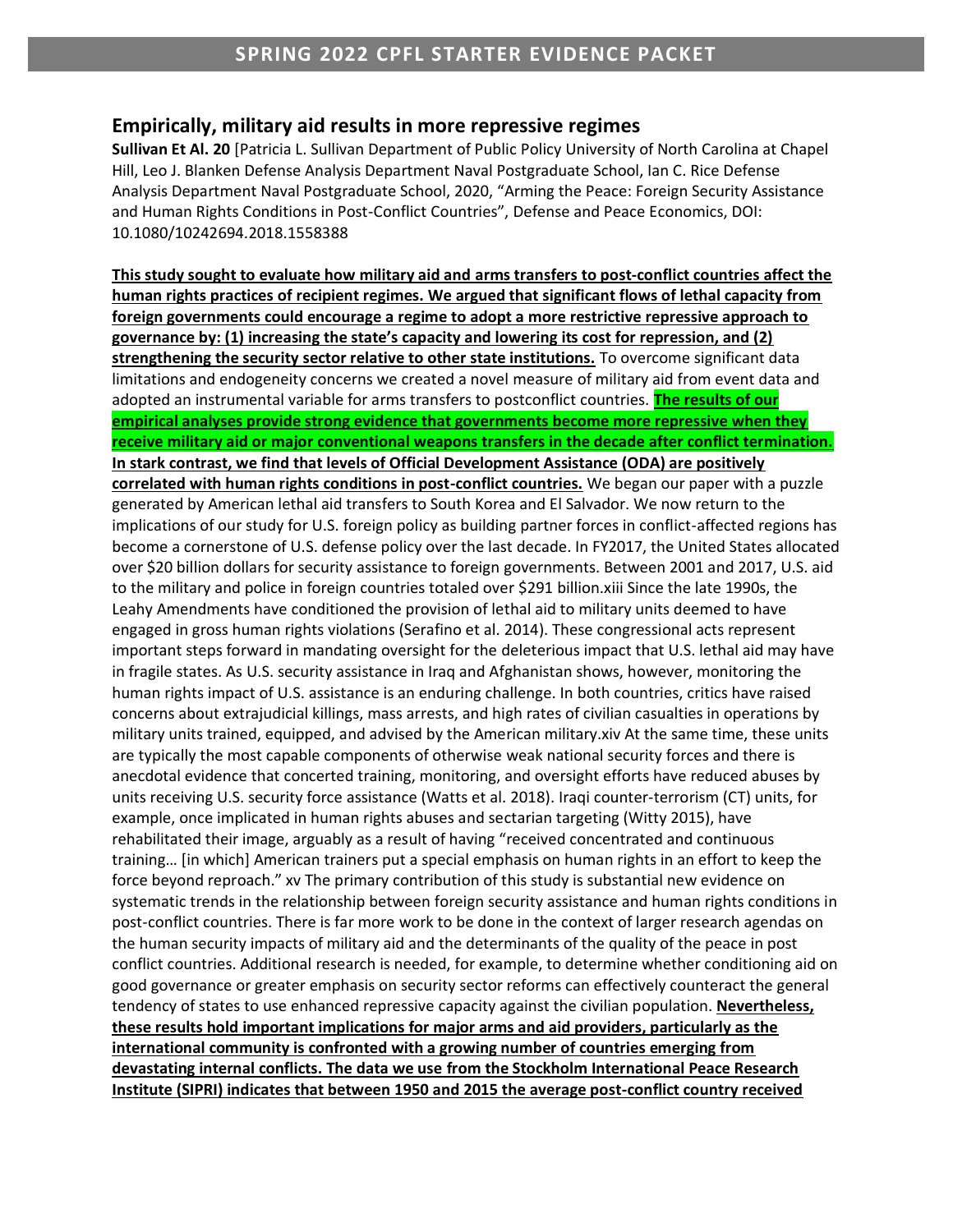**major conventional weapons valued at almost \$237 million dollars**xvi **in the decade after conflict termination. Governments should be mindful of the risk that arming and equipping security forces in fragile states could encourage the government to rely on repression as a response to dissent and make state repression more deadly. Particular caution is warranted when transferring the types of weapons that are most likely to be used against internal threats to a regime in the wake of internal armed conflicts.**

#### <span id="page-13-0"></span>**Military training assistance results in an increase in coups**

**Savage & Caverley 17,** Jesse Dillon Savage Department of Political Science Trinity College, Jonathan D Caverley Strategic and operational Research College of Naval Warfare Studies, 7/13/17, "When human capital threatens the Capitol: Foreign aid in the form of military training and coups", Journal of Peace Research,<https://journals.sagepub.com/doi/10.1177/0022343317713557>

**The effect on domestic politics of assistance in the form of foreign military training (FMT) is unlikely to be limited to respect for human rights and civilian control.** Training imparts valuable resources to and increases the professional distance of a potentially dangerous section of a developing state's polity. **Increasing trainees' human capital is likely to increase resource demands on the regime, and improve the military's ability to remove the regime should its demands not be met. We find a robust relationship between US training of foreign militaries and military-backed coup attempts, despite limiting our analysis to the International Military Education and Training program (IMET), which explicitly focuses on promoting norms of civilian control. If the number of soldiers trained (or dollars spent) moves from the 25th percentile to the 75th, the predicted probability of a coup roughly doubles. We also find that FMT correlates to the likelihood of a successful military-backed coup. That training is positively associated with coups even when analysis is limited to democracies represents an especially profound challenge to the idea that the only political effect of training is to fundamentally alter militaries' norms.** Lack of evidence linking training and non-military-backed coups further undermines this mechanism. Finally, training's effect on coup propensity differs significantly from other forms of military aid in both direction and magnitude, lending support to our theoretical argument about the non-fungibility of military human capital. Coups are extreme examples of military involvement in domestic politics. Our theory suggests more generally that trained military officers will grow more autonomous from the regime. This can increase inclination for coups but more broadly means that the military will be less invested in regime survival (Atkinson, 2006, 2010; Brooks, 2013). Providing the military with resources that are not vulnerable to redistribution may mean they are less inclined to repress to prevent regime change in general. In this case, normative and capital-based mechanisms make similar claims, and may reinforce each other.

#### <span id="page-13-1"></span>**Military bases and troops fuel terror**

David **Vine 17,** PhD and MA, Anthropology, Graduate Center, City University of New York "Think Donald Trump is too cozy with dictators? Check out the US Military", May 25, 2017 , Business Standard, https://www.business-standard.com/article/international/think-donald-trump-is-too-cozy-withdictators-check-out-the-us-military-117052500330\_1.html

Blowback While some defend the presence of bases in undemocratic countries as necessary to deter "bad actors" and support "U.S. interests" (primarily corporate ones), **backing dictators and autocrats frequently leads to harm not just for the citizens of host nations but for U.S. citizens as well. The base build-up in the Middle East has proven the most prominent example of this.** Since the Soviet invasion of Afghanistan and the Iranian Revolution, which both unfolded in 1979, the Pentagon has built up scores of bases across the Middle East at a cost of tens of billions of taxpayer dollars. **According to**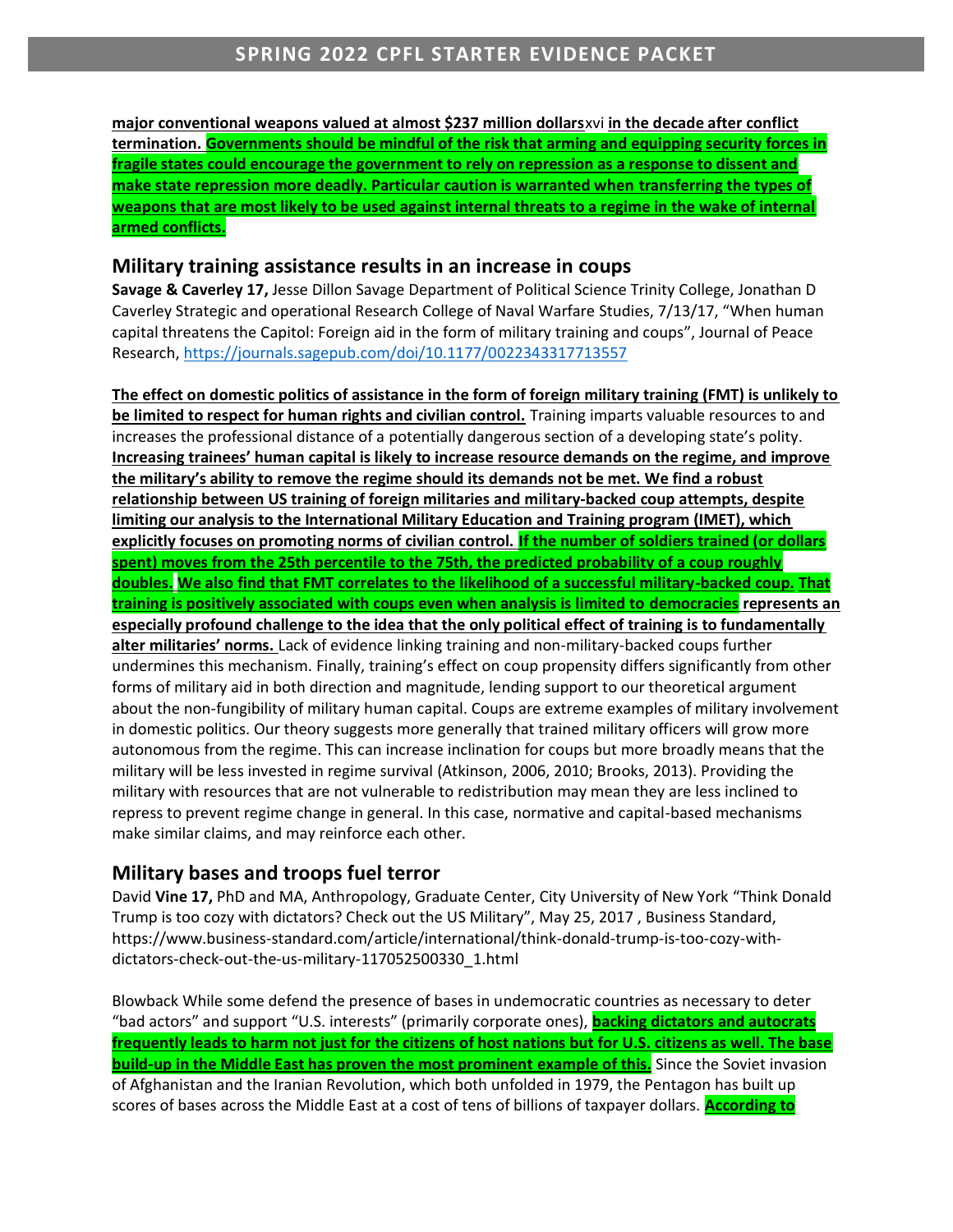**former West Point professor Bradley Bowman, such bases and the troops that go with them have been a "major catalyst for anti-Americanism and radicalization." Research has similarly revealed a correlation between the bases and al-Qaeda recruitment**. **Most catastrophically, outposts in Saudi Arabia, Iraq, and Afghanistan have helped generate and fuel the radical militancy that has spread throughout the Greater Middle East and led to terrorist attacks in Europe and the United States. The presence of such bases and troops in Muslim holy lands was, after all, a major recruiting tool for al-Qaeda and part of Osama bin Laden's professed motivation for the 9/11 attacks.** With the Trump administration seeking to entrench its renewed base presence in the Philippines and the president commending Duterte and similarly authoritarian leaders in Bahrain and Egypt, Turkey and Thailand, **human rights violations are likely to escalate, fueling unknown brutality and baseworld blowback for years to come.**

# <span id="page-14-0"></span>**Military based interventions shift the balance of power between conflict actors, increasing violence**

**Reed et. Al 12**, Reed M Wood of School of Politics and Global Studies, Arizona State University Jacob D Kathman of Department of Political Science, University at Buffalo, SUNY Stephen £ Gent of Department of Political Science, University of North Carolina at Chapel Hill "Armed intervention and civilian victimization in intrastate conflicts", September 2012, Journal of Peace Research, Vol. 49, No. 5, pp. 647- 660http://www.jstor.org/stable/41721630

Research has begun to examine the relationship between changes in the conflict environment and levels of civilian victimization. We extend this work by examining the effect of external armed intervention on the decisions of governments and insurgent organizations to victimize civilians during civil wars. **We theorize that changes in the balance of power in an intrastate conflict influence combatant strategies of violence. As a conflict actor weakens relative to its adversary, it employs increasingly violent tactics toward the civilian population as a means of reshaping the strategic landscape to its benefit. The reason for this is twofold. First, declining capabilities increase resource needs at the moment that extractive capacity is in decline. Second, declining capabilities inhibit control and policing, making less violent means of defection deterrence more difficult**. As both resource extraction difficulties and internal threats increase, actors' incentives for violence against the population increase. **To the extent that biased military interventions shift the balance of power between conflict actors, we argue that they alter actor incentives to victimize civilians.** Specifically, intervention should reduce the level of violence employed by the supported faction and increase the level employed by the opposed faction. We test these arguments using data on civilian casualties and armed intervention in intrastate conflicts from 1989 to 2005. **Our results support our expectations, suggesting that interventions shift the power balance and affect the levels of violence employed by combatants.**

#### <span id="page-14-1"></span>**Foreign aid causes aid shocks that incite violence**

**Nielsen et. Al 11**, Richard A. Nielsen Harvard University Michael G. Findley Brigham Young University Zachary S. Davis Brigham Young University Tara Candland Brigham Young University Daniel L. Nielson Brigham Young University "Foreign Aid Shocks as a Cause of Violent Armed Conflict", 2011, American Journal of Political Science, 55(2), 219–232, doi:10.1111/j.1540-5907.2010.00492.x

In this study we resolve part of the confusion over how foreign aid affects armed conflict. **We argue that aid shocks—severe decreases in aid revenues—inadvertently shift the domestic balance of power and potentially induce violence. During aid shocks, potential rebels gain bargaining strength vis-a-vis the government. To appease the rebels, the government must ` promise future resource transfers, but the**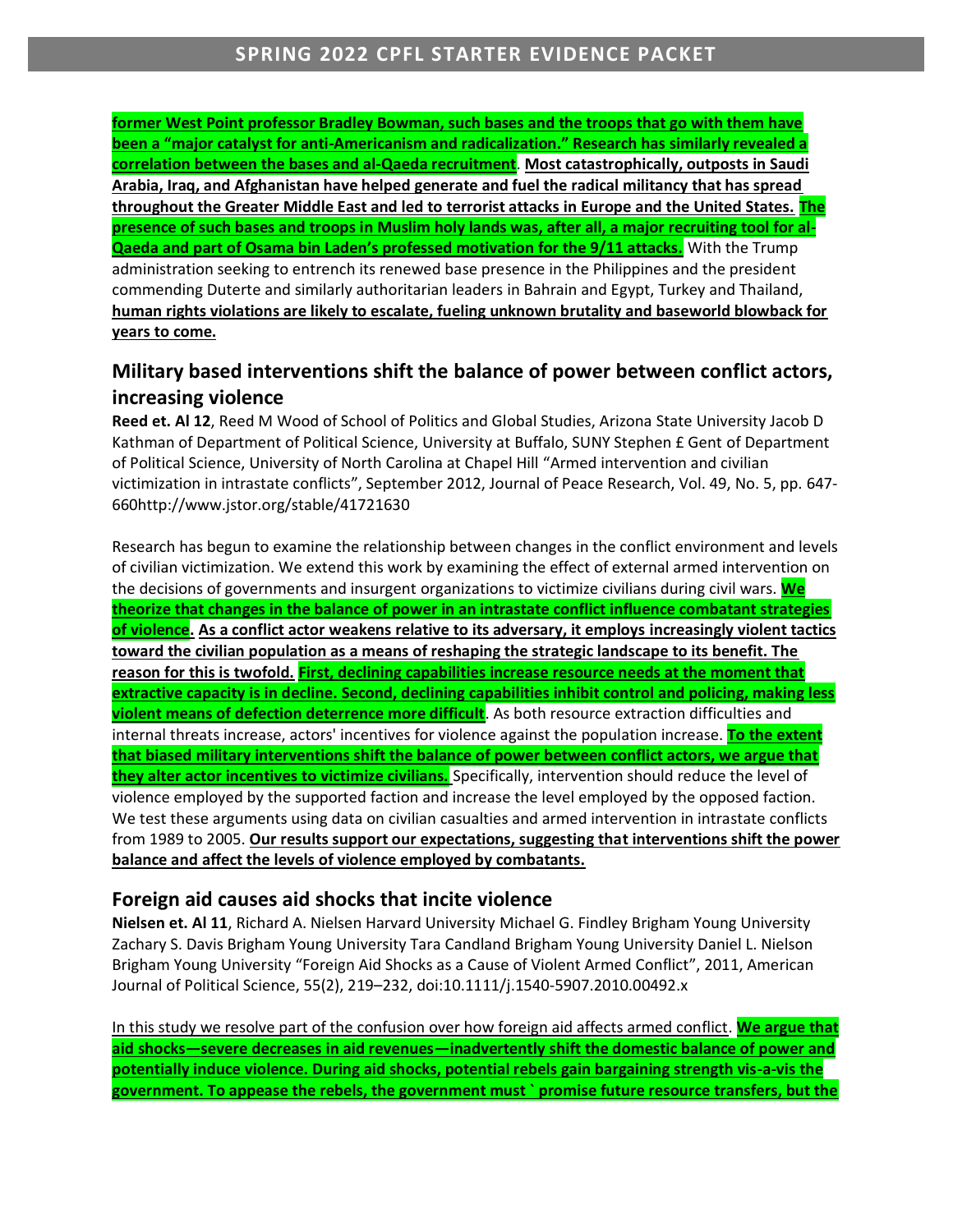**government has no incentive to continue its promised transfers if the aid shock proves to be temporary. With the government unable to credibly commit to future resource transfers, violence breaks out.** Using AidData's comprehensive dataset of bilateral and multilateral aid from 1981 to 2005, we evaluate the effects of foreign aid on violent armed conflict. In addition to rare-event logit analysis, we employ matching methods to account for the possibility that aid donors anticipate conflict. **The results show that negative aid shocks significantly increase the probability of armed conflict onset.**

#### <span id="page-15-0"></span>**Aid used for political interventions creates dependency that harms governance long term and delays political reform**

Victoria **Stanford 15**, University of Edinburgh, "Aid Dependency: The Damage of Donation", July 31 2015, https://www.twigh.org/twigh-blog-archives/2015/7/31/aid-dependency-the-damage-of-donation

How has aid caused dependency? **Aid dependency refers to the proportion of government spending that is given by foreign donors.** Since 2000 this has in fact decreased by one third in the world's poorest countries, **exemplified by Ghana and Mozambique where aid dependency decreased from 47% to 27% and 74% to 58% respectively** (3). Aid is not intrinsically linked to dependency; studies have shown that dependency is influenced by many factors, mostly length and intensity of the donation period, and 15- 20% has been identified as the tipping point where aid begins to have negative effects (Clemens et al., 2012). **What causes dependency is when aid is used, intentionally or not, as a long-term strategy that consequently inhibits development, progress, or reform.** Food aid is particularly criticised for this; increasing dependency on aid imports disincentivises local food production by reducing market demand. This is compounded when declining aid is replaced with commercial imports rather than locally-sourced food, either because of cheaper prices or a lack of recipient country food production capacity because of long-term aid causing agricultural stagnation (Shah, 2012). This is exemplified in the situation of Haiti, which is dependent on cheap US imports for over 80% of grain stocks even in a post-aid era, or countries such as the Philippines where aid dependency has forced an over-reliance on cash crops. Dependency relates not only to commodities but also technical expertise and skills which donors often bring to specific aid schemes and projects, which when not appropriately coupled with education create an overreliance on donors (Thomas et al., 2011). A more concerning type of dependency **The nature of aid almost intrinsically causes what is increasingly known as 'political dependency' by encouraging donor intervention in political processes. Donors need to satisfy the interests, values and incentives of the home country, whilst also providing them with expected results in order to maintain the cash flow. This has resulted in donors either bypassing and therefore destabilising government service provision processes to establish donor projects**, a strategy often favoured by USAID and the World Bank (Bräuntigam and Knack, 2004), or intervening directly in policy-making and implementation (Bräutigam, 2000). **The involvement of donors, either foreign governments or international agencies, in recipient country political processes has been shown to reduce the quality of governance** (Knack, 2001). It reduces leader accountability; the government is "playing to two audiences simultaneously"- the donors and the public (Hayman, 2008). **This means the direction of accountability is between government and donor rather than the public, risking government legitimacy and delaying the progress of political reform and development** (Bräutigam, 2000). **This is particularly damaging in countries where the need for aid stems from political upheaval or civil unrest such as the Democratic Republic of Congo or Zimbabwe, which have a lengthy history of aid dependence** (Moss et al., 2006). **The risk here is that donors have political leverage, thus decisions and planning become reliant on donor involvement whose motivation and values may not necessarily align with those of the public or government.** Furthermore, 'earmarking' is a strategy favoured by many international donors who fear corruption in recipient governments, therefore 'earmark' direct sector or programme funding rather than general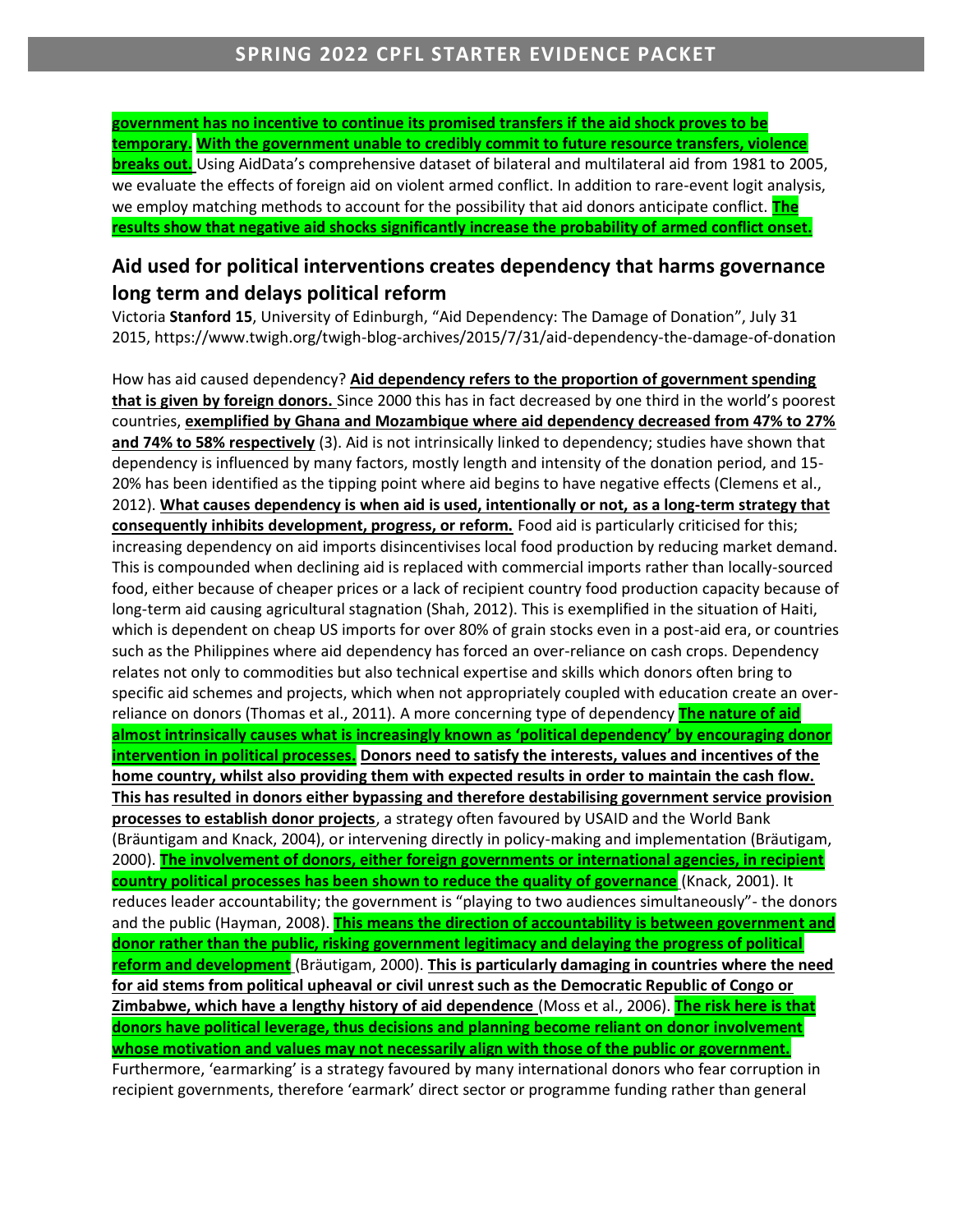government budget support (Foster and Leavy, 2001). **This not only shifts the agenda-making power to donors who have the authority to set priorities and direct funds accordingly, but also creates patchy and unsustainable development where some sectors outperform others.** An additional significant problem of dependency upon international agenda-making for countries receiving aid is that globally recommended 'best practice' policies often lack appropriate contextualisation to cultural, religious, or social values. **A top-down, uniform approach to policy implementation by donors also has logistical barriers whereby local infrastructure is incapable of carrying out donor projects effectively and producing satisfactory results.** A good example of this is the widely-disseminated policy encouraging syndromic management of sexually transmitted diseases, which was coercively incorporated into aid channels in Mozambique, despite the clear lack of the technical expertise and human resource capacity that such a robust policy requires (Cliff et al., 2004). **This then perpetuates aid dependency because donors do not receive satisfactory project results and may consequently reduce funding without actually solving the problem, thus the poverty cycle continues and aid is required once again.**

#### <span id="page-16-0"></span>**Engagement with totalitarians fails - only empowers them to crack down**

Jeff **Jacoby 14**, Columnist for The Boston Globe, "Lift the Embargo – But liberate Cuba First", The Boston Globe, 6/25/2014, [https://www.bostonglobe.com/opinion/2014/06/24/lift-embargo-but-liberate-cuba](https://www.bostonglobe.com/opinion/2014/06/24/lift-embargo-but-liberate-cuba-first/7Msp22F4gTVhBajSG8lSaK/story.html)[first/7Msp22F4gTVhBajSG8lSaK/story.html](https://www.bostonglobe.com/opinion/2014/06/24/lift-embargo-but-liberate-cuba-first/7Msp22F4gTVhBajSG8lSaK/story.html)

Yet the focus on polling data is a distraction. The US economic embargo is not the cause of Cuba's misery. The Castro tyranny is. **Unilaterally repealing the embargo would not weaken that tyranny by flooding the island with American tourists, consumer goods, and democratic notions**, as sanctions opponents romantically imagine. **Nearly 3 million tourists already visit Cuba annually, hundreds of thousands of Americans among them. In recent years, more tourists have traveled to Cuba from the United States than from any other country except Canada. The trade embargo is far from hermetic. Since 2000, US exporters have sold close to \$5 billion in food, agricultural, and medical goods to Cuba — for several years, in fact, the United States was Cuba's fifth-largest trade partner.** Meanwhile, Cuba has had the rest of the world to do business with, unfettered by embargoes or Florida politics. If tourism and trade were going to undermine Cuba's communist regime, it would surely have toppled long ago. But **engagement with totalitarians doesn't turn them into free and democratic neighbors. Rather, it empowers them to crack down on their subjects with even greater impunity. According to Elizardo Sanchez, a well-known human rights activist in Havana, detentions of dissidents have spiked, reaching more than 3,800 in just the first four months of 2014, far above the previous high of 2,795 two years ago.** The embargo, or what remains of it, is not chiseled in granite. It is, however, codified in US law. The Helms-Burton Act, signed by Hillary Clinton's husband in 1996, allows the embargo to be lifted once the Cuban government legalizes political opposition, frees its political prisoners, and schedules democratic elections. Cuban dissidents insist on that point at the risk of going to prison. Shouldn't American politicians, with nothing at risk but their credibility, insist on it as well?

# <span id="page-16-1"></span>**The majority of arms embargoes have had notable effects on import patterns and can affect policy**

Michael **Brzoska 18**, Columnist for The Boston Globe, "Measuring the Effectiveness of Arms Embargoes", Peace Economics, Peace Science and Public Policy Volume 14, Issue 2 2008 Article 2, doi:10.2202/1554- 8597.1118

**The analysis of a sample of 74 arms embargo cases yields some interesting results**. **Among the most important results are that arms embargoes have had, on average, notable effects on arms import**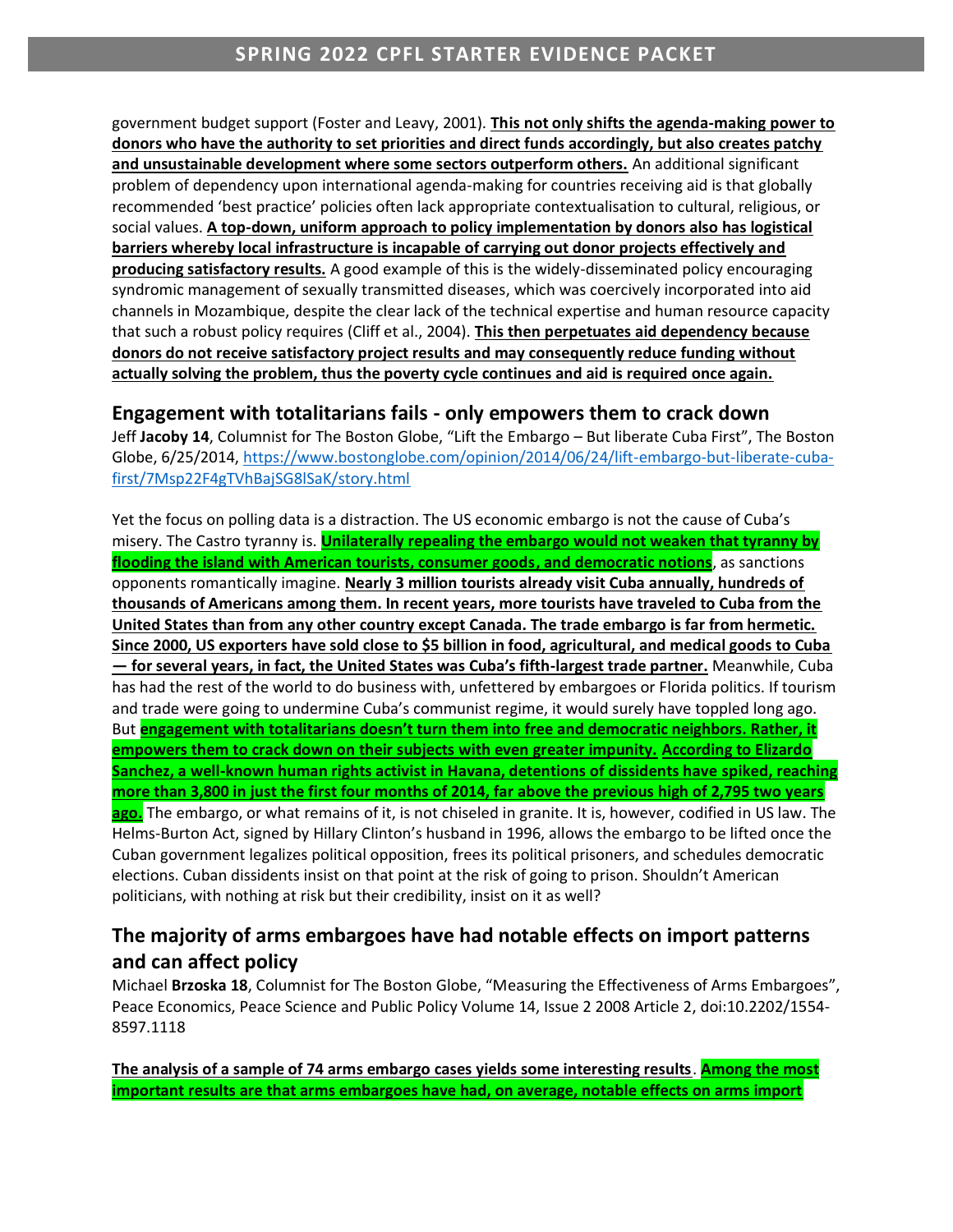**patterns.** While no arms embargo has had 100% effectiveness, **the majority has induced at least some change in arms import patterns, with many having some or even significant effects.** This fact tends to get lost in many case studies of arms embargoes, where a very high standard of success is set, usually the total end of imports of arms and ammunition. However, changes in arms import patterns, whether major or minor, have had, on average, rather little effect on targeted policies. Targets have continued to pursue policies which senders wanted to end, or they changed policies for reasons other than external manipulation of arms flows. Obviously, the link between arms supplies and policy changes in the target is weak. Targets adapt their military forces and styles of war to the level of arms and ammunition available. Arms embargoes often come very late in the game. **A more timely reaction might increase the likelihood that sanctions have some effect on policy change. The data analysis confirms that the effects of arms embargoes on target policies increase over time. The success rates of long-running arms embargoes are significantly higher than those of short-lived ones. Arms embargoes take time to have effects on policy change. As stocks of arms and ammunition are depleted, concerns over decreases in firepower grow and with them, at least in a number of cases, the willingness to change policies.** The data also confirm the hypothesis that multilateral arms embargoes are more successful than unilateral ones. **Multilateralization increases the supplier's satisfaction with an embargo, raises the likelihood of significant changes in arms import patterns, and even increases the chance of policy change in the target.** Related to the multilateralization is arms embargo implementation. A higher degree of participation of countries and a stronger effort at implementation by participants increase the effectiveness of arms embargoes with respect to arms imports by the target. **Arms embargo implementation has improved over time, at least with respect to the change of arms import patterns.** Senders have become smarter in terms of multilateralization of arms embargoes and improving implementation. However, there has not been a corresponding improvement in the success rate of targeted policy change. Finally the success of arms embargoes remains limited when policy change is the ultimate objective. Senders can reduce and stop arms flows, but they have little power over policy change in the target. However, policy change is not the only goal senders pursue when adopting sanctions. **Multilateralization of national restrictions and success in significantly changing arms import patterns also seem to be valued by sanction initiators. Arms embargoes are comparatively cheap for senders, and thus even partially enforced embargoes may be efficient**. They are signals of disapproval in particular for countries with restrictive arms export policies. Not much can be pulled from the analysis presented here for the question why targets do not react to decreases in arms flows. It seems that neither the importance of a particular policy to a target, nor countermeasures nor decision-making structure in the target can explain much of the variance in the rate of success in influencing target policies. In combination, all these factors have some effect, even if not very strong. **Arms embargoes are clearly more effective when they are consistently embedded in other measures.** In fact, this may be the most important policy lesson from this study: arms embargoes in and of themselves will seldom affect target policies. They are instead most effective when utilized as a consistent element of larger policy packages. In addition, there need to be a long time period allotted for the implementation in order to increase the possibilities of success. Arms embargoes have very seldom had effects on targeted policies prior to their fifth year of implementation. The analysis indicates that several factors may be responsible for the arms embargo paradox. **Arms embargoes are somewhat more effective, at least with respect to arms flows, if measures of success are allowed to fluctuate between no effect and full attainment of the social objective.** However, they are not a strong instrument to change incriminated policies. In summary, no single explanation gets strong support, but all seem to contribute.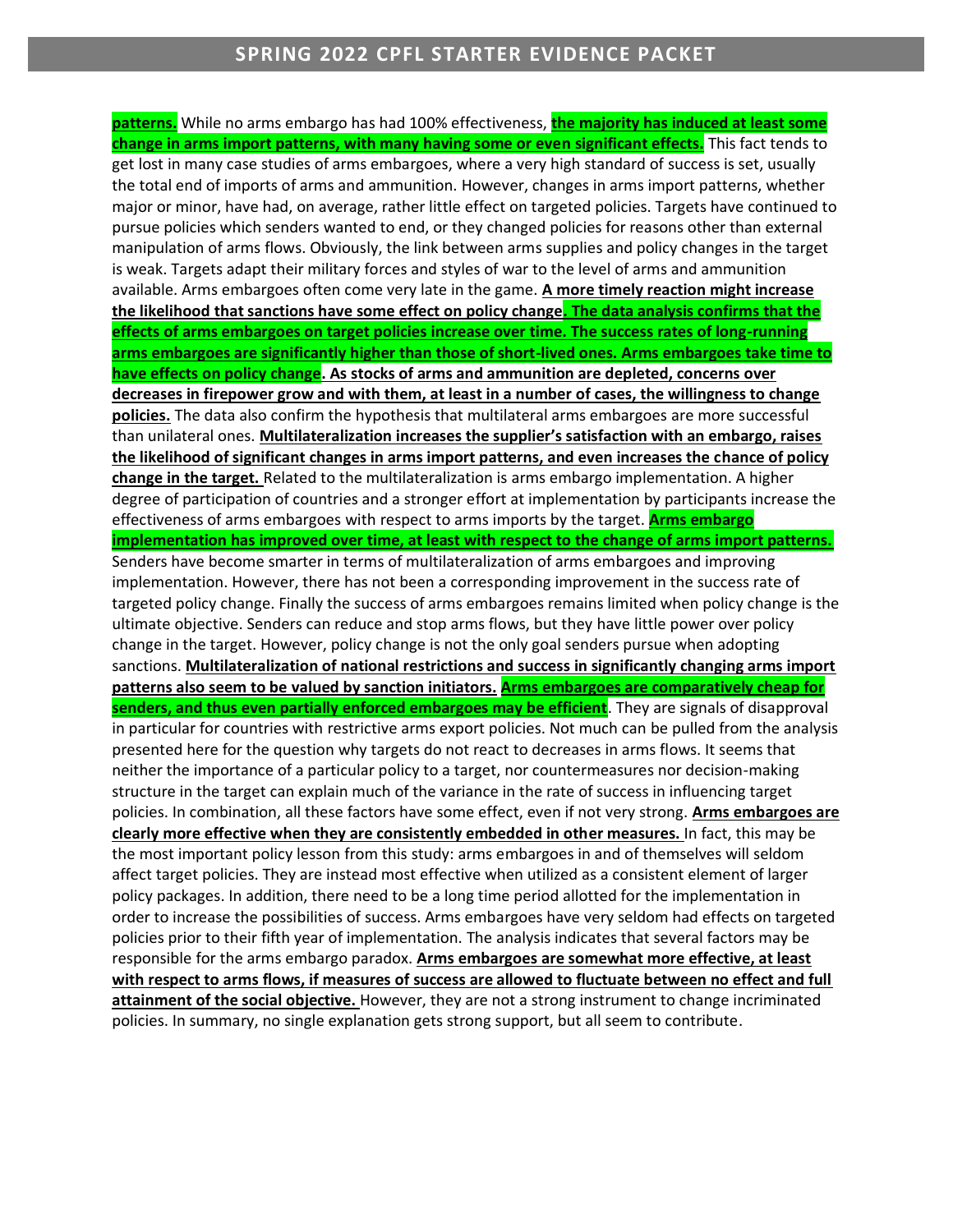#### <span id="page-18-0"></span>**Sanctions positively protect human rights and can strengthen international human rights laws by developing global norms**

Buhm **Suk Baek 08**, J.S.D. candidate, Cornell Law School, "Economic Sanctions Against Human Rights Violations", Cornell Law Library, 4/14/2008,

https://scholarship.law.cornell.edu/cgi/viewcontent.cgi?article=1039&context=lps\_clacp

The idea of human rights protection, historically, has been considered as a domestic matter, to be realized by individual states within their domestic law and national institutions. **The protection and promotion of human rights, however, have become one of the most important issues for the international community as a whole. Yet, with time, it has become increasingly difficult for the international community to address human rights problems collectively.** Despite a significant development in the human rights norms, effective protection of fundamental human rights and their legal enforcement has a long way to go. **This paper will argue that economic sanctions can contribute to a decrease in individual states' human rights violations and can be an effective enforcement tool for international law. The international community, including the U.N., should impose effective economic sanctions against states where gross human rights violators are. Economic sanctions have been widely used by the U.N. since the end of the Cold War. Their purpose is generally not to punish the individual state but to modify its behavior.** However, such sanctions conflict with other fundamental principles of international law, namely the principle of non-intervention and state sovereignty. Economic sanctions can also conflict with the WTO's first agenda: free trade. Even worse, economic sanctions are criticized because these sanctions are, arguably, targeted at the people at large, not to the regime, a violator of international norms. This paper will review the role of economic sanctions in international human rights law. Chapter II examines the principle of non-intervention and whether its exceptions are in international human rights law. Chapter III reviews the doctrines and practices of economic sanctions for human rights protection by the U.N. Security Council, the U.S., and the E.U. Chapter IV examines the legality of the economic sanctions against human rights violations under the WTO system and reviews the possibility of the harmonization of international economic law with international human rights law. Lastly, Chapter V concludes by emphasizing the importance of economic sanctions against human rights violations. Based on the research outlined above, this paper concludes as follows: Chapter II maintains that **the relationship between human rights and state sovereignty should and can be complementary**. **The protection and promotion of human rights can be enhanced with a respect for state sovereignty. In other words, each individual state has a responsibility to protect and promote the human rights of its own nationals based upon the principle of sovereignty.** State sovereignty and independence should serve not as a hurdle to, but as a guarantee for the realization of the fundamental human rights of the state's nationals. Chapter II also concludes that the concept of human rights has been expanded and the core human rights are inalienable and legally enforceable ones. The evolvement of international human rights law is one of the most remarkable innovations in modern international law. **If gross human rights violations, especially those established by the status of Jus Cogens or obligations Erga Omnes, are not solved by a state itself, it is no longer solely the problem of the state concerned.** Fundamental human rights have acquired a status of universality and the international community should accept this. Chapter III reviews the doctrines and practices of economic sanctions for human rights protection by the U.N. Security Council, the U.S., and the E.U. **All cases of economic sanctions against gross human rights violations discussed, ten by the Security Council, five by the U.S. and seven by the E.U., were provided as samples to illustrate the idea that economic sanctions by the international community as a whole bolster fundamental human rights. This paper concludes that the sanctions by the Security Council, the U.S. and the E.U. have at least some positive effects on international human rights law. They build international human rights**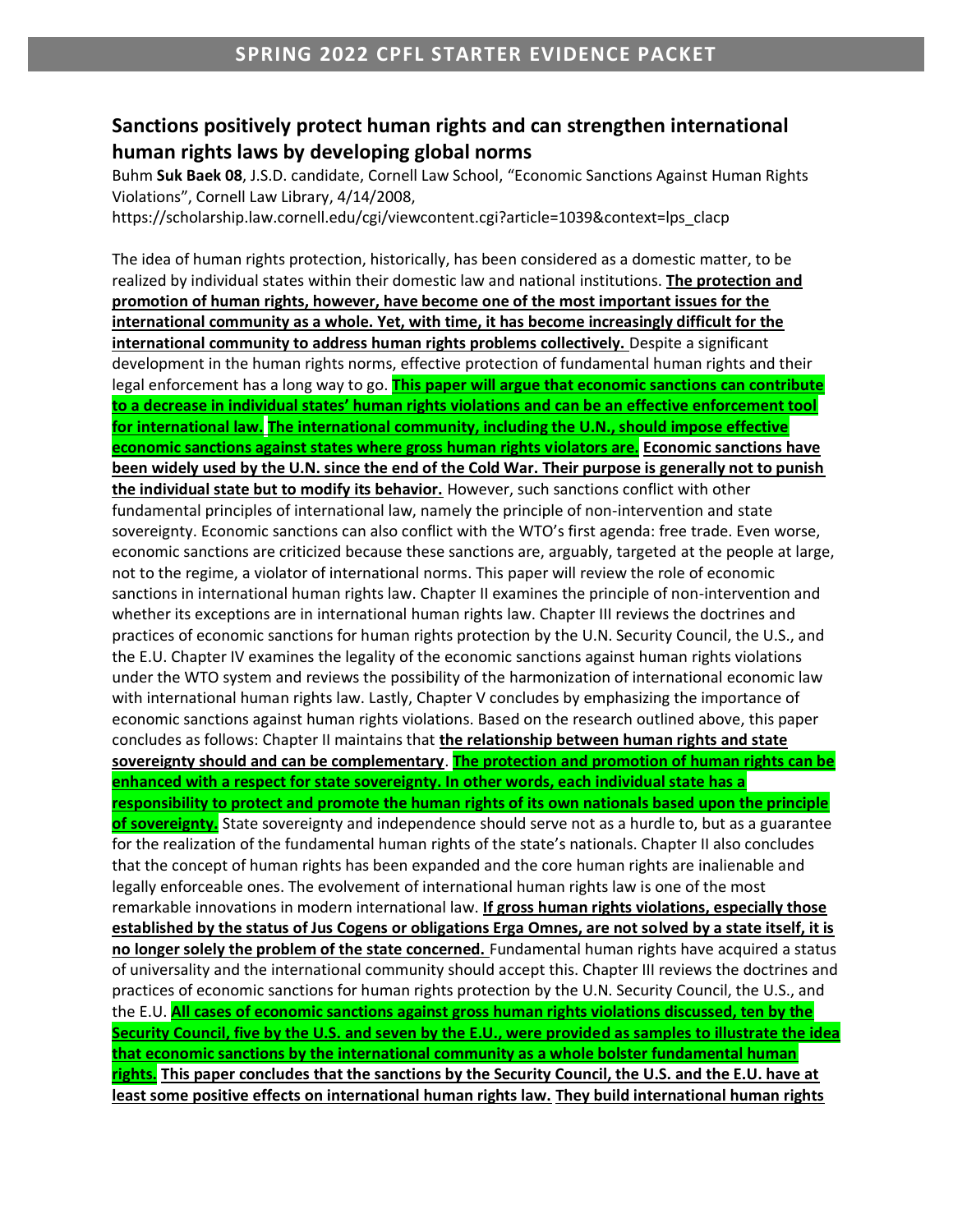**norms. This development also leads to the growing willingness of the international community to impose economic sanctions for human rights protection.** Undeniably, economic sanctions have had some negative effects on the targeted states. In numerous reports and articles, scholars and human rights advocates have constantly argued that economic sanctions hurt large numbers of innocent civilians in the targeted states. Economic sanctions, however, cannot be the sole cause of civilian suffering in the targeted states. The targeted states should bear the heavy burden of responsibility for this suffering. It is undeniable that economic sanctions have inherent flaws. But, this paper disagrees with arguments for opposing the use of economic sanctions because of such flaws and negative effects. **The problem is not in the sanctions themselves, but in their effect. Therefore, the criticism on economic sanctions should focus on finding a way to decrease their negative effects, rather than arguing for not imposing them without providing a better alternative. Overall, this chapter concludes that economic sanctions have become part of a collective effort by the international community to develop current human rights norms and to protect and promote fundamental human rights in the targeted states.** Chapter IV concludes that while economic sanctions are inherently against the free trade provisions of the GATT, economic sanctions against gross human rights violations are allowed under the exceptional provisions of the GATT in the WTO system. This paper also argues that the GATT should be interpreted consistently with international law. That is, trade restriction measures against gross human rights violations are compatible with the GATT. As discussed in Chapter II and III, fundamental human rights violations are no longer just the domestic concern of each individual state. The evolvement of international human rights law demonstrates that, first, international human rights norms recognized as Jus Cogens provide the legality for the international community's intervention in offending states; and second, the Erga Omnes status of international human rights norms shows that every state has an interest in other states observing these human rights norms. Overall, while some economic sanctions may conflict with the main goal of the WTO, i.e. free trade, economic sanctions against human rights violations do not undermine the WTO system itself. Rather, they can be adapted to the WTO's free trade framework under international law. Since the adoption of the Universal Declaration of Human Rights in 1948, there has been a significant evolution toward the universality of human rights. However, international legal enforcement systems for human rights norms are still underdeveloped despite the considerable progress in international human rights law. **This paper concludes that economic sanctions can contribute to a decrease in individual states' human rights violations and can be an effective enforcement tool for international law.**

# <span id="page-19-0"></span>**Besides military force, economic sanctions are the only major tool leaders have to end human rights abuses – and they work**

George **Lopez 13**, Law, University of Notre Dame, "Enforcing Human Rights Through Economic Sanctions", The Oxford Handbook of International Human Rights Law, October 2013, DOI: 10.1093/law/9780199640133.003.0033

**Short of military force, economic sanctions are the only major tool available to national leaders and multilateral institutions that will produce results essential to ending harsh repression and human rights abuses. By blocking access to financial assets, sanctions— sometimes slowly, but always surely—erode the regime's ability to purchase arms and mercenaries from abroad. Sanctions constrain guarantees that dictators can make to supporters that their government will meet the payroll. Monetary and travel sanctions placed on a growing number of government and military officials run a strong probability of sparking defections among the ruling elite. The continued fragility of human rights in nations emerging from internal war or economic crisis combines with the horrific mass atrocities of recent decades, to increase the likelihood that national policy-makers will turn to**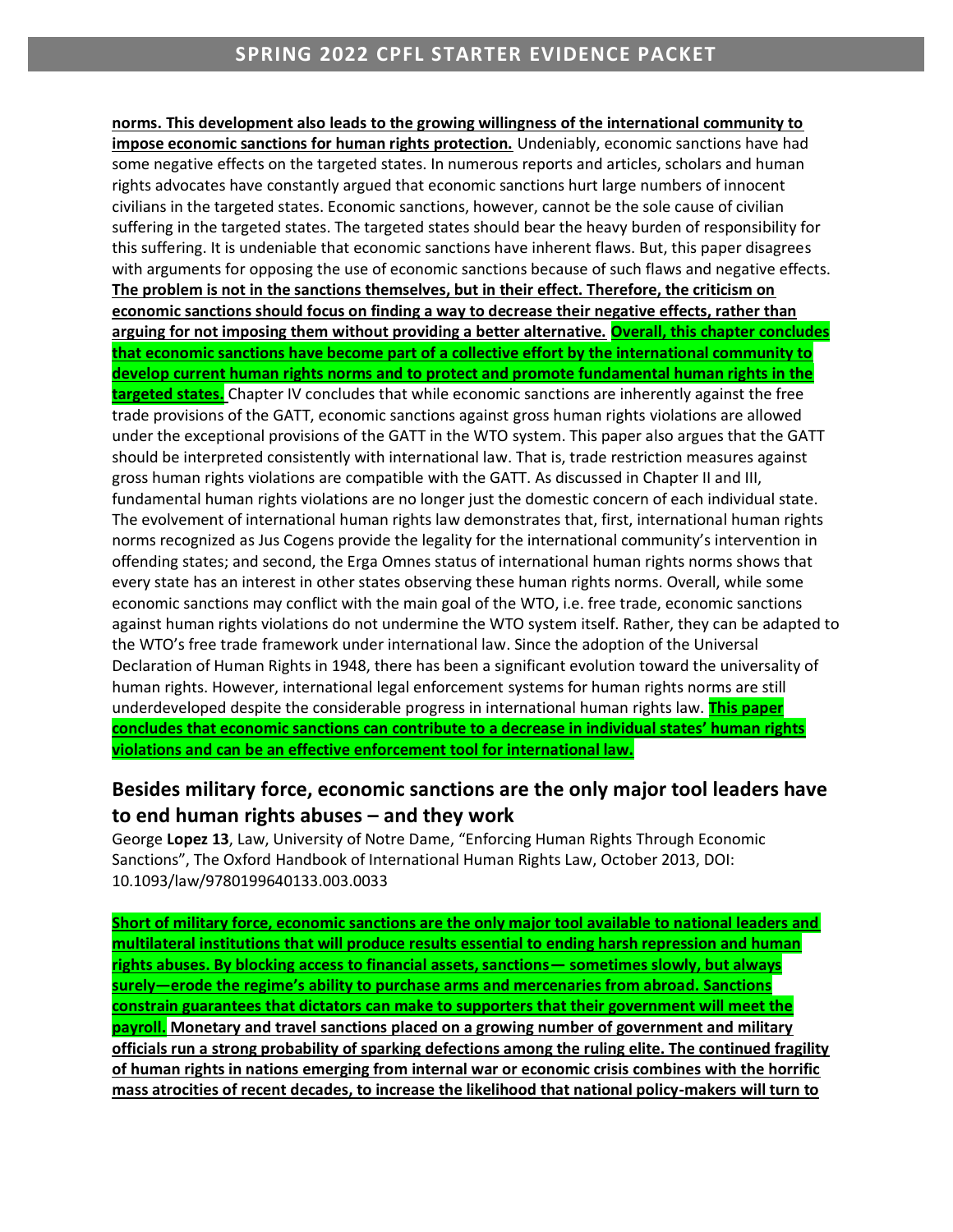**sanctions continually as a tool for coercion and persuasion.** The emergence of the principles of protecting civilians and the responsibility to protect bolsters this prospect. Yet, the track record of the UN and the international community in addressing atrocities—as in the different responses to Libya and Syria, which occurred just one year apart—makes clear the complexity related to the problems and the challenges of mounting a fully successful action. It is a bitter irony that the quick success of the combination of coercive measures to protect the lives and rights of Libyans, in which NATO may have overstepped its military mandate, has led to big power disagreements over the application of the same principle and tools in Syria.76 **The recent successes of sanctions in Libya, Côte d'Ivoire, and Liberia can be extended to other areas, if analysts dig deeper into the workings of repression and discover the revenue that the commodities supporting mass violence and the myriad enablers to human rights violations and mass atrocities generate.** Targeting the diversity of these non-state actors early in an internal war, or as early warning signs of atrocities emerge, can increase the effectiveness of sanctions as a tool for human rights protection.

# <span id="page-20-0"></span>**Diplomatic sanctions can achieve policy goals without being overly intrusive or harmful**

Chloe **Chibeau 20**, Pardee School of Global Studies,"Sanctions as a Foreign Policy Tool: Case Studies on the Former Yugoslavia and Present Day Russia", April 1, 2020,

https://www.bu.edu/pardeeschool/files/2020/11/Chloe-Chibeau-Honors-Thesis.pdf

The first policy option to consider is no future use of economic sanctions. According to a study done by the Targeted Sanctions Consortium, out of the three most common uses of sanctions, the most effective are constraint, effective in 28% of UN targeted sanctions episodes with mixed efficacy in 22%, and signaling, effective in 27% of sanctions episodes with mixed efficacy in 44%. Coercion, the third determined objective of sanctions, was effective only 10% of the time with mixed efficacy in 27%. 68 **The most successful aspects of sanctions are the ability to signal consequences for violating international norms, to stigmatize and isolate a target who is violating norms, and to constrain targets access to resources. These aspects can be achieved through other less invasive methods than economic sanctions. Less invasive options include diplomatic sanctions such as revocation of visas, closing of embassies, or limiting diplomatic personnel, individual travel bans, and in cases of armed conflict, arms embargoes. A positive of this option is that it limits the effect on anyone but government officials. The cost of comprehensive economic sanctions is borne by civilians. This has proven not to be effective in eliciting change in political opinion and inspiring political revolt. Instead, citizens who faced difficulties were more likely to be vulnerable to propaganda produced by their government. It is unlikely that citizens will be harmed as a direct result of diplomatic sanctions as there would be no economic constriction or shortage of goods.** In combination with the decreased humanitarian effect, any long term psychological effects on citizens and their society would be minimized as well. The pessimism and hopelessness attributed to the dehumanizing effects of a society under economic sanctions would be avoided.

# <span id="page-20-1"></span>**Diplomatic sanctions are precise and targeted policies that can coerce behavioral changes**

David S. **Koller and** Miriam **Eckenfels-Garcia 15,** "USING TARGETED SANCTIONS TO END VIOLATIONS AGAINST CHILDREN IN ARMED CONFLICT", BOSTON UNIVERSITY INTERNATIONAL LAW JOURNAL, Vol. 33:1, 1/14/2015, https://www.corteidh.or.cr/tablas/r33548.pdf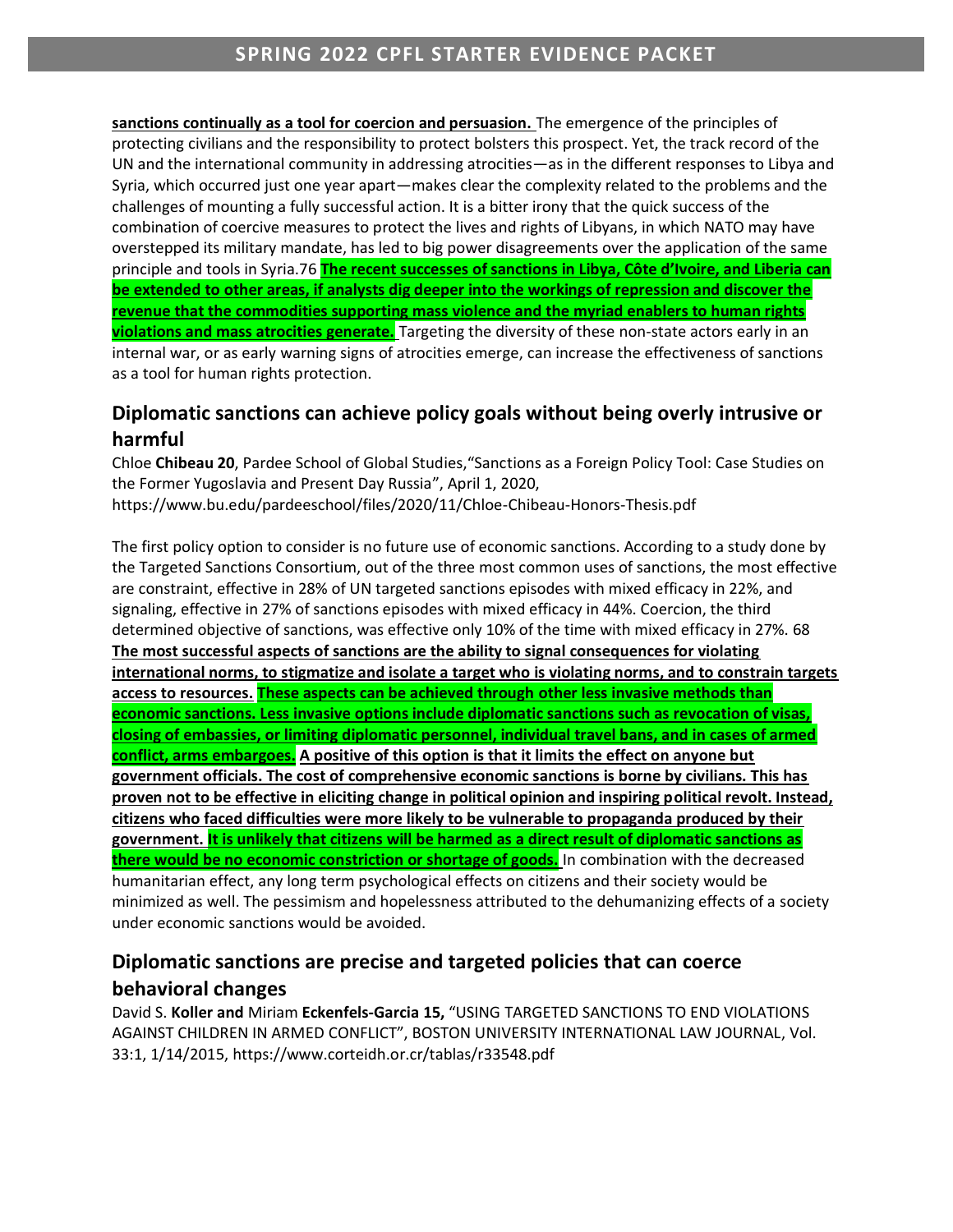3. Asset Freezes, Financial Restrictions, and Travel Bans **The most narrowly tailored measures available to the Security Council target specific individuals, groups, or entities by freezing their assets, restricting financial transfers, and placing travel bans**. The Security Council (through the sanctions committees) typically identifies the individuals, groups, or entities to subject to such measures, **but it also may impose blanket bans on the export of certain goods presenting particular value to the target.** For example, the Security Council imposed a ban on the export of luxury goods from the Democratic People's Republic of Korea. 1 3 5 **Asset freezing and travel bans on specific individuals are particularly effective in influencing political elites through personal inconvenience and tarnishing their reputation in the international community.**136 **Travel bans, when enforceable, may also prove useful where individuals and armed groups operate across borders or receive safe haven in neighboring countries.**137 **Asset freezes and restrictions on financial transfers can likewise be used to cut off outside support from regional actors or diaspora, limiting an armed group's ability to carry out operations during conflict. Variations of these measures include diplomatic sanctions, such as the withdrawal of accreditation or suspension from international or regional organizations.**138 Model Security Council resolutions on financial transaction sanctions and travel and aviation bans, such as those developed, respectively, as part of Switzerland's "Interlaken Process",139 and Germany's "Bonn-Berlin Process,"140 both convened jointly with the UN Secretariat, provide further guidance on such measures. **These increasingly precise measures may have a significant impact while minimizing harm to innocent populations.**1 4 ' **They can be used both to coerce behavioral changes by offering rewards or directly punishing the leaders of armed forces and to constrain uncooperative groups' behavior by targeting third party supporters** who may be eager to avoid Security Council interference in their activities.14 However, as discussed below, not all armed forces or groups will necessarily react the same way to the threat of individualized measures, and the effective implementation of such complex measures poses significant challenges.

#### <span id="page-21-0"></span>**Sanctions are empirically effective at reducing conflicts**

**Escribà-Folch 08***,* Abel Escribà-Folch Institut Barcelona d'Estudis Internacionals, "ECONOMIC SANCTIONS AND THE DURATION OF CIVIL CONFLICTS", 2008,

[https://repositori.upf.edu/bitstream/handle/10230/47934/escriba\\_jpeares\\_econo.pdf?sequence=1&isA](https://repositori.upf.edu/bitstream/handle/10230/47934/escriba_jpeares_econo.pdf?sequence=1&isAllowed=y) [llowed=y](https://repositori.upf.edu/bitstream/handle/10230/47934/escriba_jpeares_econo.pdf?sequence=1&isAllowed=y)

Studies of the efficacy of economic sanctions have tended to analyze it in a rather general way and using constructed variables that often assess the success of a sanction episode on an ordinal scale. In this work I sought to explore the effect of sanctions in a very specific context, civil war duration, using a time-series crosssectional dataset and a direct measure of event occurrence, civil war termination and outcome. **I hypothesized that sanctions would have a significant negative effect on intrastate conflict duration, mainly due to three basic mechanisms: convergence of parties' beliefs over power, reduced utility of victory and financial pressure that reduce parties' viability of continued fighting.** Our second proposition contended that those sanctions maximizing the costs to the target would be more effective than other types of targeted measures in bringing war to and end. Finally, I further proposed that those sanctions imposed by an international institution would be more effective in augmenting the probability of intrastate conflict termination. **Our empirical evidence using new data on sanctions shows that, effectively, sanctions have had a significant and negative impact on intrastate conflict duration. Moreover, this effect augments the more the years a given country is targeted. These results are robust to the inclusion of a variable controlling for external military interventions. Moreover, the empirical evidence seems to suggest that the most successful measures so far have been total economic embargoes. Such measures are shown to increase the likelihood of both a military victory and a negotiated settlement, while international arms embargos are only found to significantly**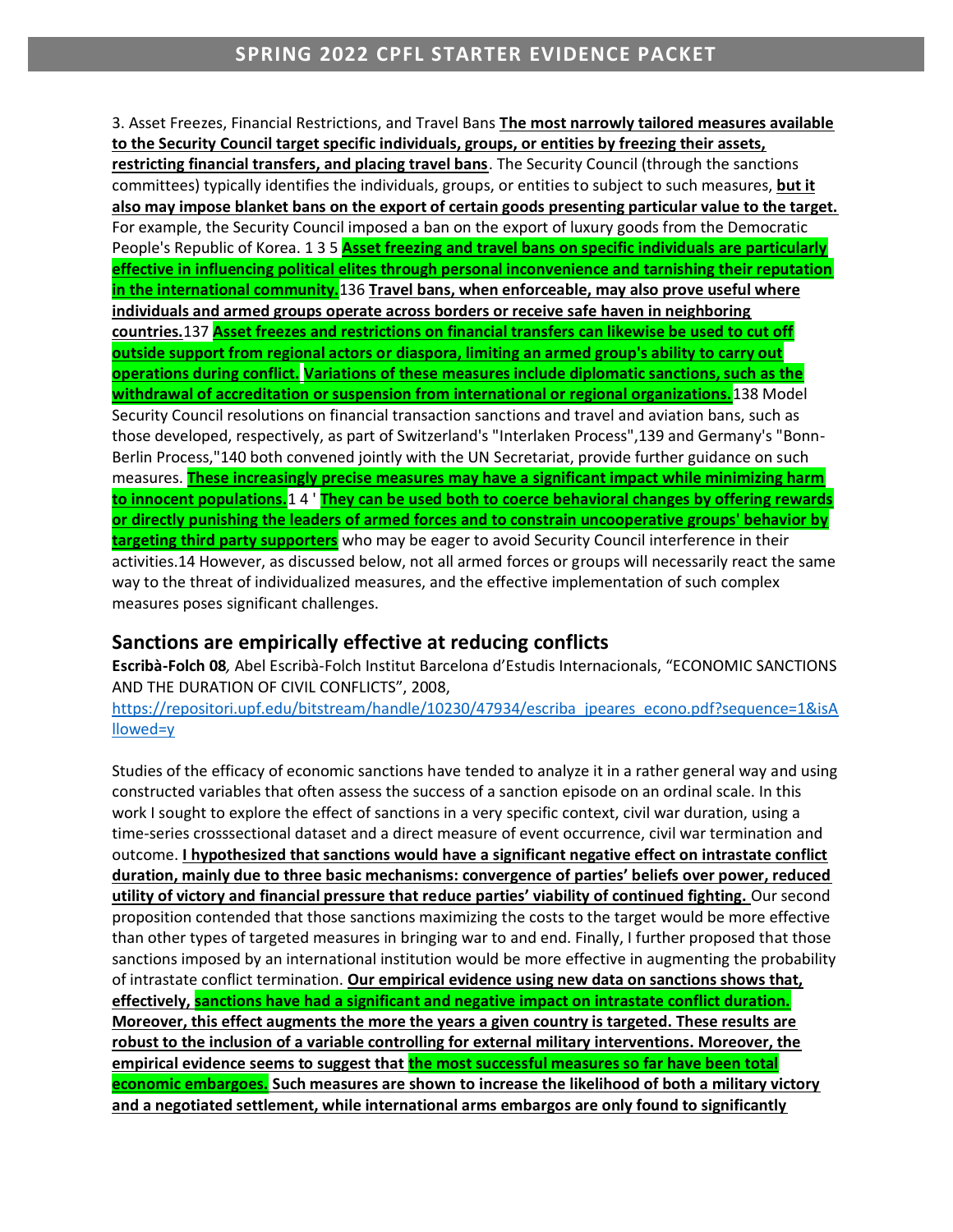**decrease the likelihood of a military victory by one the parties.** Regarding the debate about the efficacy of sanctions imposed by international institutions or not, this article has shed light on the distinctive effect of both types of sanction. Although the coefficients for sanctions backed by international institutions and those which are not are extremely similar in size in the general models of war duration, I find that sanctions imposed by international institutions significantly increase the likelihood of conflict resolution, especially if the targeted country is a member of the 20 organization. In contrast, sanctions applied by other bodies are much more conducive to military victories. In sum, the article has several policy implications**. First, it suggests that, overall, sanctions have been relatively useful in helping shortening civil wars, as the statistical association suggests.** Yet, this role needs improving. Concretely, our results suggest that any coercive measure should be preferably conducted by international organizations, especially, if it is conflict resolution what we are interested to promote. **Concerning the measures imposed, the evidence suggests that maximizing costs via embargoes is more effective than other sanction types. Multilateral arms embargoes can also result in increased chances of negotiated settlement,** although implementation problems so far have limited their effectiveness as remarked by many scholars.

#### <span id="page-22-0"></span>**Smart sanctions are effective and respect human rights concerns**

**Shagabutdinova & Berejikian 07**, Ella Shagabutdinova Graduate School of Public and International Affairs at the University of Georgia, Jeffrey Berejikian Department of International Affairs University of Georgia, "Deploying Sanctions while Protecting Human Rights: Are Humanitarian "Smart" Sanctions Effective?", 2/24/07, <https://www.tandfonline.com/doi/abs/10.1080/14754830601098386>

**The results of this study provide further support for the notion of smart sanctions and continued justification for the increasing momentum behind their use.** While advocates had argued convincingly that **such sanctions represent the best alternative with respect to the protection of human rights,** the effectiveness of such an approach remained largely unexamined. **The good news for advocates is that smart sanctions also appear to be more effective than the alternatives. Thus, policymakers need not choose between normative imperatives and effective policy.** These results should also comfort those who wish to construct a broader ethical framework for the deployment of economic coercion (e.g., Scharfen 1995: Ch. 5). Critics of trade sanctions have argued that the global community appears to be uninterested in coordinating policy with respect to the use of smart sanctions to protect human rights (Aznar-Gomez 2002). Instead, individual governments tackle the problem in an adhoc way. One explanation for this approach is that the level of international coordination required for effective financial sanctions is significant. Indeed, critics of smart sanctions have argued those who recommend them do so with "a total disregard for the realities of global politics" (Bull and Tostensen 1999/2000:133). Another possible explanation is that policymakers are not yet fully convinced of the utility of purely financial sanctions. One implication of the findings here is that better coordination on this issue is justified and that smart sanctions advocates are justified in pushing for a consensus. The current view that, "the international community needs to examine alternatives to comprehensive trade sanctions, which by their nature impact the weakest members of a society first and the leadership last and therefore violate basic principles of international law," is now well-established (Normand 1996:43). **The findings here demonstrate that smart sanctions are a potentially attractive alternative.**

#### <span id="page-22-1"></span>**For example, smart sanctions worked in Libya**

George A. **Lopez 12**, University of Notre Dame, "In Defense of Smart Sanctions: A Response to Joy Gordon", 4/10/12, Ethics & International Affairs Volume 26 Issue 1, [https://www.cambridge.org/core/journals/ethics-and-international-affairs/article/abs/in-defense-of](https://www.cambridge.org/core/journals/ethics-and-international-affairs/article/abs/in-defense-of-smart-sanctions-a-response-to-joy-gordon/6E227EB4D50921C7E9D746E2638754B7)[smart-sanctions-a-response-to-joy-gordon/6E227EB4D50921C7E9D746E2638754B7](https://www.cambridge.org/core/journals/ethics-and-international-affairs/article/abs/in-defense-of-smart-sanctions-a-response-to-joy-gordon/6E227EB4D50921C7E9D746E2638754B7)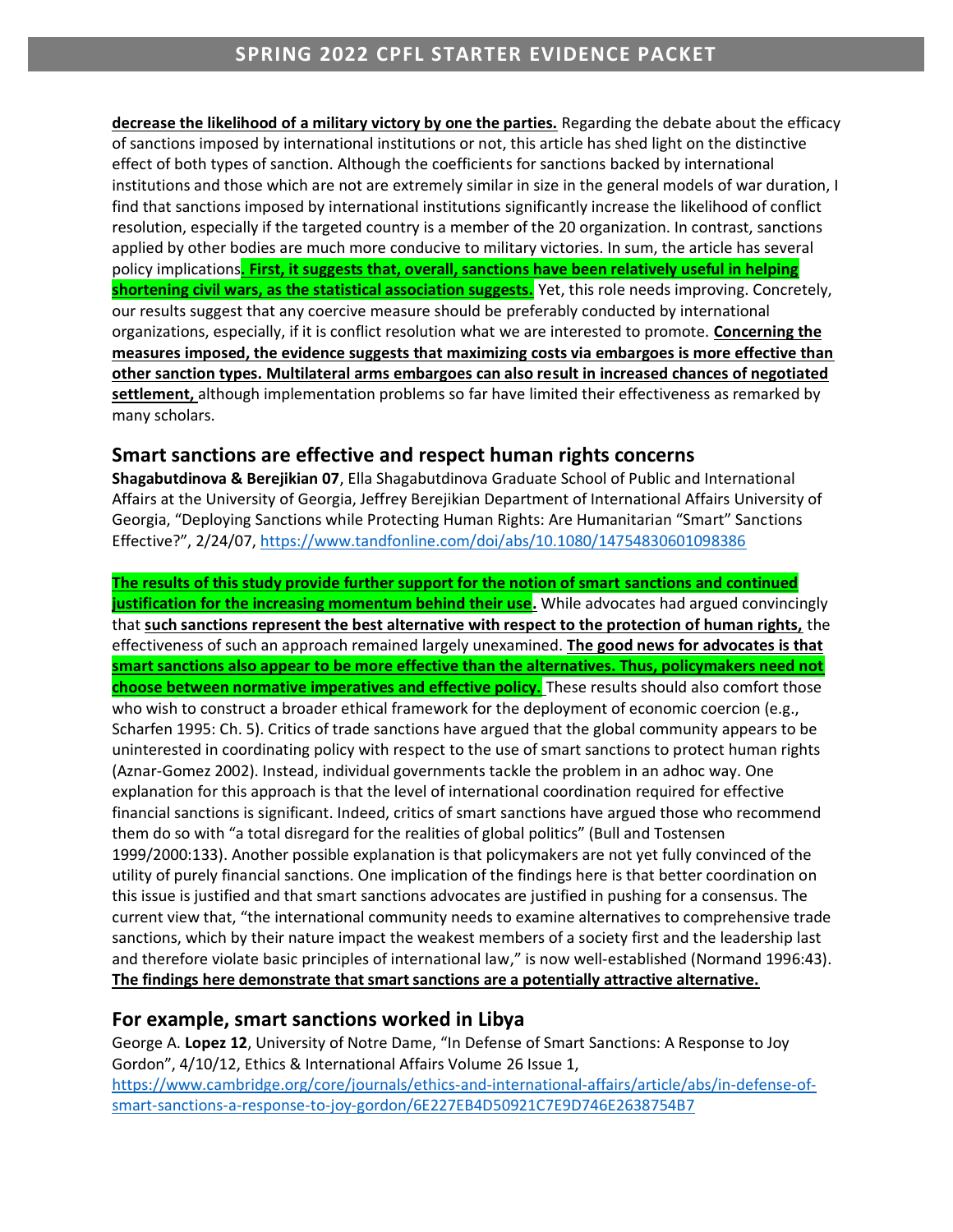If there is a case to be made for both the utility and ethical defense of smart sanctions, it may be unfolding with the recent case of Libya, and the continuing tragedy of brutal violence in Syria, in which the European Union, the Arab League, and the United States have imposed strict sanctions even as the Security Council is deadlocked from doing so. When the UN Security Council passed resolutions EEEE and , **there was widespread skepticism about these targeted sanctions. How could a set of asset freezes and travel bans on the Qaddafi family and a few cronies end the dictator's assault on the Libyan people?** Certainly the fall of the Libyan regime would not have occurred without an armed rebellion and NATO's military support. **But the combination of UN, EU, and U.S. smart sanctions played a considerable role in degrading both the regime's firepower and its support among Libyan elites. By cutting off nearly half of Qaddafi's usable monies** (\$22) billion was locked down in the first week of sanctions), **the international community immediately denied the dictator the ability to import additional heavy weapons, to hire mercenaries, or to contract with elite commando units. These constraints meant that Tripoli, for example, was not destroyed in an all-out battle. The humanitarian impact of sanctions was negligible, while without the sanctions the Libyan war would have been longer and deadlier. At the time of this writing, the United States, the EU, and the Arab League have levied heavy financial, travel, and investment sanctions on Syria, all of which dramatically constrain the short-term financial flexibility of the government and the economic elites who support it.** Collectively, they virtually end Syria's banking role in the region and show outsiders that there is little future in investing in the country. The logic of sanctions now forces a moment of decision on Syrian elites regarding where their continued support for President Assad will lead. Not surprisingly, a vast majority of the Syrian people protesting in the street in recent months have welcomed these sanctions against the Assad regime, thus increasing their legitimacy. As the cases of Qaddafi and Assad illustrate, brutal dictators do not leave their posts quietly. **Well-defined, narrowly targeted sanctions can be—and already have been—an ethical and efficacious instrument for supporting the drive by citizens to peacefully replace leaders who have no interest in peace, democracy, or human rights. Sanctioning the scoundrels who kill their own people is a necessary, if not sufficient, tool for implementing the norm of the responsibility to protect civilians.** Such critics as Joy Gordon help sanctions researchers and practitioners keep the sanctions enterprise focused and honest. But we should not lose sight of the challenges and struggles with the interpretation of evidence, and we need more forward-focused analysis, such as I have attempted to provide here. Smart sanctions are not flawless, and there is plenty of room to improve their effectiveness, implementation, and due process, and to minimize their potential humanitarian impact. **But the experience of the last decade does not reveal an alternative technique that is more effective or more sensitive to humanitarian concerns. Rather, as threats to peace and security in varied forms have arisen over the past decade, smart sanctions have been the tool of choice for the Security Council because these mechanisms help accomplish Council goals. These tools work because the targeting of key individuals and entities has become more refined and because the financial weapons and other commodities that are locked down deny violent and abhorrent actors the resources they need to sustain violence.**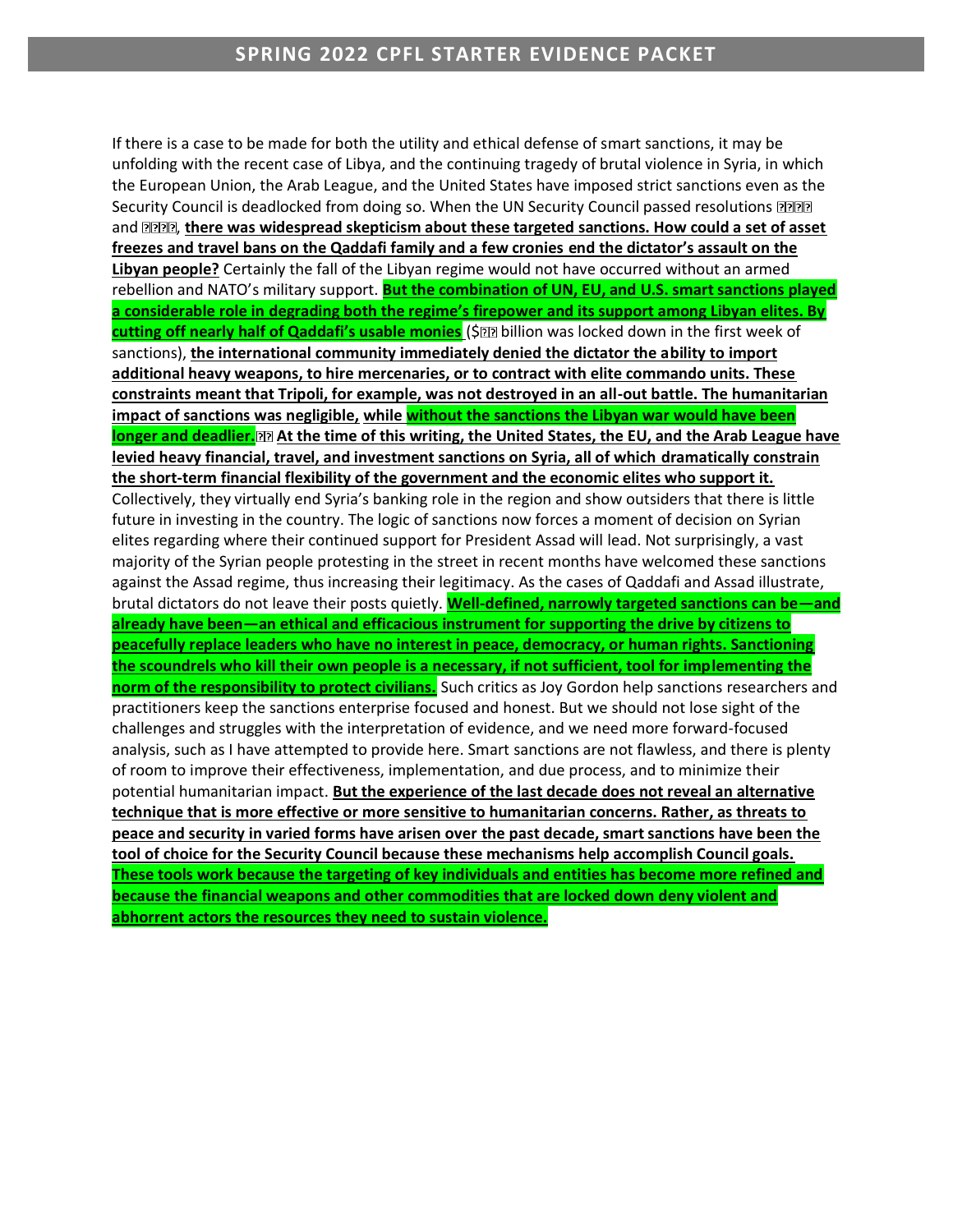# <span id="page-24-0"></span>Con Evidence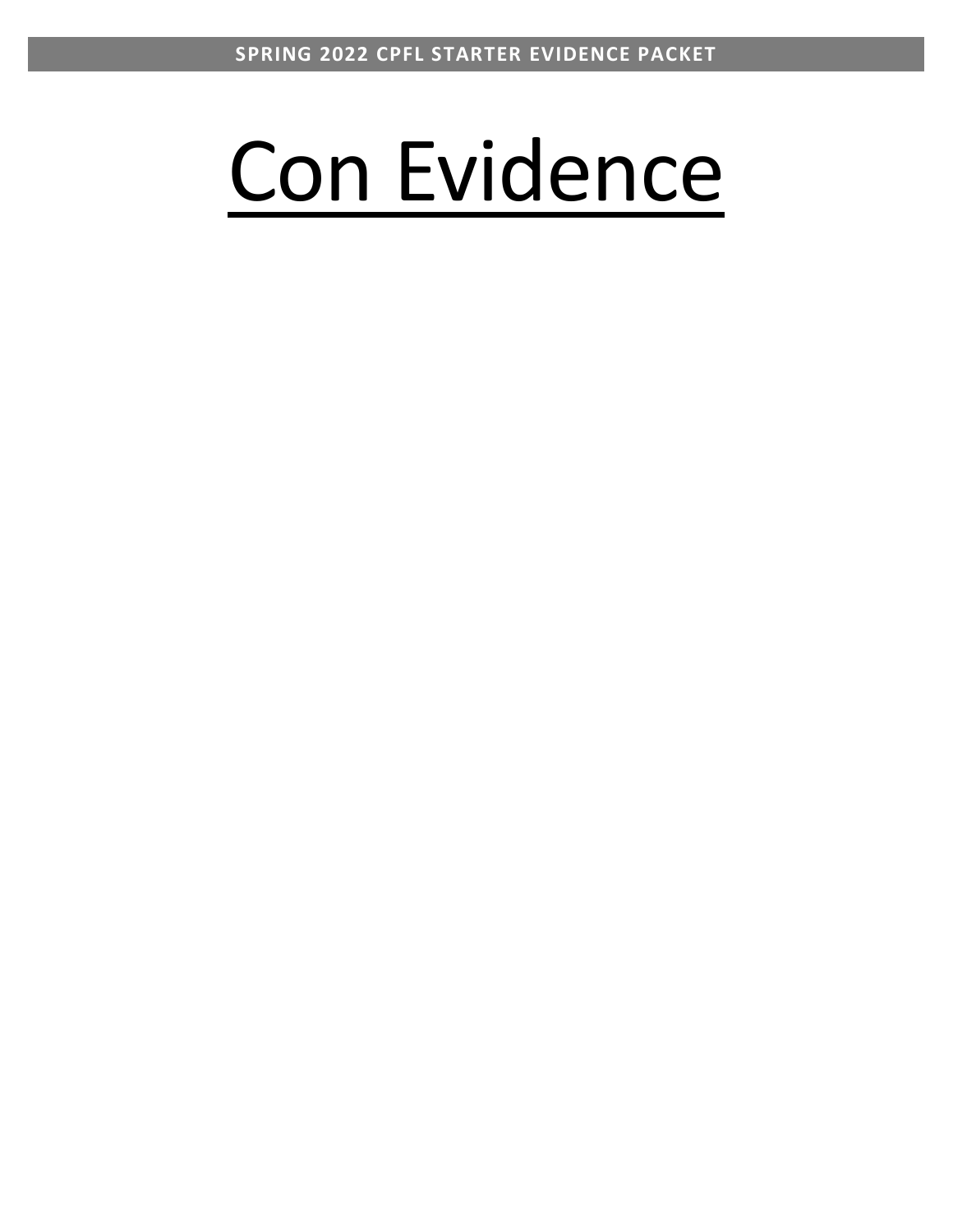# <span id="page-25-0"></span>**Foreign aid is positively associated with the probability of democratic transition – and democratic donors are comparatively more likely to positively affect democracy transition**

Sarah Blodgett **Bermeo 2011**, Duke University, "Foreign Aid and Regime Change: A Role for Donor Intent", World Development Vol. 39, No. 11, 2011, http://www.sarahbermeo.com/wpcontent/uploads/2017/11/Bermeo\_WDfinal.pdf

Several recent studies have examined the link between foreign aid and the likelihood of regime transition, particularly movements toward democracy. It has been difficult, however, to assess the role of donor intent in the observed relationships. **Using the newly released AidData database** (Tierney et al., 2011), I am able to compare aid from two groups of donors with plausibly different intent regarding democratization. **The analysis finds no evidence that aid from democratic donors works to entrench authoritarian regimes in the post-cold war period**. **Aid from these donors often has a positive association with the probability of a democratic transition.** It is difficult to determine whether this relationship is the result of aid directly affecting the chances of democratization, or of democratic donors disproportionately channeling aid to countries where they believe democratization is most likely. **Each of these is consistent with donors prioritizing democratic transitions, either by using aid to help bring them about or by rewarding countries on the verge of having a transition.** There is no evidence that authoritarian donors are driven by similar intent. They give to a smaller group of countries, perhaps ones that are less likely to experience a democratic transition. In this group of countries, **receiving more aid from authoritarian sources is associated with a lower probability of undergoing a transition to democracy. Within the group of authoritarian countries receiving aid from authoritarian donors, there is no evidence that aid from democratic donors dampens the likelihood of democratic transitions—at worst it is neutral**. This is quite telling. In a set of countries where evidence shows that some types of outside financing—in this case aid from authoritarian sources—is associated with regime entrenchment, democratic donors are able to avoid their dollars exhibiting the same relationship. And, it is not because they give less money to these countries: on average, they give a similar amount to countries that do and do not also receive authoritarian aid. **Rather, they have found ways to give money without further entrenching the regime**. **This is strong evidence that not all aid revenues should be treated alike by scholars, and that donor intent matters in determining aid outcomes.** The findings are particularly significant given the recent increases in aid from authoritarian donors, such as China and several Middle Eastern countries. While detailed data are only available for a subset of these donors, evidence suggests that Chinese aid has grown rapidly in recent years, from \$1.5 billion in 2003 to \$25 billion in 2007; China also places low conditionality on its aid, and certainly does not prioritize democratization (Lum, Fischer, Gomez-Granger, & Leland, 2009). Democratic donors have voiced concerns over the potential effects of this increase in authoritarian aid, and it appears their fears may be justified. **When donors fail to prioritize democratization, or when they give aid directly to authoritarian recipient governments with few strings attached, aid is likely to help the government maintain power.** The evidence above even suggests that the presence of authoritarian aid may weaken the positive association between democratic aid and the probability of democratization, perhaps indicating limits on conditionality when a less conditional source of funding is available. Further research is needed to determine the impact of authoritarian aid in areas other than democratization, such as development. For now, it is clear that democratic donors cannot ignore the effects of authoritarian aid if they wish to make their own aid strategies as effective as possible.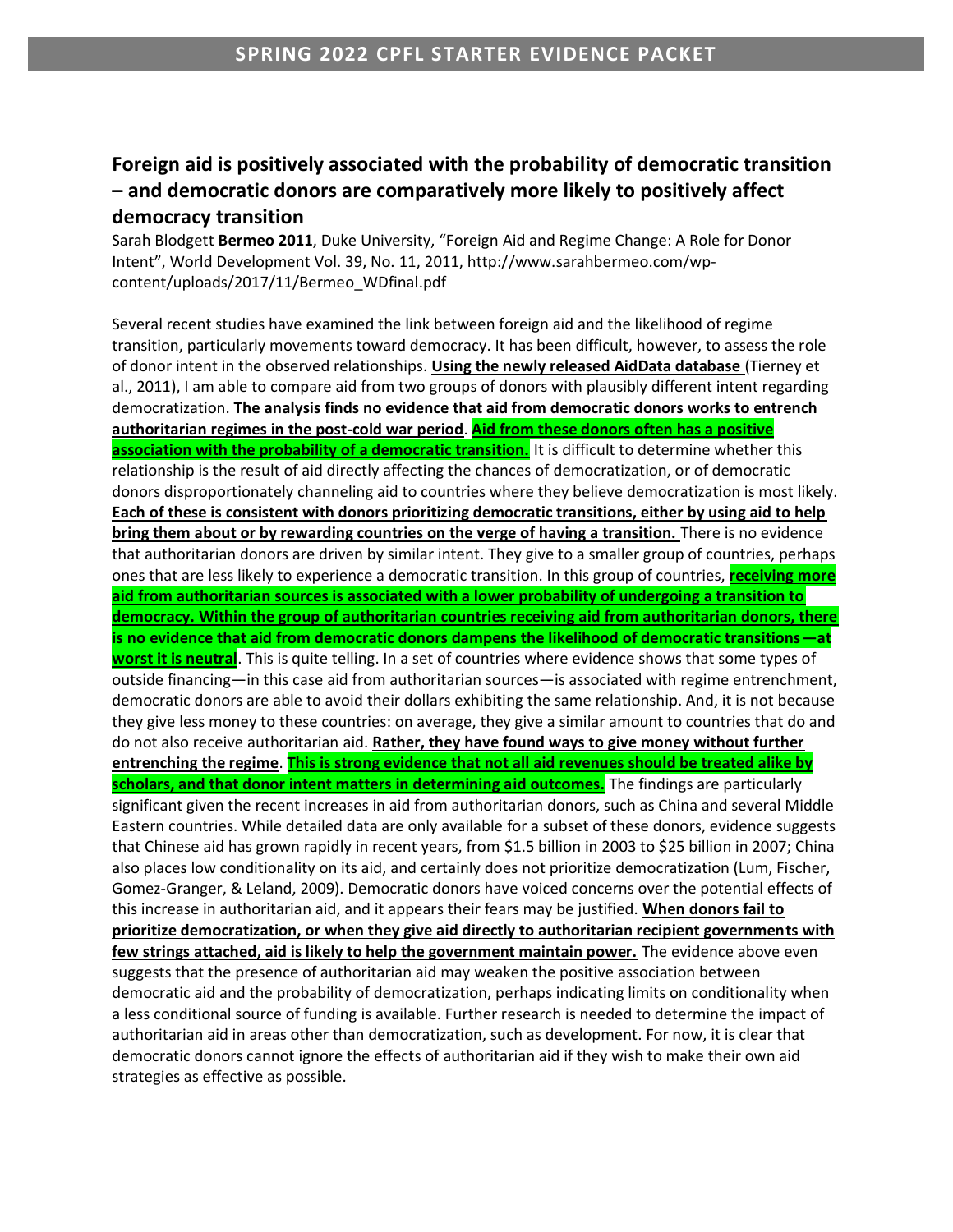#### <span id="page-26-0"></span>**A systemic review of the literature shows aid positively impacts democratization**

Rachel M. **Gisselquist and** Miguel **Niño-Zarazúa 21**, United Nations University (UNU), "Does aid support democracy? A systematic review of the literature", January 2021,

https://www.researchgate.net/publication/348761191 Does aid support democracy A systematic re view of the literature

In this section, we discuss the main findings of the systematic review. Table A1 in the Appendix A provides a summary of the studies included in the systematic review. What is immediately apparent is the variety of outcomes used to proxy for democratization and the mixed results on the effect of aid. Whereas some studies find a straightforward negative or positive relationship, others condition the effect of aid on a variety of country-level characteristics. The synthesis of evidence in Table 1 further shows the aid typology focus within the literature, as the overwhelming majority operationalize aid as total aid in the form of project interventions, with fewer studies considering core contributions, technical assistance, and budget support, or democracy aid or its component parts. **Overall, these findings point to a positive impact for aid on democracy. In particular, they suggest that democracy aid generally supports rather than hinders democracy building around the world, while its effectiveness is likely influenced by aid modalities and recipient country context**; and that democracy aid is more associated with positive impact on democracy than developmental aid. **They suggest broadly that aid produces more positive results when it is directed to specific actors and institutions, consistent with the political approach to aid and with institutional and agency-based theories of democratization**. Findings from this systematic review further suggest that (1) there is room for more analyses of the impacts of other modalities and types of aid; (2) it is important to understand the efficacy of these modalities and types, particularly as they relate to institutional and/or agency-based democratization models; and (3) the data on democracy aid by type of modality are limited, so any argument in favour of or against a particular aid modality should be interpreted with caution, as such arguments rely on very limited information.

#### <span id="page-26-1"></span>**High levels of aid and conditioned leverage is associated with an increased probability of failure rises significantly**

Camilo **Nieto-Matiz and** Luis L. **Schenoni 18**, Department of Political Science, University of Notre Dame, "Backing Despots? Foreign Aid and the Survival of Autocratic Regimes", December 2018, DEMOCRACY AND SECURITY 2020, VOL. 16, NO. 1, 36–58 https://doi.org/10.1080/17419166.2018.1555691

We now turn to the empirical results of our quantitative analysis. We show our results in Table 1 from three different models. For all three models, as shown in Appendix A, we conduct proportionality tests and obtain p values greater than 0.05 for each individual variable as well as for the global model. This suggests that our estimations do not violate the proportionality assumption and that our inferences are indeed correct. In the first model, we estimate whether foreign aid, by itself, has any impact on autocratic duration; in Model 2, we include an interaction term between the per capita aid in a country and the proportion of aid coming from democratic donors. This second term is important, as it specifies the extent to which a recipient's aid allocation is dependent on democratic donors in a given year. In the third model, **we estimate an interaction effect between foreign aid and the specific leverage of the United States vis-à-vis the autocratic regime. All of our models control for coup events, population density, GDP per capita, economic growth, and oil production.** Results from Model 1 suggest that higher levels of foreign aid decrease the hazard rate of autocratic failure. Although the coefficient is not statistically significant, the negative relationship is consistent with some of the findings in the literature, according to which unearned income—such as oil or foreign aid—has deleterious consequences for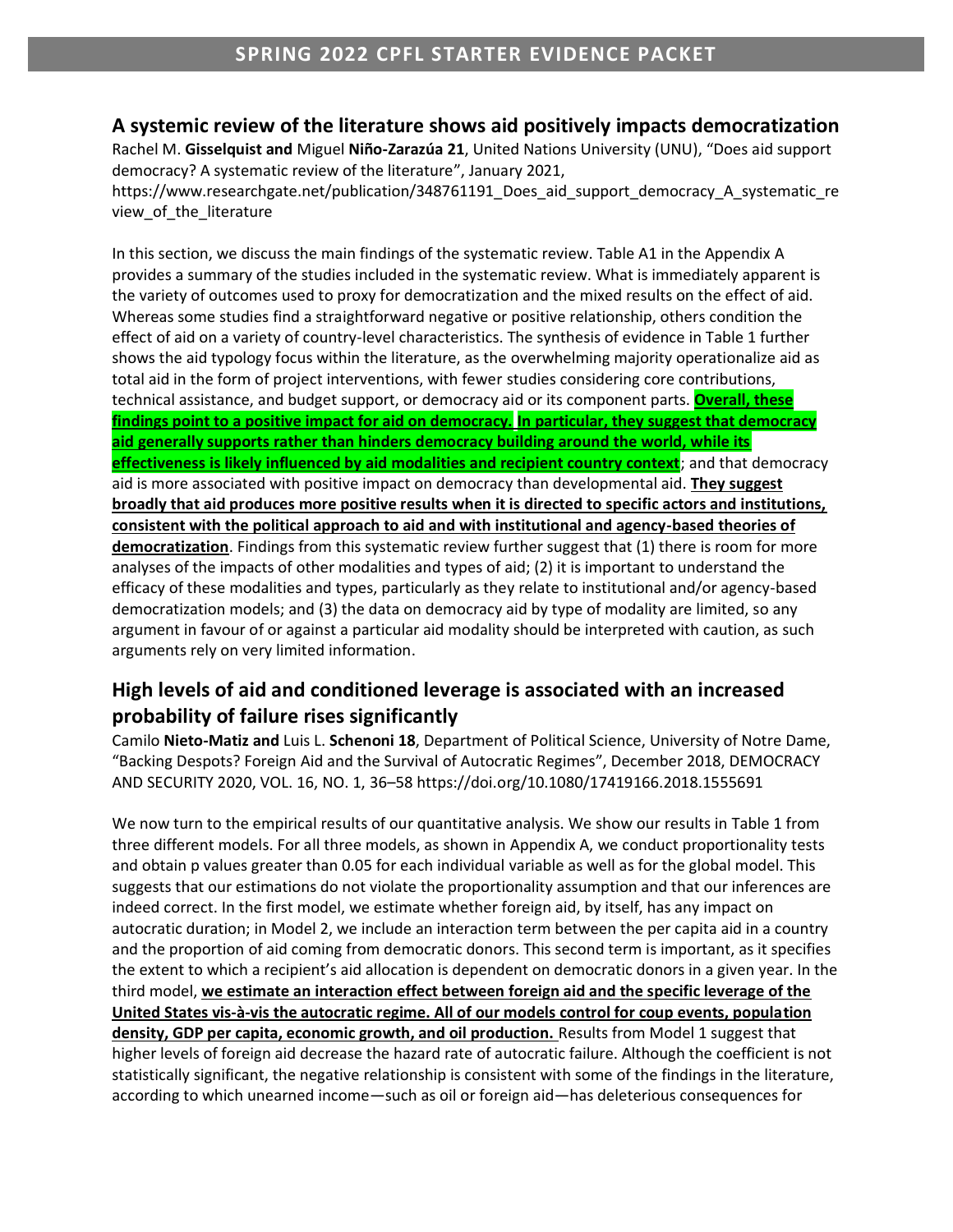development and democratization.59 The remaining models, however, suggest that this is only partially true. Instead, **we find statistical evidence to contend that democratic leverage, in particular that exerted by the United States, plays an important role in explaining the heterogeneous effects of foreign aid on autocratic survival.** In Model 2, **we explore how autocratic duration is affected by the interaction between per capita ODA and the proportion of aid coming from democratic countries. The positive hazard rate of the interaction term indicates that foreign aid has a negative effect on autocratic survival as the proportion of aid coming from democratic donors increases.** To better understand the effect of foreign aid conditional on different levels of democratic aid, we simulate the marginal effects and plot them in the left-hand panel of Figure 3. Some elements are worth noting: first, the curve's shape in Figure 3 is consistent with the hypothesis specified for Model 2, namely that foreign aid is likely to shorten the longevity of autocracies as the proportion of democratic aid increases. Indeed, when looking at the marginal effects of democratic aid conditional on levels of aid per capita, it is possible to see that the magnitude of democratic aid is positive and significant at almost all levels of per capita foreign aid. **Importantly, in autocracies receiving aid from democratic donors, larger amounts of aid are likely to have larger impacts on their regimes than smaller amounts of aid. Larger amounts of aid are probably more effective because they are able to more rapidly transform autocracies' political conditions. Not coincidentally, as suggested by Figure 2, the largest donors are also those countries with the most exemplary democracies. In fact, while our argument suggests that democratic donors' leverage is likely to affect autocratic survival, we argue that it is a matter of degree: the greater the leverage a democratic country has over an autocracy, the more vulnerable the autocratic recipient is.** We further investigate the moderating effect of democratic donors by focusing on the impact of the United States, a quintessential case of democratic leverage in the international system. To do so, Model 3 estimates an interaction term between foreign aid and United States leverage—as measured by Lake's security hierarchy. The results suggest that increasing levels of democratic leverage vis-à-vis an autocratic regime moderates the impact of foreign aid on autocracies' longevity. The right-hand panel in Figure 3 plots the marginal effect of foreign aid on autocratic failure at different levels of United States leverage. As the plot suggests, foreign aid has an increasing positive effect on autocratic survival as this leverage increases. More specifically, in cases where the United States exerts no leverage over an autocratic recipient, an additional unit of foreign aid has a negative effect on autocratic failure. **As democratic leverage increases, however, foreign aid begins to have a positive impact on the failure of autocracies. For instance, in cases where the United States has a strong leverage (i.e., leverage = 5), an additional unit of foreign aid increases the risk of autocratic failure by over 50 percent.** While there are few cases where democracies had such a high influence, **the figure suggests that even at lower values of United States leverage, its moderating effect on autocratic survival is still significant**: **in autocracies with a United States leverage of around 1, an additional unit of foreign aid yields an estimated increase of around 10 percent.** Since almost 23 percent of the cases of our sample have a level of United States leverage between .5 and 1.5, this is a meaningful result. In addition to this, we plot the surface response of the interaction between foreign aid and United States leverage in Figure 4. Surface plots are useful tools to visualize the interaction effect of two continuous variables (represented on the two horizontal axes) on a particular outcome (represented on the vertical axis), where the direction of the arrows indicates larger values of the variable. Lighter shades are areas of higher joint density between the interacting variables. **Overall, the figure suggests that autocracies' probability of failure is highest when Washington exerts an important leverage over them**: **in the upper left area of the plot, where larger values of foreign aid and United States leverage converge, the probability of autocratic leverage is highest. In support for our hypothesis, the plot corroborates that foreign aid does not automatically become an important "survival resource" for autocrats, so long as the United States exerts an important leverage on the autocratic regime.** When observed more carefully, **the plot also shows that under a strong United States leverage, the probability of autocratic**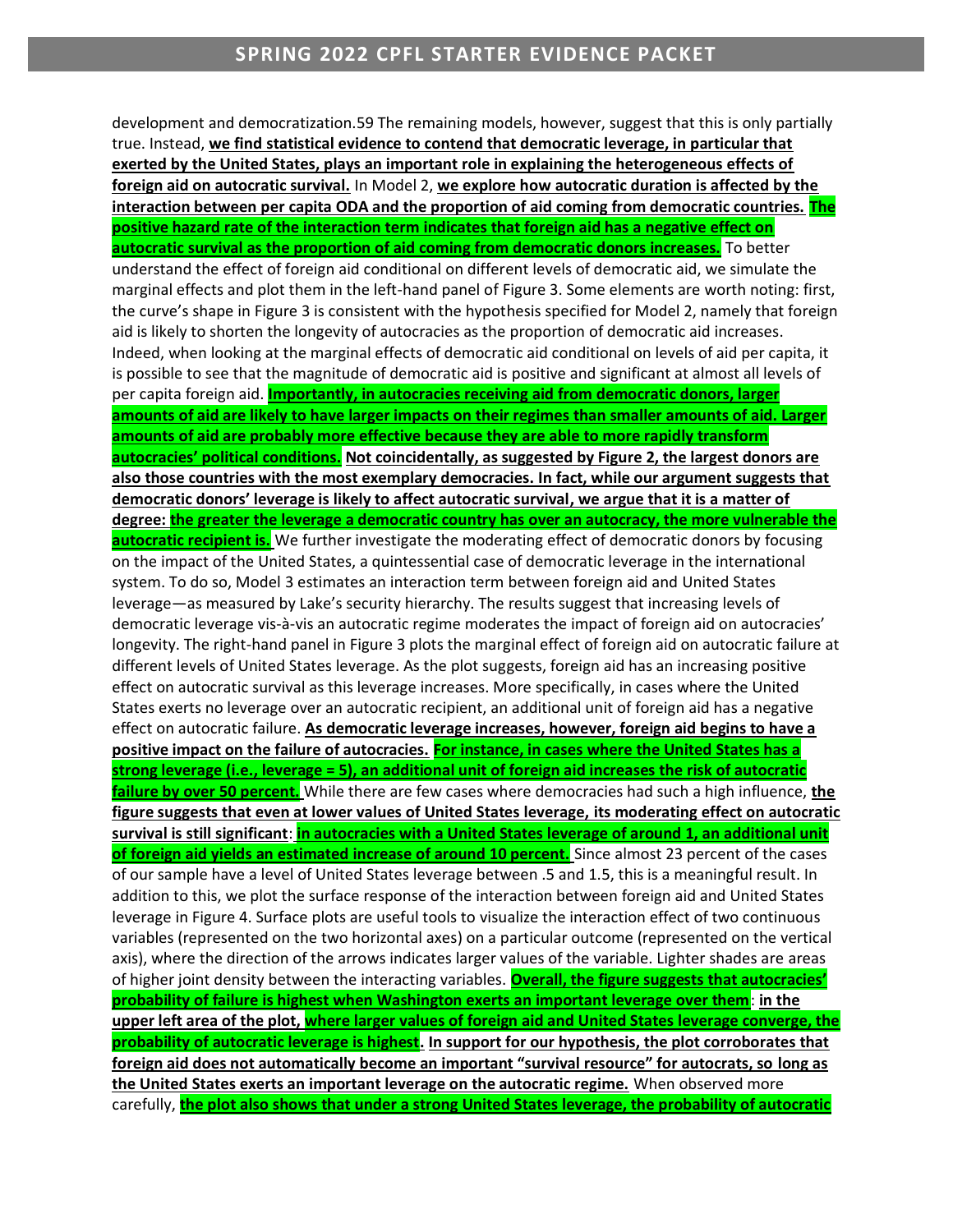**failure increases when foreign aid is higher than when it is lower.** In sum, while foreign aid may have a perverse effect in prolonging the life of autocracies, this effect is likely to be altered when the country is strongly influenced by a powerful democracy. Our results do not necessarily contradict the fact that foreign aid can prolong the life of autocratic regimes. After all, autocrats are aware that windfall resources provide political power and prevent the population from engaging in active accountability.60 However, we do provide a more nuanced explanation to the state of the literature. **In particular, our results indicate that strong democratic leverage, such as that exerted by the United States, is a key factor that accounts for the diverging results.**

# <span id="page-28-0"></span>**Economic aid is associated with transitioning to multiparty regimes and democracy aid helps to stabilize these regimes**

Simone **Dietrich and** Joseph **Wright 15**, Wright of Pennsylvania State University and Dietrich of University of Missouri, "Foreign Aid Allocation Tactics and Democratic Change in Africa", January 2015, The Journal of Politics, 77(1), 216–234. doi:10.1086/678976

The findings suggest several insights into the relationship between foreign aid, democratic transition, and consolidation in Africa. **While economic aid is a catalyst for transitions to multiparty party regimes, democracy aid stabilizes multiparty regimes and decreases the incidence of electoral misconduct,**  which we interpret as increasing horizontal accountability. Importantly, neither of these outcomes may necessarily threaten incumbent governments in institutionalized multiparty regimes. However, we find little evidence that either economic or democracy aid increases the competitiveness of the opposition, which is a necessary condition for incumbent turnover. **This sugggests that the primary channel through which democracy promotion occurs is government-led political reform. In short, we find evidence consistent with both the leverage mechanism linking economic aid to multiparty transitions as well as the investment mechanism linking democracy aid to consolidation outcomes—but only those that do not necessarily threaten incumbents.** 

# <span id="page-28-1"></span>**Technical assistance increases political liberalization and monitoring can reduce corruption, forcing political rights to be recognized**

Clark C. **Gibson**, Barak D. **Hoffman, and** Ryan S. **Jablonski 15**, University of California, San Diego, World Bank, London School of Economics and Political Science, "Did aid promote democracy in Africa?: the role of technical assistance in Africa's transitions", April 2015, World Development, 68. pp. 323-335. ISSN 0305-750X, DOI: 10.1016/j.worlddev.2014.11.009

**Did foreign aid play a role in Africa's political transformation after the Cold War**? After decades of authoritarian rule, the majority of these regimes came to an abrupt and unexpected collapse in the 1990s. Africa's political liberalization was slow at first.1 Some autocrats established certain civil rights such as the permission to organize opposition parties. Others allowed a freer press.2 Still others created commissions to examine the country's constitution. **In most countries, these initial movements eventually led to multiparty elections so that by 1994 29 countries had held 54 elections, with observers judging the majority as "free." These elections boasted high turnouts and many opposition victories: voters removed eleven sitting presidents, and three more had declined to run in these contests.** During 1995-97, 16 countries staged second-round elections and by 1998 only four countries in all of sub-Saharan Africa had not staged some sort of competitive contest. Given the continent's poor record of competitive elections in the post-independence period, rapid political liberalization during this time was a monumental political change. Despite the magnitude and extent of these changes, scholars' accounts of these transitions have had only limited success (Gibson, 2002). Many studies argue for the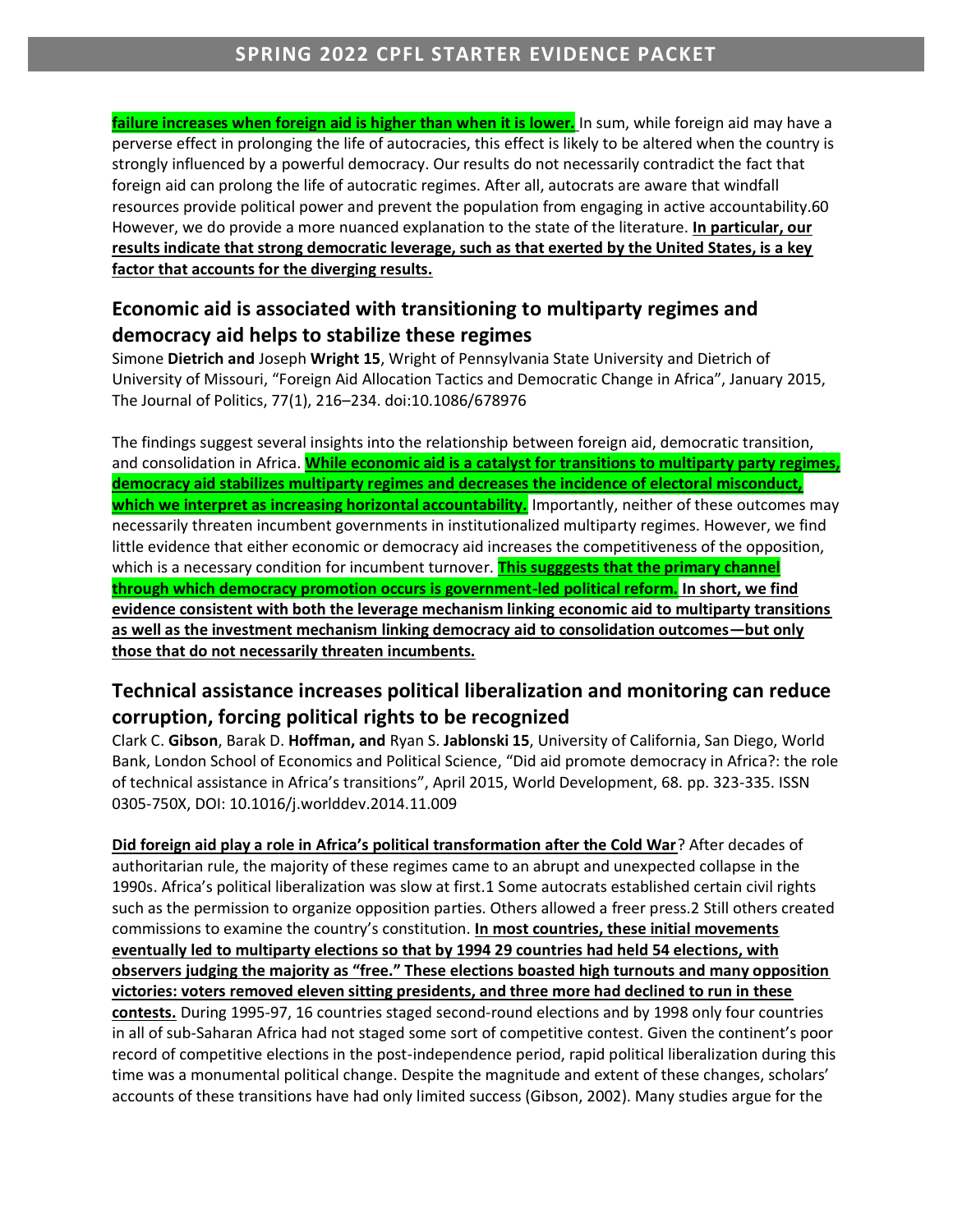primacy of domestic forces, such as economic crisis or political protest (e.g., Bratton & van de Walle, 1997; Westebbe, 1994). **Others note the rapid collapse of autocracy at the end of the Cold War and suggest that international factors fostered the changes** (e.g., Huntington, 1993). Some studies suggest that foreign aid may have contributed to democratization (e.g., Gibbon, Ofstad, & Bangura, 1992; Nelson, 1990; Resnick and van de Walle 2013). **After the fall of the Soviet Union, donors paid increasing attention to political reforms and began attaching conditions to their assistance; a number of anecdotes suggest that elections were in part a response to these pressures**. Yet others contend that foreign aid has instead had the effect of entrenching autocrats in power by increasing the resources available for patronage (e.g., Bates, 1994; Brautigam, 2000; Bueno de Mesquita, Morrow, Siverson, & Smith, 2001; Morrison, 2009; Rodrik, 1996). **We argue that foreign aid did both: in earlier periods, aid increased resources available for patronage. However in the 1980s and 90s donors paid attention to government spending and corruption, making it more difficult for governments to use foreign aid for patronage systems. Enhanced monitoring essentially reduced the resources a political leader could employ to remain in power. We argue that such a reduction in resources, and with few alternatives to maintain patronage networks, Africa's incumbents during this period were forced to concede political rights to their opponents.** To test whether higher levels of monitoring contributed to political liberalization, we separate technical assistance from other forms of aid. Apart from a few studies (Finkel et al. 2007; Scott and Steele 2011; Resnick & Van de Walle 2013) much of the literature exploring aid's effects on democracy does not disaggregate foreign assistance into its various types (Djankov et al. 2008; Dunning 2004; Goldsmith 2001; Knack 2004; Wright 2009). **We argue that technical assistance is associated with a higher degree of donor oversight than other aid modalities, and should have the marginal effect of decreasing fungible resources and promoting liberalization**. In contrast, other types of aid should have little effect on liberalization. We find robust evidence that supports our claims: **When technical assistance as a share of GDP increases, the probability of political liberalization also increases and fewer resources are available for patronage.** We see no such effect for other forms of aid; in fact, we see an increase in patronage spending under some specifications. Previous work has also been limited by available measures of democratization which frequently lump together a number of institutional features which have, at best, an ambiguous relationship with foreign aid and the objectives of donor organizations. To improve upon this approach, we code an original dataset that includes different types of actions associated with political liberalization that political leaders cam take, from a formal announcement that political liberalization will take place to the actual staging of a free and fair multiparty presidential election. We argue that our approach offers a more direct measure of how we should expect leaders to respond to the monitoring effects of foreign aid.

# <span id="page-29-0"></span>**Foreign aid promotes women's rights especially in nations with more human rights violations**

Daniella **Donno and** Sarah **Fox et. Al 2018**, Donno is an Associate Professor in Department of Political Science at University of Pittsburgh, Fox and Kassik are PhD Candidates in the Department of Political Science at University of Pittsburgh, "Compliance or Camouflage? Foreign Aid, International Norms, and Incentives for Women's Rights in Dictatorships", Sage Journals, 9/24/2018, https://doi.org/10.1177/00104140211024306

Analysts, and critics, of democracy promotion have noted that international actors face a number of conflicting objectives in their efforts to promote political transformation abroad, including the tension between promoting democracy and promoting peace in war-torn societies; the potentially antidemocratic consequences of power-sharing and state-building; as well as the possible trade-off between stability and democracy.44 **We draw attention, instead, to the interplay between the objectives of**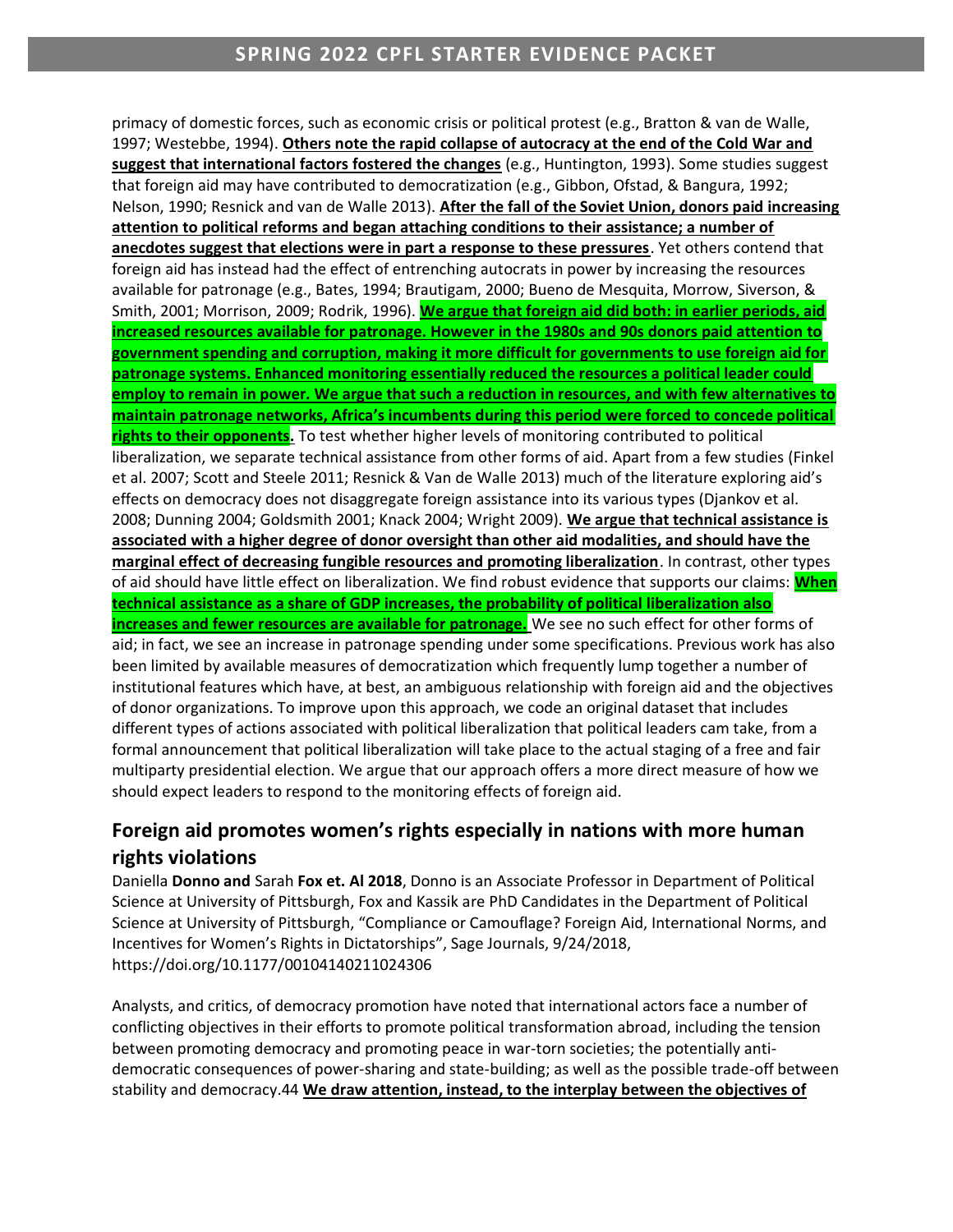**promoting women's rights and electoral competition—-two areas that are increasingly bundled within the same international regime. Because implementation of women's rights is less directly costly than electoral liberalization, autocrats may seek to make progress on the former in order to camouflage, or deflect attention from, lack of progress on the latter.** Our point is not that international democracy promoters are naive or are "fooled" by such a strategy; **rather, because women's rights are genuinely valued, progress toward gender equality tends understandably to be met with praise, rewards and an easing of pressure.** Further work in this research agenda will explore the preferences and beliefs of those working in foreign aid and democracy promotion more directly. Do they in fact view progress on gender equality as progress toward democracy? Do they support rewarding legal advances in women's rights in dictatorships? Does this willingness to reward—-if present—-differ for closed versus electoral authoritarian regimes? Another consequential aspect of our findings is the contrast between how democracies and dictatorships respond to international normative pressure. Among democracies, we see that Western aid and negative publicity for human rights violations is associated with political liberalization that deepens electoral competitiveness, but less so with de jure progress on women's rights. **Dictatorships, however, respond in the opposite manner: aid dependence and (more marginally) human rights shaming are associated with women's rights reforms but not with electoral liberalization**. Moreover, when liberalization does occur in dictatorships, it is not linked with a subsequent increase in legislative activity for women's rights, whereas in democracies it is. Thus, in democracies, political reform and women's rights are complements but in dictatorships, the two are substitutes. This supports the idea that reforms for gender equality are primarily driven by governmentled initiatives in dictatorships rather than resulting from processes of open political contestation. This is not to say that societal pressure does not matter in authoritarian regimes, but due to their high degree of insulation, leaders retain far more discretion as to the depth and timing of reforms than in democracies. The story of Saudi Arabia's recent reforms for women's rights depicts this dynamic, in which pressure from the women's movement certainly played a role by drawing out negative publicity but does not appear to be the proximate or direct cause of Mohammad bin Salman's decision to initiate steps toward the modernization of gender relations. Finally, our theory, and our measures, relate to the de jure advancement of women's rights. As we show, progress on paper does not necessarily imply progress in practice, particularly in autocracies. In a sense, this is precisely our point. **We expect governments to take the types of steps that will be noticed and rewarded by the international (Western) community, and ample evidence indicates that aid organizations, lenders and foreign governments pay the most attention to changes in laws. More subtle—and difficult to measure outcomes relating to implementation, enforcement, and the actual status of women in society receive less focused attention and certainly have less impact on the allocation of loans, aid and other international benefits. This is perhaps why critics deride the impact of international normative pressure as being superficial and fleeting. Yet, we believe such criticism is misplaced. While legal change is not an immediate panacea for gender inequality, it can set long-term processes of mobilization and enforcement in motion. It creates an opportunity structure more favorable for women to press their claims by pointing to the government's own commitments (Simmons 2009). It can spark processes of "spiraling" transnational pressure (Risse, Ropp and Sikkink 2000, 2013).** Future work will do well to examine in greater detail the relationship between de jure and de facto change for women living in dictatorships–a subject that we gave only preliminary attention to here–including whether factors such as rule of law, state capacity or feminist mobilization mediate the relationship between changes in law and de facto changes in women's lived experience.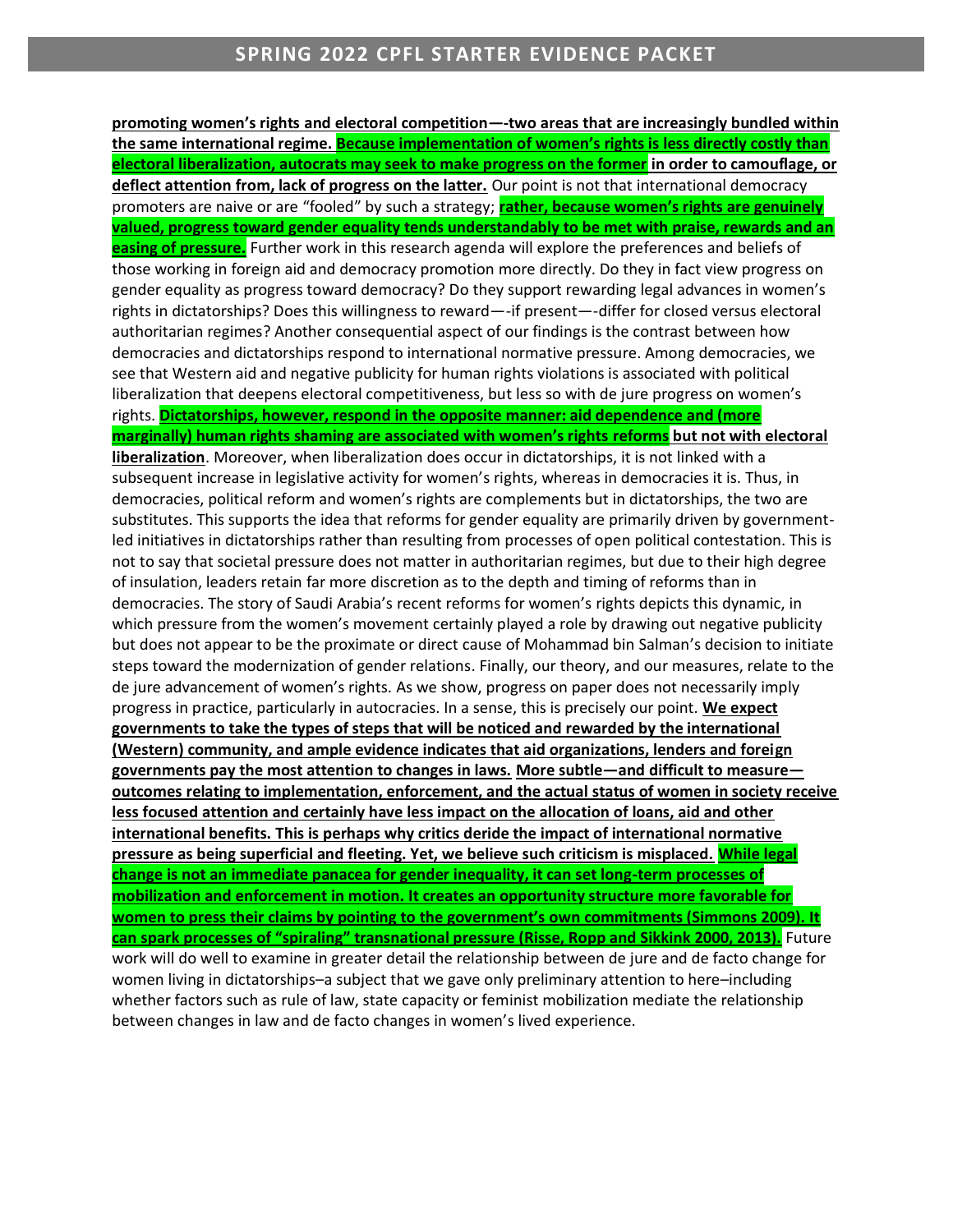# <span id="page-31-0"></span>**Democracy aid reduces likelihood of conflict – every dollar of aid reduces conflict by 4% per thousand citizens and democratizing states who do not receive aid are 4x more likely to experience civil wars**

Burcu **Savun and** Daniel C. **Tirone 11**, University of Pittsburgh, "Foreign Aid, Democratization, and Civil Conflict: How Does Democracy Aid Affect Civil Conflict?", American Journal of Political Science, Vol. 55, No. 2, April 2011, Pp. 233–246, DOI: 10.1111/j.1540-5907.2010.00501.x

Model 1 in Table 1 presents the result of our base logit estimation.12 In line with our expectations, the interaction of Democracy Aid ∗ Democratization is negative, and the conditional coefficient of Democracy Aid and the interaction term is statistically significant.13 **This suggests that democratizing states that receive higher levels of aid are less likely to experience conflict than those that receive less aid. Substantively, the conflict-dampening effect of every dollar of aid per thousand citizens is around 4%.14** This finding supports our hypothesis. **We also find that democratization is conflict enhancing: democratizing states which do not receive democratization aid are over four times more likely to experience civil wars than nonaid recipients. Democracy Aid is itself statistically insignificant, indicating that democracy aid has no effect upon the likelihood of experiencing a conflict outside of democratization.** Since our expectation of the effect of aid on conflict pertains to the democratization period, this is not a surprising finding. Of the controls, **higher levels of economic development reduce the probability of an initiation, while countries with larger populations are more likely to experience conflict.** One important issue researchers need to address when they estimate the effect of aid on conflict is the possibly endogenous process of aid allocation. If the presence or immediate threat of a conflict influences donors' decision-making calculus regarding whom to give aid and how much to allocate, the model would be nonrecursive and potentially biased. This is of particular concern if donors anticipate the outbreak of conflict and adjust the aid allocation accordingly.15 If donors decrease aid to countries in which a conflict is thought to be imminent, aid would then go predominantly to countries at peace, and a pacifying effect of democratization aid may be a reflection of this selection. A priori, however, we cannot exclude the possibility that donors might actually increase the amount of aid flows to war-prone countries due to strategic considerations.

<span id="page-31-1"></span>**Military aid is successful in preventing terrorists from achieving their objectives** Navin A. **Bapat 11**, University of North Carolina Chapel Hill, 4/8/11, "Transnational Terrorism, US Military Aid, and the Incentive to Misrepresent, Journal of Peace Research, <https://journals.sagepub.com/doi/10.1177/0022343310394472>

Applying these insights to the problem of transnational terrorism, we might expect that military aid may minimize terrorism, but might also exacerbate the conditions that led to the formation of terrorist groups in the first place. For example, several empirical studies demonstrate that countries with poor state capacity, heavy corruption, and low per capita GDP scores are likely to experience violent insurgencies (Fearon & Laitin, 2003; Hegre & Sambanis, 2004). These studies suggest that military aid increases the corruption of hosts and creates disincentives for hosts to invest in their population, which in turn may negatively affect economic growth. Similarly, since we see an inverse relationship between democratic development and military aid, one might conclude that military aid stifles democratization. Additionally, numerous studies examining foreign aid more generally argue that external assistance worsens the problem of terrorism. Although foreign aid is intended to alleviate poverty, which is considered a cause of terrorism, studies at the individual level indicate that terrorists tend to be drawn from relatively wealthier individuals (Kruegar & Maleckova, 2003). Therefore, foreign aid may create an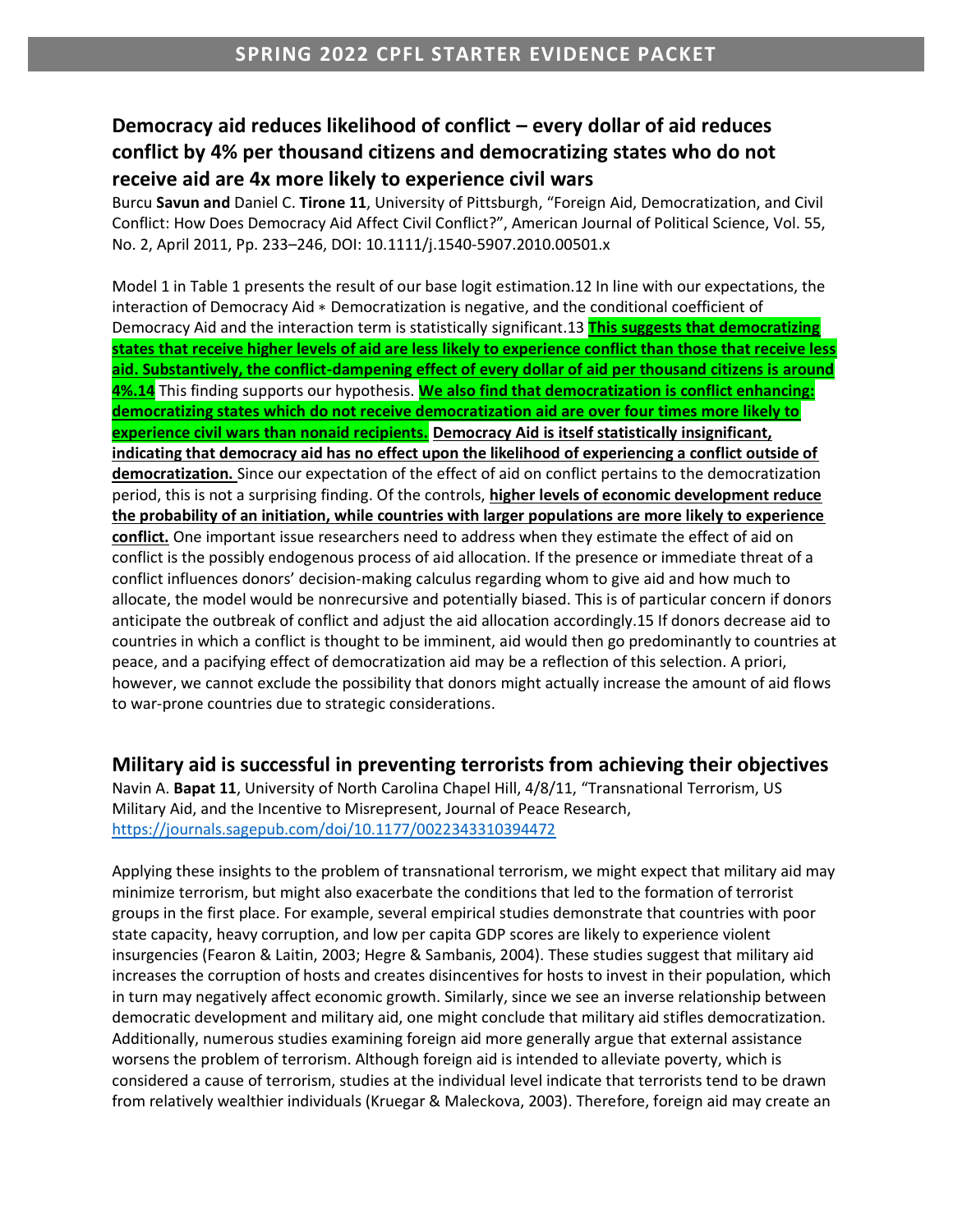increased number of wealthier citizens while stifling democratic development, which may actually increase terrorist recruiting. These observations raise the question: why do policymakers continue to use military aid if there is such an abundance of evidence that it is unlikely to reduce the problem of terrorism? One possibility may be that **scholars have a relatively narrow definition of what constitutes success against terrorism. Typically, scholars view a policy as a successful anti-terrorist instrument if it reduces the number of terrorist attacks, decreases the number of groups that are operational, or contributes to the collapse of a group** (Azam & Thelen, 2010; Bandyopadhyay, Sandler & Younas, 2009). **While these are certainly reasonable metrics, it is possible that an additional goal of military aid is simply to prevent terrorists from accomplishing their objectives. For example, military aid may not be successful in preventing terrorists from engaging in attacks, but may be successful in preventing a government from pursuing conciliatory policies toward these groups. Military aid might also increase the length of time that terrorists must fight in order to accomplish their strategic objectives. Since most groups collapse quickly, this increase in duration may make it impossible for terrorists to accomplish their goals** (Bapat, 2005; Cronin, 2009; Jones & Libicki, 2008). **If we therefore expand our definition of success so that it is not limited to just a reduction in terrorist attacks, we may see that military aid gives hosts the power to both resist the demands of terrorists and endure the cost of conflict.** To illustrate with an example, consider the case of the US/Yemeni relationship. In 2000, Al-Qaeda launched an attack against the USS Cole. This attack, while not particularly crippling, demonstrated that Al-Qaeda was becoming increasingly brazen in its activities. In response, the USA increased its military support for the Yemeni government.4 If we examine the effect of this policy after ten years, the fact that Al-Qaeda still appears to be operational within Yemen might lead to the conclusion that the military aid provided to the Yemeni government was a failure. However**, if we consider that Yemen is not a particularly strong state, whereas Al-Qaeda and its affiliates continue to be a relatively stronger group, an alternative policy for Yemen might have been to negotiate a deal with Al-Qaeda in which it allowed the group to conduct anti-American attacks from its territory. However, with US military support, Yemen continues to profess its support for US policy objectives. In this case, even though Al-Qaeda has not been disarmed, one might consider the fact that Yemen remained loyal to the USA as a policy success.**

# <span id="page-32-0"></span>**US Security Assistance prevents democratic backsliding and helps achieves security objectives**

**Christopher Morton 18**, Christopher A. Morton, Major United States Marine Corps, "HOW DOES UNITED STATES SECURITY ASSISTANCE AFFECT HOST NATION DEMOCRATIZATION?", June 2018, <https://apps.dtic.mil/sti/pdfs/AD1060022.pdf>

This thesis asked the question: How does United States security assistance affect host nation democratization in U.S. Central Command's area of responsibility? Does it support, undermine, or have minimal effect on host nation democratization? I also investigated what U.S. security assistance (SA) is typically designed to accomplish, how those policies came about, and how influential U.S. SA is compared to other factors. **I analyzed evidence from case studies on Lebanon and Pakistan to find supporting points and counterpoints for the three main hypotheses: U.S. SA supports host nation democratization, U.S. SA undermines host nation democratization, and U.S. SA has minimal influence on host nation democratization compared to local and regional actors. I concluded that United States security assistance has minimal effect on host nation democratization compared to local and regional actors, because it is designed and resourced primarily to accomplish security objectives, not to drive enduring institutional reform.** Generally speaking, there is significantly more support for the third hypothesis in the democratization literature. The case of Lebanon supported the third hypothesis, but it also supported the "U.S. SA supports host nation democratization" argument to a lesser degree. The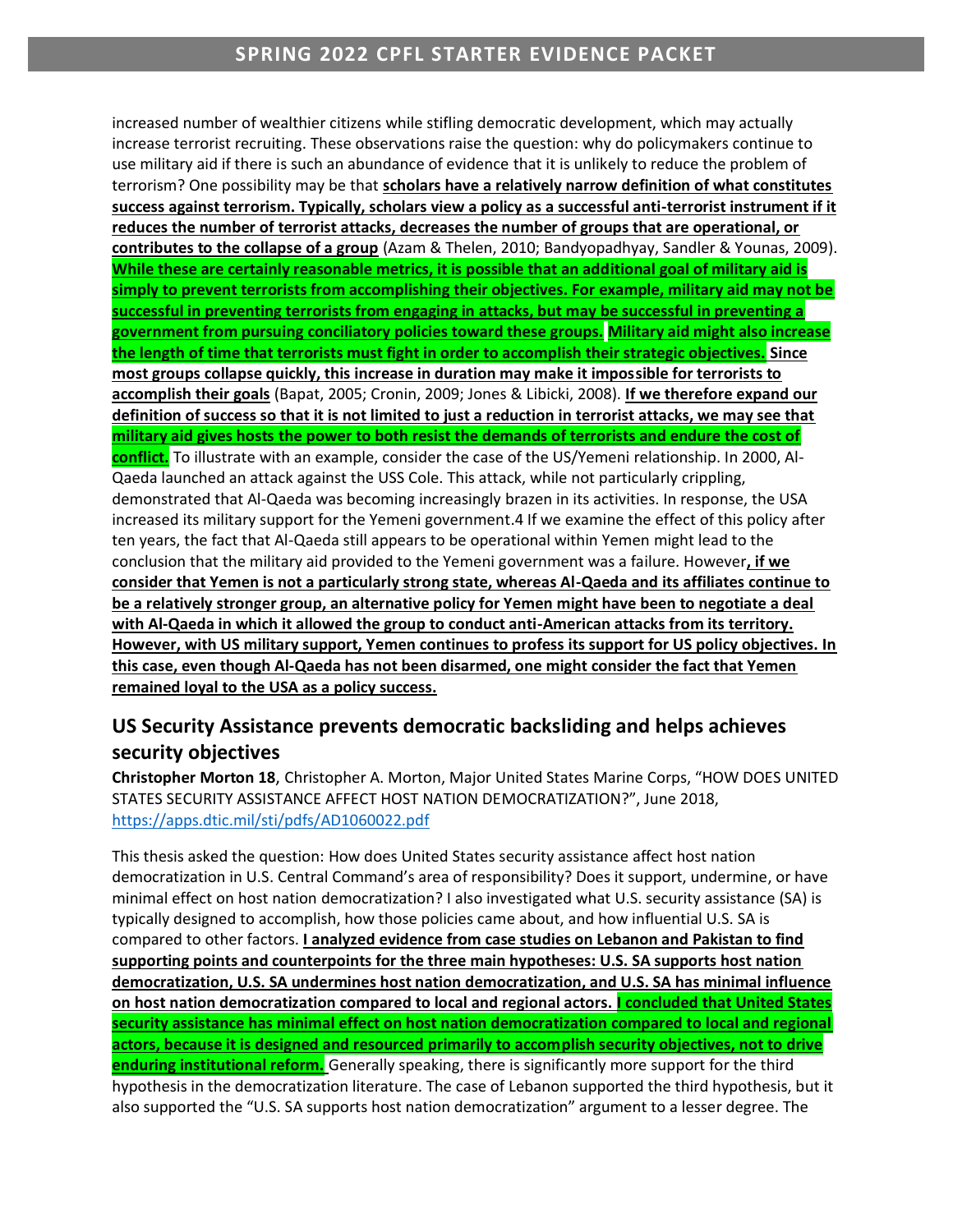case of Pakistan supported the third hypothesis, but it also supported the "U.S. SA undermines host nation democratization" argument to a lesser degree. **It is evident that U.S. SA is capable of affecting host nation governance either positively or negatively, but U.S. SA is significantly less influential than the host nation's local and regional actors. This is an important point, because a common argument throughout the literature is the belief that U.S. SA is capable of significantly impacting the host nation's institutions, political culture, civil society, etc.** My view is that the influence of U.S. SA on host nation governance is frequently over-stated; but if it was resourced more heavily and designed to emphasize institutional reform, then it could better support host nation democratization. Does U.S. SA support host nation democratization? **I argue that U.S. SA can help prevent democratic backsliding, but it does not actively support democratization in the way that it is typically designed and resourced. If the United States supported host nation democratization via its inspirational democratic example (e.g., protecting human rights and individual liberties), then U.S. SA was not the conduit for broadcasting the U.S. democratic example. The evidence showed that two spikes in U.S. SA (between 0.8% and 1.4% of host nation GDP) were quickly followed by increases in democratization, but the largest spike in U.S. SA (upwards of 1.52% of host nation GDP, and conditioned on democracy-related reforms) did not increase democratization.** 590 If aid conditionality supports host nation democratization, then the case studies indicate that the threshold is between 0.25% and 0.60% of host nation GDP.591 **The evidence in both cases supported the idea that U.S. SA reinforced host nation security, which helped prevent state collapse and democratic backsliding, though it did not increase democratization.** If U.S. security sector assistance generally supports host nation security sector reform—which then improved its civilmilitary relations and democratic governance—then the case studies indicated the threshold is above 10.5% of annual U.S. SA to the host nation.592 Overall, the cases provided little evidence to support this argument and plenty of evidence to undermine it. Does U.S. SA undermine host nation democratization? I argue that **U.S. SA does not undermine democratization as it is currently designed and resourced, but it could have an anti-democratic influence under the same design with excessive funding.** Does U.S. SA to oppressive authoritarians' security apparatuses undermine democratization? The case of Pakistan revealed two increases in democracy shortly after large spikes in U.S. SA given to military dictators, and both of those SA packages lacked democratic conditionality.593 If this mechanism is generalizable, then the activation threshold is above 0.85% of host nation GDP.594 Pakistan's positive public opinion of U.S. personal freedoms in the 2000s undermined the argument that a bad U.S. democratic example deters host nation democratization.595 Both cases undermined the argument that Western foreign policy created a resistance toward Western liberal democracy. Both gave ample evidence of domestic and regional factors that can explain different forms of host nation democracy. I found no evidence that either country feared a Western-sponsored democratic revolution. The most compelling causal mechanism was that U.S. SA (especially when it lacks democratic conditionality) creates an aid dependency dynamic. If U.S. SA reinforces a rentier class in the host nation society, then it likely undermined democracy. Before 2008, U.S. SA to Pakistan was below 6.14% and was followed by democratization. 596 After the 2008 increase in democracy, Pakistan's Freedom House rating stayed at 4.5 through 2017; and from 2010–2014, U.S. SA averaged 7.37% of Pakistan's government revenue. 597 This causal mechanism may activate when U.S. SA is above 6.14% of host nation government revenue, but that assumes that Pakistan has a notable rentier dynamic. If Pakistan does have a rentier dynamic, then U.S. SA was a notable contributor to it. I found that Pakistan's military economy predated U.S. SA, and so U.S. SA may have entrenched it slightly, but it did not alter the fundamental dynamic of state governance. In short, U.S. SA and other aid sources were insufficient to create a rentier dynamic that did not already exist**. I argue that U.S. SA has minimal influence on host nation democratization compared to domestic and regional actors. It is designed to accomplish U.S. security objectives. The programs capable of driving institutional reform are a meager share of overall U.S. SA. U.S. SA is rarely integrated with a whole-of-**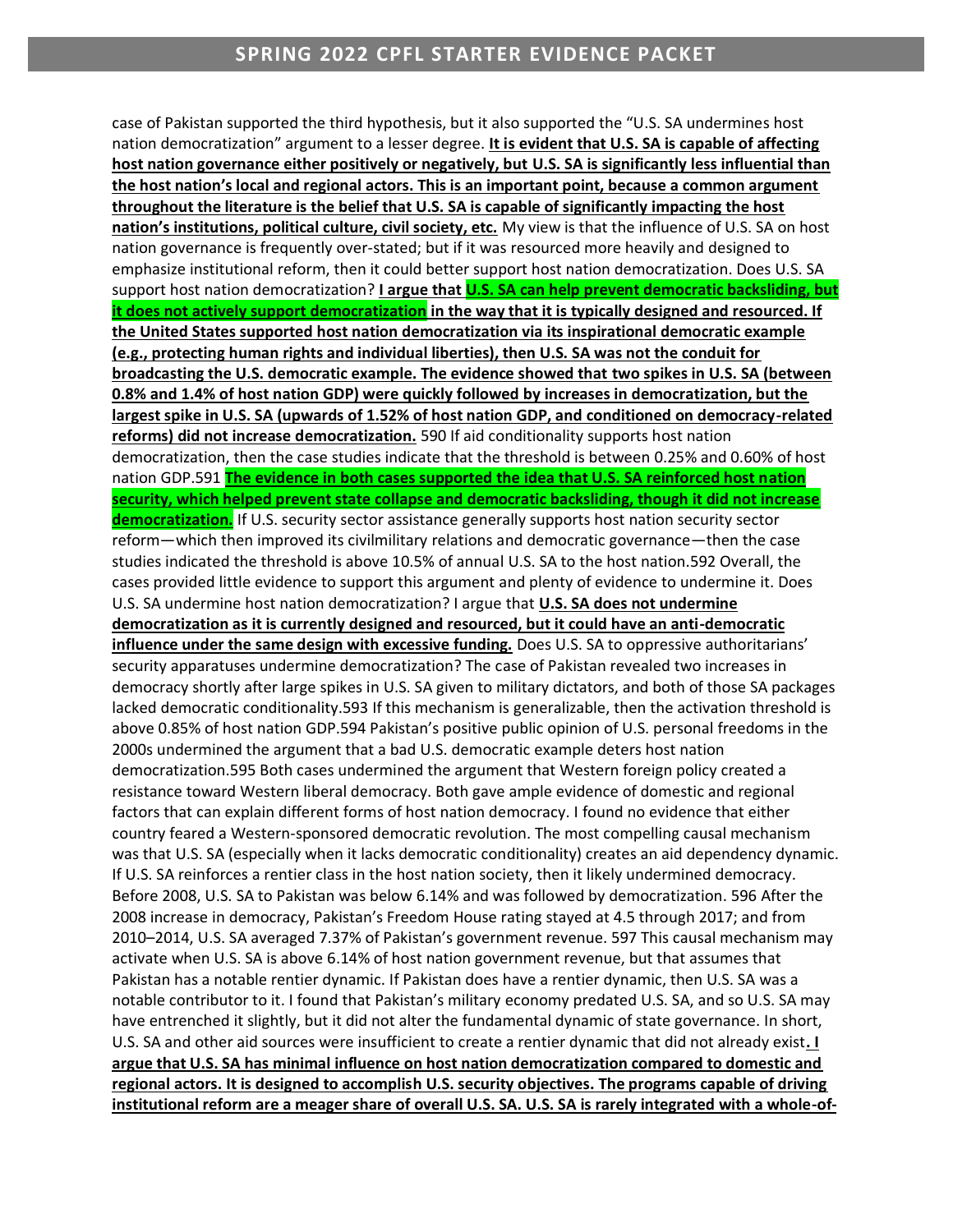**government effort for supporting host nation democratization, and when one could argue it is, the quantity and duration of funding is inadequate to supersede the influence of domestic and regional actors**. When the host nation's security interests diverge from those of the United States (e.g., post-9/11 Pakistan), the resulting agency loss increases the threshold of U.S. SA necessary to have a significant influence. **Despite the stated theme of democracy promotion in U.S. policy documents, U.S. SA was primarily designed to accomplish security objectives. By design it was not able to compete with domestic and regional actors, and by quantity it is not enough to significantly influence host nation democratization.**

### <span id="page-34-0"></span>**Developmental intervention creates stability in the region and helps provide critical resources**

Gary **Milante and** Suranjan **Weeraratne 10**, The Impacts of Refugees on Neighboring Countries: A Development Challenge", 07/29/2010, WORLD DEVELOPMENT REPORT, [http://web.worldbank.org/archive/website01306/web/pdf/wdr%20background%20paper\\_refugees\\_0.p](http://web.worldbank.org/archive/website01306/web/pdf/wdr%20background%20paper_refugees_0.pdf) [df](http://web.worldbank.org/archive/website01306/web/pdf/wdr%20background%20paper_refugees_0.pdf)

**By the end of 2009, 75 % of global refugees were hosted in neighboring countries, often in protracted situations. While 10% of the refugees live in fragile states or situations, about 54% of refugees are hosted in neighboring countries that are non-fragile, non-OECD lower middleincome countries.** There are also cases where refugee populations in a non-fragile, non-OECD lower middle-income country settle in low-income, fragile sub-national regions. Countries that host refugees for protracted periods can experience long-term economic, social, environmental, and political and security impacts. While the impacts of a refugee presence on neighboring countries are complex and context-specific, they are not necessarily only negative. The economic impacts of refugee presence on neighboring countries have been both negative (e.g. uncompensated public expenditure and burden on the economic infrastructure) and positive (e.g. stimulated local economies by increasing the size of local markets and reducing commodity prices). The positive contributions that refugees can make to the economy of host countries should be viewed in terms of winners and losers among both refugees and host populations. **Development assistance targeting areas affected by displacement can play a strategic role in mitigating negative impacts and increasing the positive impacts of a protracted refugee presence on host countries.** The social impacts of refugees – also context-specific – include inequalities between refugees and non-refugees and the resulting social tensions, which can be reduced by development projects targeting both refugees and the host communities. **The environmental impact of refugees can also be alleviated through a combination of dispersed refugee settlement and targeted area development interventions.** Similarly, some of the political and security impacts associated with the presence of refugees can be mitigated by a comprehensive framework to secure stability and development through sustainable solutions for displaced people. Furthermore, the growing number of refugees in urban settings also requires new approaches to effectively address the needs of the displaced in the context of urban planning and development. As mentioned earlier, in a number of refugee situations around the world, **development interventions have been used to mitigate the negative impacts and increase the positive impacts of the presence of refugees in host countries. CIREFCA"s quick impact projects have provided social services that benefited refugees and host communities. This approach also contributed to secure stability and development in the region. Another success story is the IGPRA project in Pakistan, which provided employment opportunities for about 11% of the Afghan refugee population as well as local poor through labor-intensive projects.** These projects have also compensated some of the physical damage that refugees caused to the infrastructure and environment. **In addition, the Zambia Initiative, through its community-based**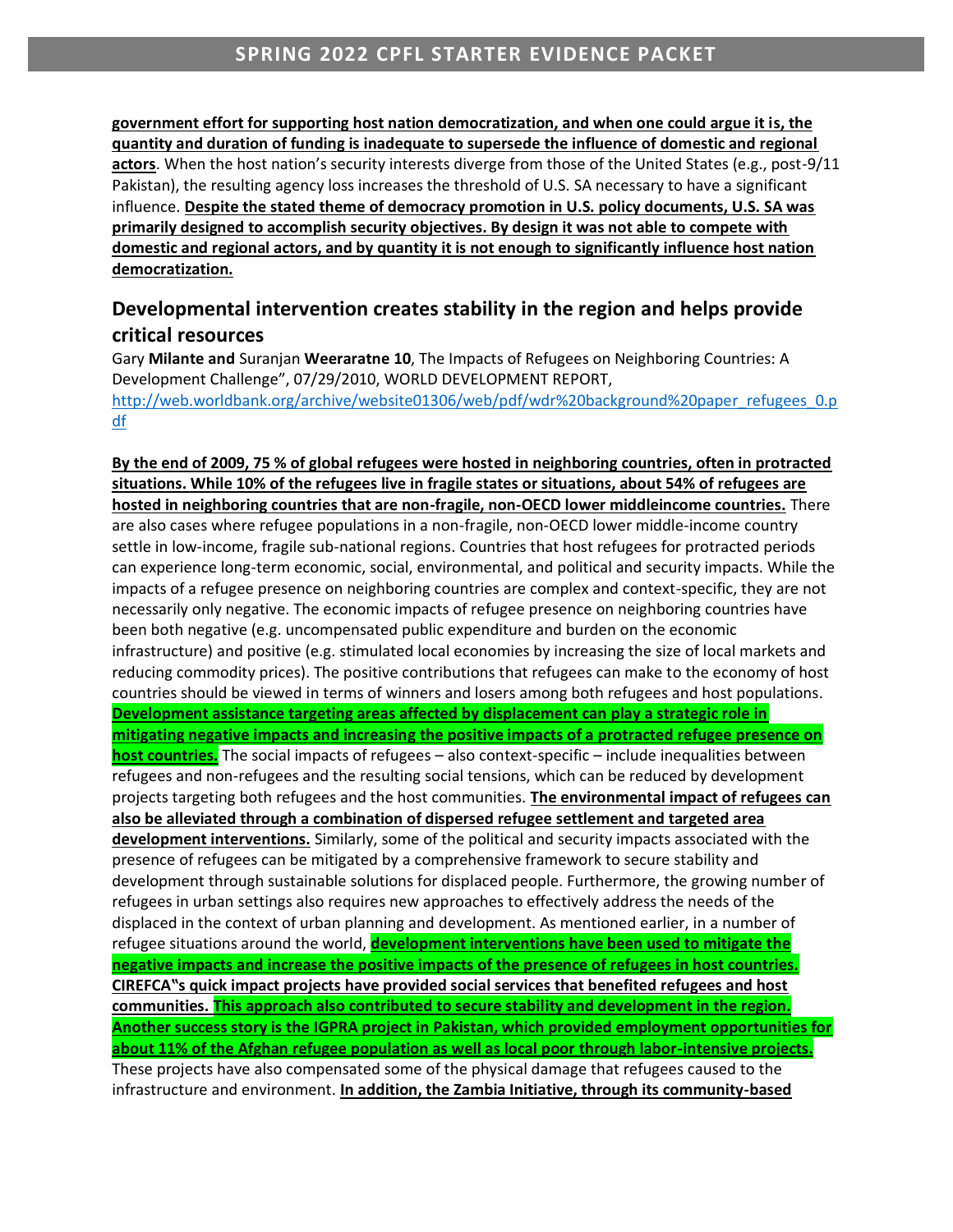**development projects, has been instrumental in addressing the negative economic, social and environmental impacts associated with protracted presence of over 100,000 Angolan refugees**. These examples illustrate that even in a refugee crisis, there are development opportunities that may bring benefits to the refugees and host populations, and also prepare the refugees for an eventual return to their home countries. **Moreover, when additional resources are channeled through development interventions systematically, they can help to create sustainable solutions for refugees, which can be helpful in stabilizing the region.** These examples are exceptions rather than the rule regarding how protracted refugee situations are addressed. The scope for finding sustainable solutions to displacement is critically influenced by political and economic conditions, which frame the opportunities and constraints for pursuing such solutions.

#### <span id="page-35-0"></span>**Empirically, economic sanctions leads to worse human rights outcomes**

Emanuel **Ingold 13,** Department of Politics and International Studies PAIS The University of Warwick, "The Impact of Economic Sanctions on Respect for Human Rights after the End of the Cold War", 08/05/2013, https://papers.ssrn.com/sol3/papers.cfm?abstract\_id=2299765

Soon after the imposition of a sanction regime, respect for human rights recovers. **This recovery is slightly delayed for anocratic regimes where a low of .34 is reached in year +2 before more or less staying constant until year +15. In autocratic states respect for human slowly increases between year 0 and year +15.** In democratic states, sanctions do not have a negative impact on respect for human rights. In contrast, respect for human rights increases slowly but steadily during the whole period from year -5 until year +15 without any major decrease. **In summary, respect for human rights is on average much higher during the whole 26- year period in democratic states compared with nondemocratic states.** In democracies, respect for human rights increases from year 0 on. **In the case of anocratic states, respect for human rights decreases further after the imposition of a sanction regime.** As Marinov (2005, 576) **explains, this is a reaction by the leaders in place to hold onto power and to fight against destabilization of their leadership. Anocratic leaders are less likely to be in a stable position than autocratic ones as outlined by Fearon and Laitin (2005, 1) for the case of the Dominican Republic. The leadership is therefore tempted to increase repression and decrease respect for human rights in their countries.** Also here, there exists a risk of multicolinearity. I take political rights into account in my human rights score, a determining part of a regime type definition. Overall, however, hypothesis 2 is verified because it is the case mainly for anocratic and democratic regimes, but not as conclusive for autocratic ones.

# <span id="page-35-1"></span>**Sanctions are not effective tools to address genocide or politicide and may create a worse humanitarian disaster**

Matthew **Krain 16**, Department of Political Science The College of Wooster, "The effect of economic sanctions on the severity of genocides or politicides", 10/18/2016, https://doi.org/10.1080/14623528.2016.1240516

**This study examined whether and how economic sanctions could affect the severity of ongoing instances of genocide or politicide. Sanctions were found to have no effect on atrocity severity, either on their own on in combination with other policy tools such as intervention or naming and shaming. They neither aggravate atrocities, as some of the academic literature expect, nor alleviate them, as assumed by many policymakers and advocates (and some researchers).** These findings hold regardless of whether they are measured as the number or mere presence of sanctions, their cost, level of comprehensiveness, duration, or whether they are imposed or administered by an international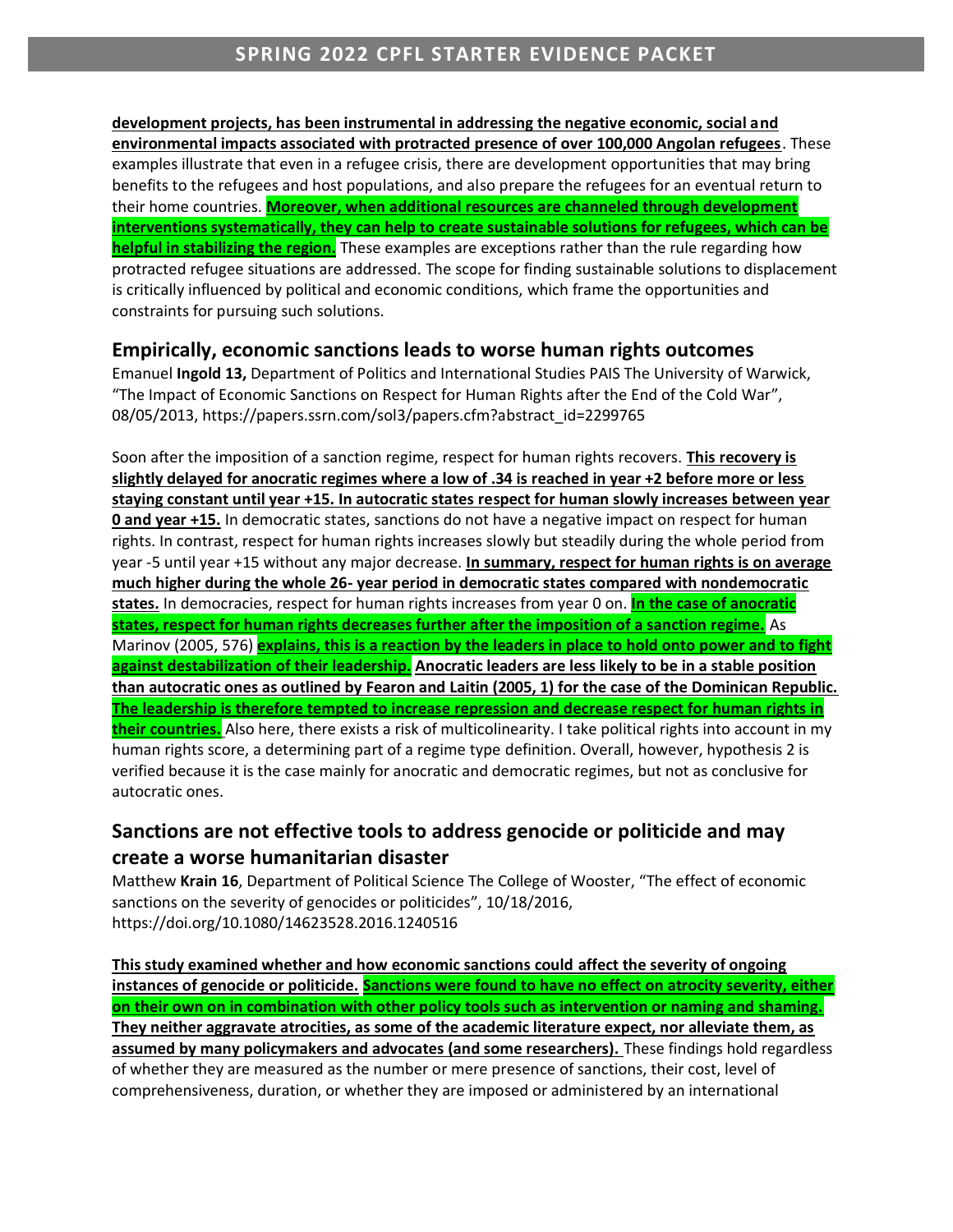organization. **Threats of sanctions also have no effect on genocide or politicide severity, either on their own or when combined with other policy options, similarly contrary to much of the literature.** These results suggest the need for policymakers and advocates who routinely call for economic sanctions to reconsider their utility in slowing or stopping the worst atrocities. **Sanctions, alone or together, threatened or implemented, targeted or comprehensively applied, have little impact on the magnitude of the killing. Raising the costs of genocide or politicide can be effective in mitigating mass murder, but clearly economic sanctions do not raise the costs sufficiently to make perpetrators abandon this lethal policy. Moreover, given the research that ties sanctions to worsening human rights and public health outcomes, sanctions may complicate the situation on the ground for other civilians not being targeted by the perpetrating regime, creating an even wider humanitarian disaster. That alone should be enough to give pause to those who will point to evidence in this article that sanctions don't make things worse for the targets of mass atrocities.** Of course, this study is but a step forward in our understanding of the toolbox available to those interested in mitigating ongoing mass killing. Future work needs to revisit this relationship, and expand the examination of tools available to policymakers when faced with such massive atrocities. Furthermore, this study has demonstrated that examining the interactions between policy tools may also be a fruitful avenue of research. For policymakers to have a fully functioning toolbox, they need to know how tools work (or do not work) in combination to fix (or perhaps exacerbate) a particular problem. Future work should emphasize the interactions between the various tools that slow or stop the killing.

# <span id="page-36-0"></span>**Economic sanctions severely harm civilians – Iraq shows sanctions cause unemployment, inflation, increased food prices, shortages of doctors and medical supplies, cause mental health issues in children, and more**

Mohamad A. **Khalil 04**, Fairmont State College, "TOWARD MORE HUMANE AND EFFECTIVE ECONOMIC SANCTIONS: WITH SPECIAL REFERENCE TO IRAQs", 2004, https://swer.wtamu.edu/sites/default/files/Data/13%20-%2026-213-788-1-PB.pdf

IMPACT OF ECONOMIC SANCTIONS ON IRAQ Woodrow Wilson, the thirty- fourth president, once spoke to the League of Nations describing economic sanctions as follows: "A nation boycotted is a nation that is in sight of surrender. Apply this economic, peaceful, silent, deadly remedy and there will be no need for force. It is a terrible remedy. It does not cost a life outside the nation boycotted, but it brings pressure outside upon the nation that, in my judgment, no modern nation can resist." President Wilson was right, **a comprehensive economic sanction may surpass the damage of "total war," in size of human and economic costs. In wartime, only the soldiers are subject to enemy attacks; civilians are supposedly not. Even the siege and blockades of civilians are considered as immoral because the civilians are innocent. There are several international laws that demand protection of civilians from the indiscriminate effects of siege.** For example, the fourth Geneva convention (article 23) requires free passage of medical supplies for civilians and foodstuffs for children under fifteen and the first Geneva protocol (1977) (articles 69-71) requires that essential humanitarian supplies be provided to the civilian's in non-occupied territory if the civilian population is threatened in its survival (Christiansen and Powers,1995). **Comprehensive economic sanctions hit everybody in society, including the poor and young children. Economic sanctions reduce the level of employment and increase the rate of inflation faster than the income growth rate. Thus, most of the people will feel the cold of unemployment and the heat of inflation. In Iraq, for example, the unemployment rate has been estimated at 70 percent in the industrial sector. At the same time, food prices were 4000 to 5000 times their August 1990 level, while monthly salaries of most wage earners ranged between 3000 to 5000 dinars** (FAO, 1995). At 5000 dinars monthly income, a person can buy thirty eggs, two kilograms of beef and a few kilograms of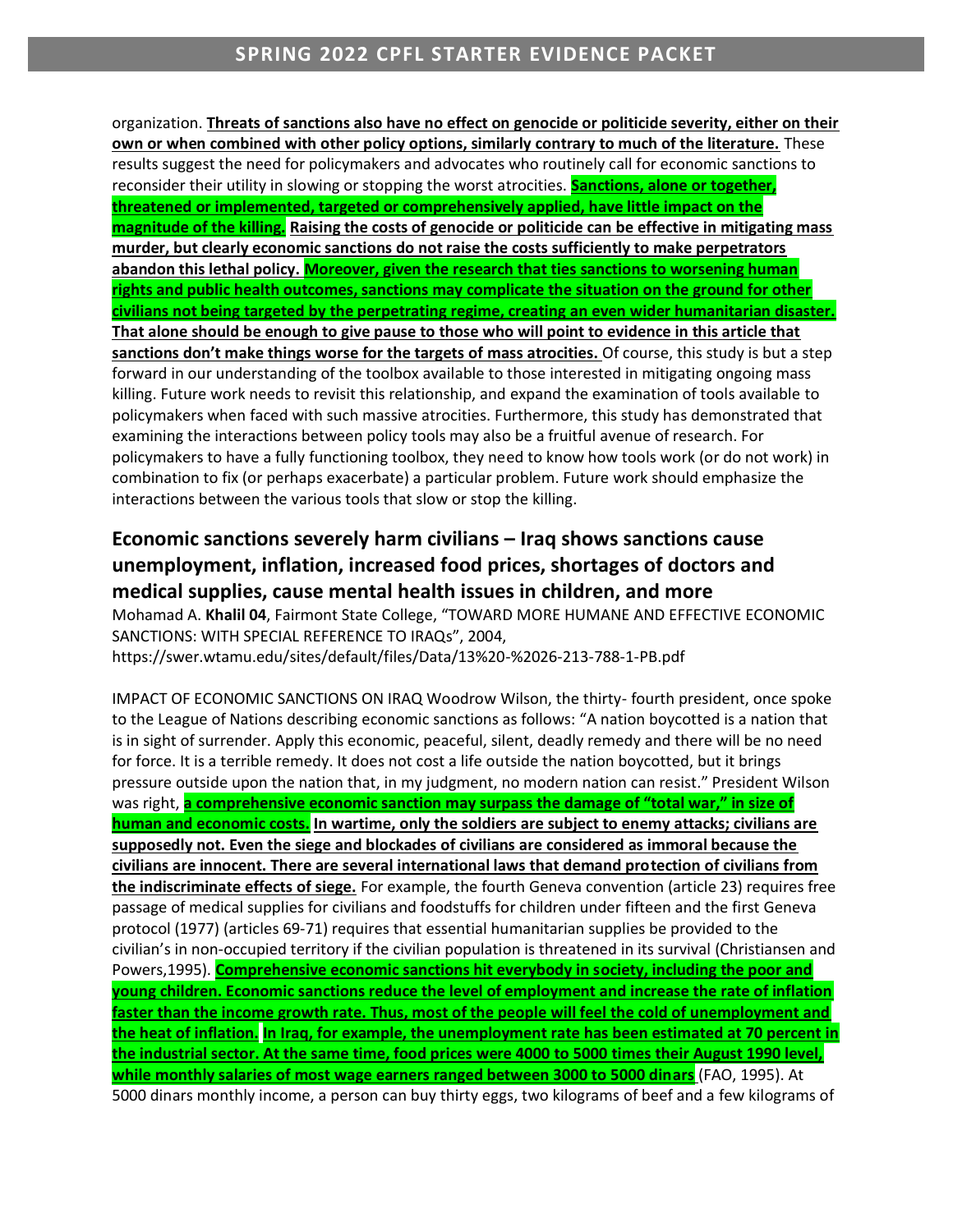vegetables and fruits. A family of six (the average family size) needs at least 200,000 dinars a month to have the minimum calories required (providing 3,000 kilocalorie per person per day). The government coupons (ration) provide about 37 percent of the calories needed; a family of six would still need approximately 125,000 dinars monthly to purchase the shortfall in food. **Per capita income reaches the lowest in the world (about \$44), less than income of an Indian villager (UN Children's Fund, 1993). Increasing food prices restricted the population's access to essential food. Malnutrition quickly emerged as one of the biggest threats to Iraqi children and their mothers.** According to the World Health Organization (1996), **the percentage of low birth weight babies (less than 2.5 kilograms) quadruped from 4 percent in August 1990 to 17 percent in late 1992 and 22 percent in 1995. Sanctions have resulted in shortages of doctors and medical supplies. It is being reported that some hospitals have lost up to 75 percent of their pre-1990 staff** (UN Department of Humanitarian Affairs, 1995). Hospitals also are short of vaccines, syringes, anesthetics, surgery tools, radiology, and laboratory and diagnostic tests. Beth Osborne Daponte (1993), of the United States Census Bureau, **estimated that 111,000 civilians died in 1991 from the health effect of the Gulf War, of these deaths 70,000 were children under fifteen years of age, while another 8,500 were people of sixty-five years or older**. **The health conditions further deteriorated in recent years. FAO (1995) estimated the death rate of children under five years old to be five times higher than during the immediate prewar (1990) period. The team appointed by FAO reached the conclusion that about 500,000 children died in the five years period following the Gulf War between 1991 and 1995.** The critical shortage of drugs is still a problem to physician. A doctor at Saddam Hospital lost about seventy-five children during a two-week epidemic of chest infection and gastroenteritis. He believed every one of then could have been saved with antibiotics, which are commonly available in neighboring countries (Kinzer 1998). As of February 2002, shortages in the medical supplies are very common. A doctor at the Basra Maternity complained about the irregularity of the medical supplies to the Hadani Ditmars of the San Francisco Chronicle (2002), "We have fewer drugs available this year than we had last year" the doctor continued to say "But the real problem is that we don't have consistency, so that a patient may not have a full course of say, antibiotics or other drugs, and therefore will not heal properly with an incomplete course." **Deteriorating standards of living in Iraq also are reflecting on women's health and children's behavior. A research done by Bhatia and Kawar (1992) found 60 percent of women suffered from psychological problems, such as depression, anxiety, headache, and insomnia.** During the same time, Raundalen and Dyresrov (1992) interviewed 214 children of primary school age. **They found that two-thirds of the children did not even believing they would survive to become adults. They concluded that postwar Iraqi children were "the most traumatized children of war ever described." Another study conducted by Geoff Simons (1996) on a sample of 2000 male and female children from 50 schools in Baghdad, found that the sanctions are affecting the children behavior and performances. The study found a number of startling increases in the children's misbehaviors after the sanctions: anxiety among children rose from 22.2 percent to 49.4 percent; the desire to acquire and possess things (including theft) went from 20.9 percent to 48.8 percent; lying doubled, from 24.4 percent to 51.9 percent; aggressive behavior nearly doubled from 22.5 percent to 43.9 percent; falling asleep during studies from 18 percent to 33.7 percent; loss of confidence moved from 23.3 percent to 40.1 percent; difficulty in concentrating from 25.3 percent to 50.9 percent, and failure to do homework also doubled from 24 percent to 50.7 percent.** The above facts and figures are incompatible with all United Nations conventions. The human tragedy and economic deprivation caused by the economic sanctions contradict the Universal Declaration of Human Rights. The Declaration called for preserving human life and dignity. Article I stated that "**All human beings are born free and equal in dignity and rights. They are endowed with reason and conscience and should act towards one another in a spirit of brotherhood;" while Article 5 stated that "No one shall be subjected to torture or to cruel, inhuman or degrading treatment or punishment." The condition of the Iraqi children is violating the Geneva**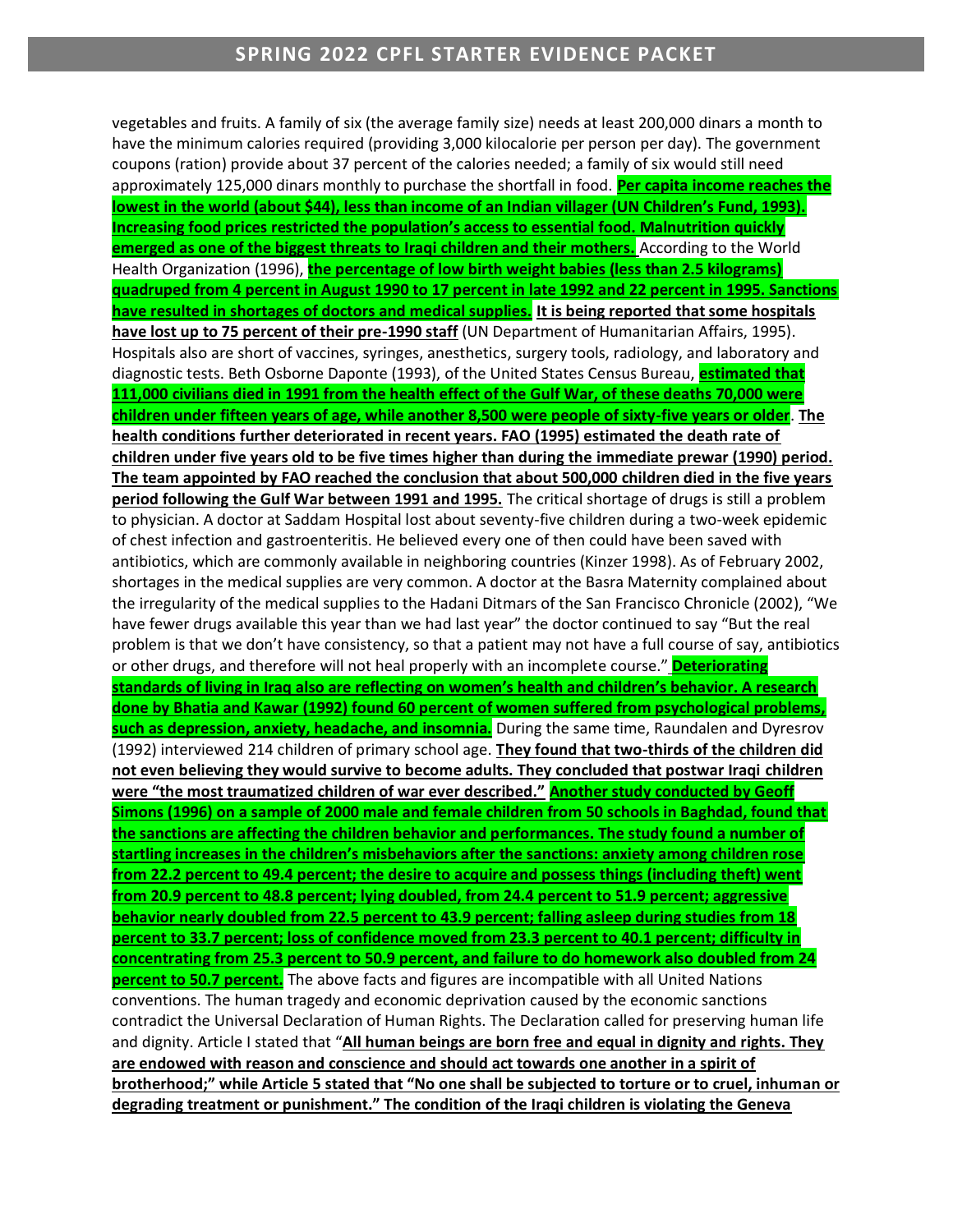**Declaration of September 1924 and the Universal Declaration of Human Rights**. Article 25, paragraph 2 of the Declaration stated that "Motherhood and childhood are entitled to special care and assistance. All children, whether born in or out of wedlock, shall enjoy the same social protection." **The rights of Iraqi children are also violated according to 1959 Declaration of the Rights of the Child, the International Covenant of Economic, Social and Cultural Rights, and the International Covenant on Civil and Political Rights.** The last covenants were adapted on December 16, 1966 and incorporated some of the fundamental rights of the child, such as the right to enjoy the highest standard of health and the right to enjoy the protection and care of their family and society as long as they are minors.

# <span id="page-38-0"></span>**Diplomatic sanctions result in a loss of critical intelligence information, harmed communication, an ability to respond to crisis situations, and harm economic sanctions effectiveness**

Tara **Maller 10**, Dr. Tara Maller is a Risk Manager, Public & Social Sectors, at McKinsey & Company. She previously served as Spokesperson and Senior Policy Advisor for the Counter Extremism Project (CEP). CEP is a not-for-profit, non-partisan, international policy organization formed to combat the growing threat from extremist ideology, "Diplomacy Derailed: The Consequences of Diplomatic Sanctions", 06- 24-2010, https://doi.org/10.1080/0163660X.2010.492341

The Case Against Diplomatic Sanctions At first glance, diplomatic sanctions may appear to be a rather cost-free measure for the United States, as they do not require expenditures in terms of U.S. forces or dollars. **Diplomatic sanctions, however, can lead to: the loss of valuable intelligence** for the United States, **diminished U.S. communication with the target state, and a reduced ability to promote U.S. interests overseas. Diplomatic sanctions may also undermine the effectiveness of other measures**  designed to get the target state to comply with U.S. demands. Loss of Information and Intelligence **Having an embassy in a country not only makes it easier to access information and track events within that country,** but also allows the United States to gain a perspective it might not otherwise have. **The duties of political officers include collecting and analyzing information about the attitudes and actions of foreign governments and societies.** U.S. **embassies report on human rights, economic trends, and future potential leadership, among other important subjects. While some argue that advances in telecommunications make an on-the-ground presence unnecessary, certain information cannot be gleaned without the special awareness fostered and developed by living and working in the target country**.16 According to Bruce Riedel, a former Central Intelligence Agency (CIA) analyst, "The way the U.S. collects information about countries, having an embassy is absolutely critical. You need political staff that can go out on the street and talk to people, pick up the gossip."17 Similarly, Professor Robert Wolfe writes: It might be cheaper to phone colleagues in other governments, sending in officials and ministers when needed, but the intangible assets that are a foreign ministry's stock in trade-knowing who is who in the government or the ability to interpret complex events-can only be developed and then exploited by being on the ground.18 **An on-the-ground presence also gives the U.S. government critical information that can greatly assist in crisis management, humanitarian disasters, and negotiations with the target government.** The most recent edition of the Department of State's Foreign Service Journal documents the integral role the U.S. embassy played after the earthquake in Haiti, in terms of both following events on the ground and assisting with relief efforts.19 **Diplomatic sanctions may make miscommunication or misperception more likely. Maintaining diplomatic sanctions, therefore, is bound to result in a dramatic loss of critical information, which is essential to crafting effective U.S. foreign policy**.**20 For example, without an embassy presence in Afghanistan, along with a general lack of attention paid to the country by successive administrations, U.S. officials were clearly lacking of information on the ground throughout the 1990s**. According to journalist Steve Coll, the CIA's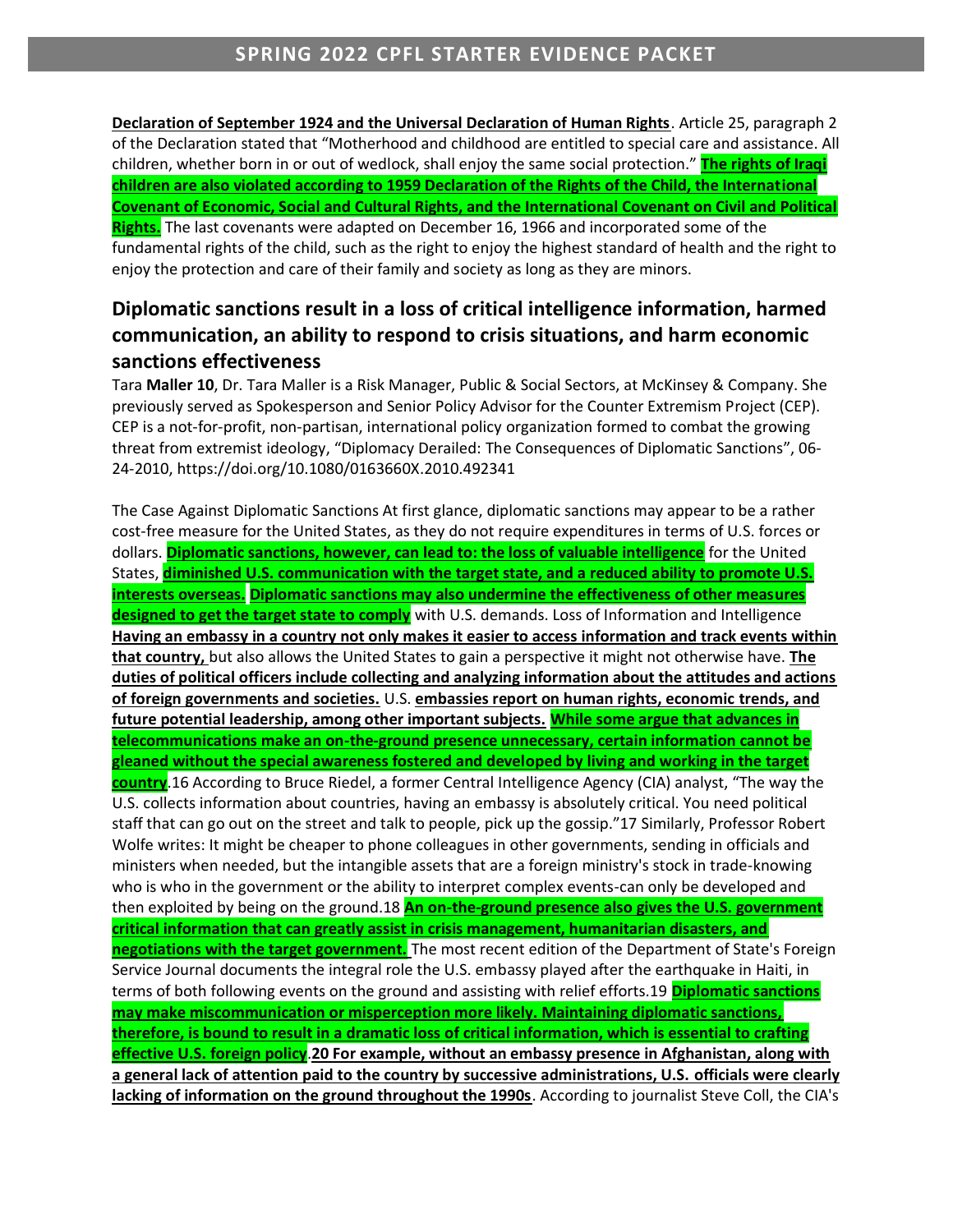legal authority to carry out covert actions in Afghanistan ended in January 1992. As a result, Coll writes in his Pulitzer Prize-winning book, Ghost Wars, the "CIA's Afghan operations atrophied to a shadow of [their] former strength."21 Furthermore, not only did the United States not have a CIA station in Afghanistan once the embassy closed, but Afghanistan no longer remained a priority on the intelligence agenda.22 In addition, with no embassy in place, the United States could clearly not follow events on the ground in the same way as when it used to have an embassy.23 **The United States became increasingly reliant on information from third parties. For example, in a 1995 cable from the U.S. Embassy in Islamabad titled, "The Taliban: What We've Heard," the Department of State reports on the dynamics in Kandahar and the activities of the Taliban solely based on meetings with UN and Western journalist sources who had recently returned from the area.**24 Similarly, Matthew Aid, an intelligence historian and former National Security Agency analyst, also notes that the lack of an embassy in Kabul undermined human intelligence collection. Aid argues that the CIA had to rely primarily on Pakistan's intelligence agency, the Inter-Services Intelligence (ISI), for human intelligence since most U.S. intelligence was in the realm of signals intelligence. **Moreover, a 1996 congressional study of intelligence coverage of rogue states found that signals intelligence was the main source of information, with human intelligence being secondary.**25 **Signals intelligence, however, can be problematic because individuals can simply stop using email and phones to communicate, which makes intelligence collection of that kind increasingly difficult.** Aid also points out that a 1994 CIA assessment found that human intelligence was the most important form of intelligence to combat international terrorism.26 **These limitations on U.S. intelligence continue to complicate the pursuit of U.S. interests today**. The most recent example is that of Iran, where during the protests in the aftermath of the June 2009 Iranian election, the United States was faced with informational deficiencies due to a lack of diplomatic ties or an embassy presence in the country. According to the New York Times, the Obama administration had a difficult time understanding and addressing these protests due to limited information channels. **As a result, information on the crisis was obtained largely via Facebook, Twitter, and other less reliable, informal sources.27 Government officials and experts were concerned that these sources of information could not provide the United States with insight into the internal political dynamics between the Iranian leadership or the precise strength of the opposition movement in the country.**28 **Undermining Communication and Increasing Misperception In addition to information collection, one of the primary roles of an embassy is to serve as a conduit for communication between the sender and target state.29 Embassy officials constantly meet with both high-level members of the government and with citizens of their host country. Day-to-day communication is essential, not only to convey U.S. interests and understand host country concerns, but also to explain certain key U.S. decisions. Similarly, regular face-to-face communication in the target country also helps the sender state to forge relationships with people in the host state and develop these relationships over time.30 Diplomatic sanctions may hinder communication between the target and sender states, making miscommunication or misperception between the states more likely. Such sanctions create fewer formal channels of communication and contribute to increased resistance to other forms of state-to-state interaction in the name of isolation**. Not only is communication reduced, but states are also more likely to be dismissive or uncertain about the nature of messages conveyed through alternative communication channels or third parties. During the Korean conflict, for instance, U.S. uncertainty regarding the credibility of a message sent from China through a third-party ambassador may have influenced China's decision to enter the war. At the time, the United States and China did not have diplomatic relations. While Chinese preparations to intervene began prior to the U.S. crossing of the 38th parallel, the decision to intervene does not appear to have been fully finalized and implemented until after the Chinese perceived Soviet support to be secured and the Americans actually crossed the 38th parallel.31 The Chinese even issued a warning after an emergency meeting on October 2, 1950, stating, "The American forces are endeavoring to cross the 38th parallel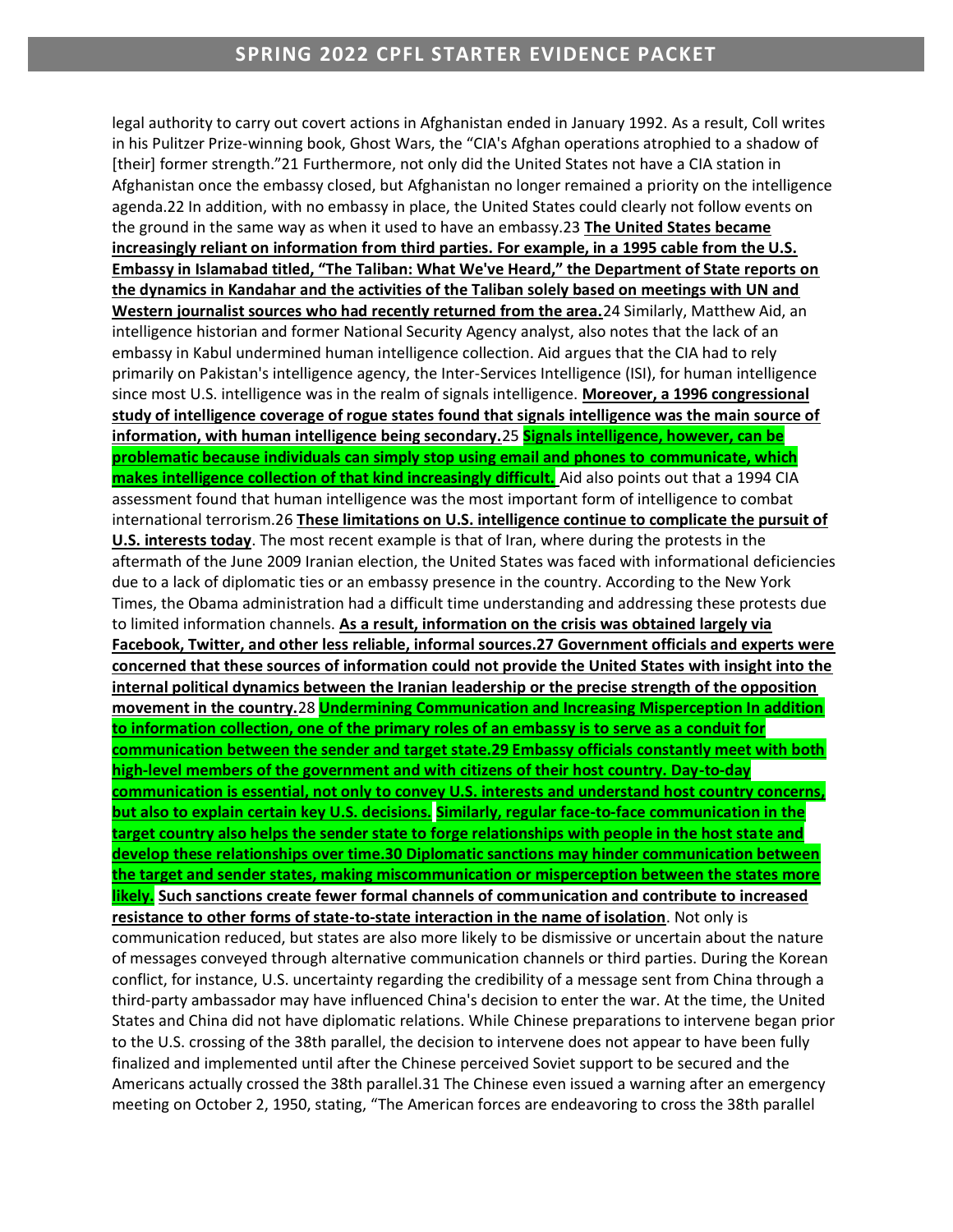and aim to expand the war. If they really want to do so, we will not sit still and do nothing. We will surely respond. Please inform your prime minister of this position." 32 Diplomatic sanctions detract from U.S. public diplomacy to the target state's people. The warning, however, was issued through an Indian diplomat, who served as the third-party communicator between China and the United States. According to Secretary of State Dean Acheson, the reports from the Indians were consistent on this issue, but were not taken to be completely credible as the United States thought that Ambassador Kavalam Pannikar of India, who conveyed the message, was not the most reliable messenger.33 The United States viewed Pannikar as a biased messenger and distrusted him due to his "leftist" political beliefs. David Halberstam writes that Acheson "viewed Pannikar as a mouthpiece for Beijing and not a serious diplomat."34 More recently, the lack of diplomatic relations between Iran and the United States contributed to another situation in which a message was passed through a third party from the Iranians to the United States and ultimately ignored. In May 2003, the Foreign Ministry of Iran sent a fax to the Swiss ambassador in Tehran proposing a "grand bargain" between Iran and the United States. The document addressed terrorism, Iran's nuclear program, and Israel, calling for direct talks in addition to U.S.-Iran working groups on disarmament, regional security, and economic cooperation.35 According to multiple sources, the United States neither responded to the fax nor seriously considered the proposal.36 While it is unclear whether Iran and the United States could have made progress on any of the issues had the proposal been addressed, the diplomatic climate combined with the U.S. policy of isolating the regime took even considering the proposal off the table**. Reduced Ability to Promote U.S. Interests Embassies and ambassadors also serve to promote the sender country's interests abroad while influencing the target state, serving as a conduit for aid and assisting in bilateral relations.**37 Part of the role of embassy staff is to project a positive U.S. image to both the host government and the population through direct contact and public diplomacy campaigns. Embassies, for example, may play a role in explaining the U.S. position on a particular issue, and may even persuade key officials not to oppose U.S. policies by calling attention to the potential adverse consequences of such opposition. Ambassadors can also help to ameliorate potential conflicts by being able to promptly influence events on the ground in the target country.38 For example, in 1933, U.S. ambassador to Mexico Josephus Daniels, played a key role in mitigating a potential crisis in diplomatic relations following Mexico's nationalization of the foreign-owned oil industry, by moderating the U.S. response and conveying U.S. positions to Mexico. According to Professor Yoav Tenembaum, the Mexican undersecretary for foreign affairs attributed the maintenance of U.S.–Mexico diplomatic ties to the crucial role of the ambassador.39 Embassy officials may also play a role in lobbying other segments of the target country's population to support measures that are favorable to U.S. interests or conveying the U.S. message to the media.40 **Diplomatic sanctions may weaken knowledge of a target state's economic vulnerabilities. Diplomatic sanctions also detract from the United States' ability to engage beyond the government, in public diplomacy to influence perceptions on the ground in target states. Closing an embassy and the consequent disengagement with a country cuts off one very substantial official avenue for the United States to promote its image abroad and work to shape the opinions of both leaders and the public in a target state.** The lack of a diplomatic presence in a country makes it difficult for the United States to give the host country a sense of Washington's thinking on various issues, which may increase the likelihood of further disagreements between the two states in the future. Reduce Economic Sanctions' Effectiveness **Diplomatic sanctions may also undermine the effectiveness of other coercive measures, such as economic sanctions, in at least two ways. First, in order for the United States to craft effective economic sanctions, it needs knowledge of specific target state vulnerabilities.41 To the extent that a lack of diplomatic presence in the target state reduces U.S. capacity for information gathering, the United States is less able to identify target state vulnerabilities and hence to craft precisely targeted "smart" economic sanctions**. **Second, the absence of U.S. personnel on the ground makes tracking the effectiveness of economic sanctions over time more**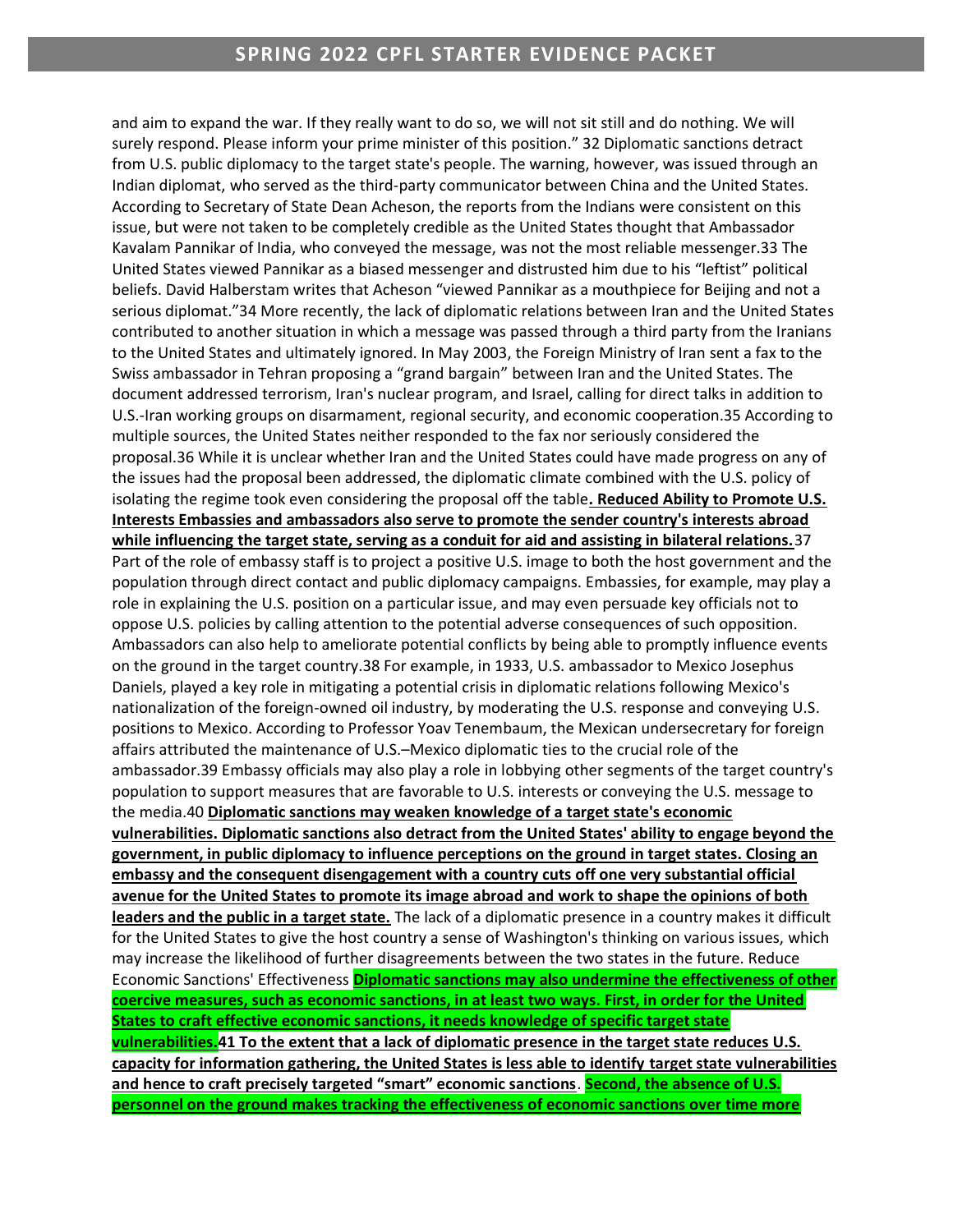**challenging. This decreased ability to understand the consequences of sanctions in real time makes it more difficult to alter these sanctions based on which elements of the sanctions policy succeed and which do not**. Similarly, the purpose of economic sanctions can be better explained to the population, so that the target country does not have a monopoly on conveying information about why sanctions have been imposed. **A diplomatic presence also allows officials to clearly convey the conditions that need to be met for sanctions to be removed, while monitoring small and gradual shifts in behavior. Diplomatic sanctions may make it increasingly difficult for the sender state to clearly articulate its threats and to track the impact of various warnings and punishments on the target government or population. These are not just theoretical problems. A preliminary analysis of the well-known Hufbauer, Schott, and Elliott economic sanctions dataset, along with newly-collected data on diplomatic sanctions by the author, lends support to these claims.** The dataset records 126 U.S. economic sanctions episodes from 1947 through 2002 (seven of these are only economic sanctions threats, where economic sanctions are never actually imposed). The dataset codes 52 percent of these cases as having a positive or successful policy outcome, in which the target state complied with the U.S. policy demand. **When looking at the subset of economic sanctions episodes in which any diplomatic sanctions were also employed, however, the success rate drops to 41 percent. When examining the cases in which high-level diplomatic sanctions (e.g., closing an embassy) were used, the success rate drops even lower, to 34 percent**. While these figures only provide a rough sketch of the data, and do not control for a number of other variables or address potential selection effects, the findings are suggestive. **Additional statistical analysis conducted by the author also reveals that, when controlling for a number of economic and political variables, which have been shown in previous studies to affect Sanctions' success, the higher the level of diplomatic sanction employed in an economic sanctions episode, the more likely the United States will fail to get the target state to comply with its demands**.42 Furthermore, additional analysis indicates that the substantive effect of varying the level of diplomatic sanctions from no diplomatic sanctions to closing an embassy, while holding all other variables in the model constant at their means, increases the probability of Sanctions' failure from 42 to 73 percent, while the probability of success drops from 58 to 27 percent.

# <span id="page-41-0"></span>**Intervention can be used to stop human rights abuses and prevent individuals from becoming refugees**

Ryan **Vetticad 20**, University of Illinois, "The Justification of International Military Intervention in Response to Human Rights Abuses", Fall 2020, Program in Arms Control & Domestic and International Security, Volume VII,<https://ugresearchjournals.illinois.edu/index.php/IJOIS/article/view/704/627>

**This further leads to the two case studies of the Rwandan and Armenian genocides.** And specifically these were not merely factual accounts of both events but rather more nuanced approaches to both affairs. In the case of Rwanda, through the perspective of the West and international community, and the lessons that can be learned from the incident. In the case of Armenia, with the overtone of the theme of altruism and how that motif fits into the overall picture. Both Scheffer and Hovannisian assert the position that there are numerous undertones that go along with both of these events. **In the case of Rwanda, the international community made multiple mistakes and as a result, one of the greatest atrocities of the 21st century occurred. In the case of Armenia, although the international community did not necessarily have the ability to intervene due to the circumstances of the situation** (the First World War), **there were still individuals and communities that took the responsibility to intervene even while the events of the genocide unfolded. What both of these sources work to provide is that it is both the responsibility of the international community and system to intervene when human rights violations like this occur, and in addition, it is in our human nature to help those who need it even in**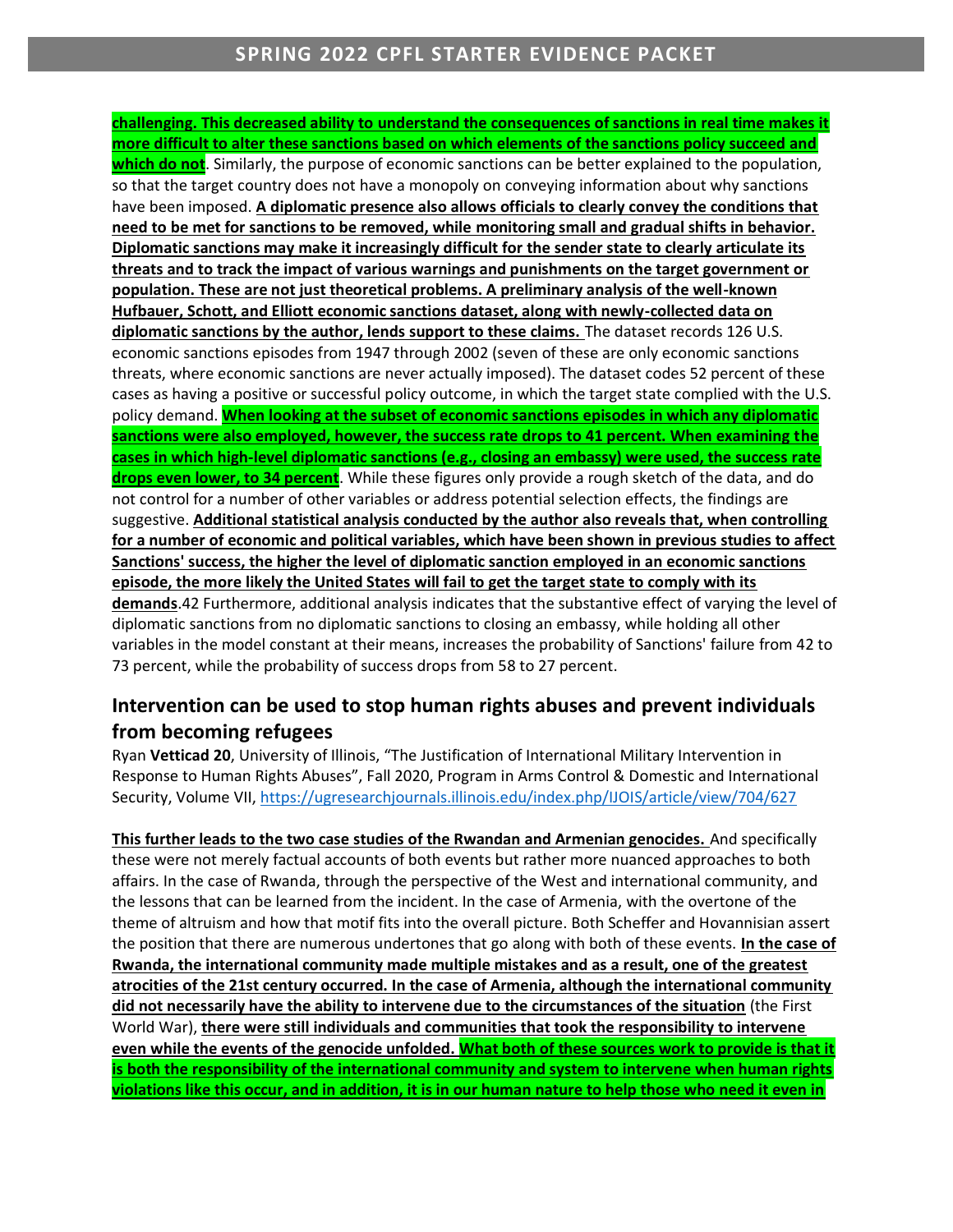**the most dire of circumstances. As a result it is more than justifiable to engage in military intervention, as it is both our civic duty as well as in our human nature.** In addition to these two case studies, it is vital to incorporate the topic of how these human rights abuses and international conflicts have affected people in the scope of their actual livelihood. The main avenue to explore that dynamic is in reference to the refugee crisis that currently exists in many wartorn countries that both have and have not experienced international military intervention. The table above comes directly from the UNHCR (United Nations High Commissioner for Refugees) and showcases the amount of refugees that various regions of the world currently have. However, going a step further, the table below showcases that pertaining data and explores exactly which countries have the highest number of refugees. **At closer inspection and comparison between these two tables, one can easily see that Syria (6.7 million), Afghanistan (2.7 million), South Sudan (2.3 million), Myanmar (1.1 million), and Somalia (0.9 million), just five countries house more than two-thirds or 67% of all refugees worldwide. The reason why this information is vital, especially when analyzing which specific countries have the most refugees, is because when one compares that data to the international military intervention that particular nation has seen it showcases how conflict has impacted the lives of that nation's people in regards to their human rights.** When you look at nations such as Myanmar (which was discussed earlier) and South Sudan, it becomes known that there is not an immense degree of international military intervention if any at all. In turn that reflects the immense amount of refugees from those states. **Yet, if there was international military intervention perhaps those numbers would be smaller and fewer people would have been displaced. This only works to prove the fact that if there were international military intervention, then the amount of refugees from these countries could be lower and this only works to justify the fact that international military intervention is not only vital in stopping human rights abuses but is justified by them.** Building off of this point, the last theme to discuss is the concept of R2P as a whole. Colonel Raymond's report on the concepts of both the Responsibility to Protect as well as the Responsibility while Protecting, works to encapsulate this entire argument**. One can already see that it is both an aspect of civic duty as well as in our human nature to intervene when there are violations of human rights, and this whole concept of R2P is that very idea codified.** Evans showcased the dynamic that exists on the other side of the aisle, bringing to light some of the fundamental flaws that exist within the R2P protocol. Yet even with these flaws, one can see that R2P is generally a successful and prominent approach when it comes to military intervention in the international system, and Rabar's report works to bring the whole argument together. That even though R2P is nowhere near perfect, it is by far the best approach the international system possesses, and fully works to the benefit of both the country receiving as well as the country giving help. This only works to support the notion that international military intervention is fully justified when it comes to human rights abuses. The R2P concept as a whole is an 'imperfect' approach towards working and solving the issues of international conflict, specifically in regards to human rights.

#### <span id="page-42-0"></span>**Peace keeping missions are key to maintaining ceasefires**

**Conan & Goldstein 2011**, Neal Conan of NPR's Talk of the Nation, Joshua Goldstein author of Wining the War on War, 12/7/11, "War and Violence on the Decline in Modern Times", NPR Talk of the Nation, <https://www.npr.org/2011/12/07/143285836/war-and-violence-on-the-decline-in-modern-times>

GOLDSTEIN: Yes, way more effective than people credit**. I think there are three big reasons for the decline of war in the international system**, one of which is this shift of norms that Steven Pinker has referred to. Things like dueling or human sacrifice just aren't cool anymore. The second is the rise of prosperity and interdependence so that you don't get rich by conquering territory anymore, you get rich by trade, and war doesn't work for that. But **the third, which I focus on primarily, is the rise of the United Nations and peacekeeping, which has given the international community a way to manage and**